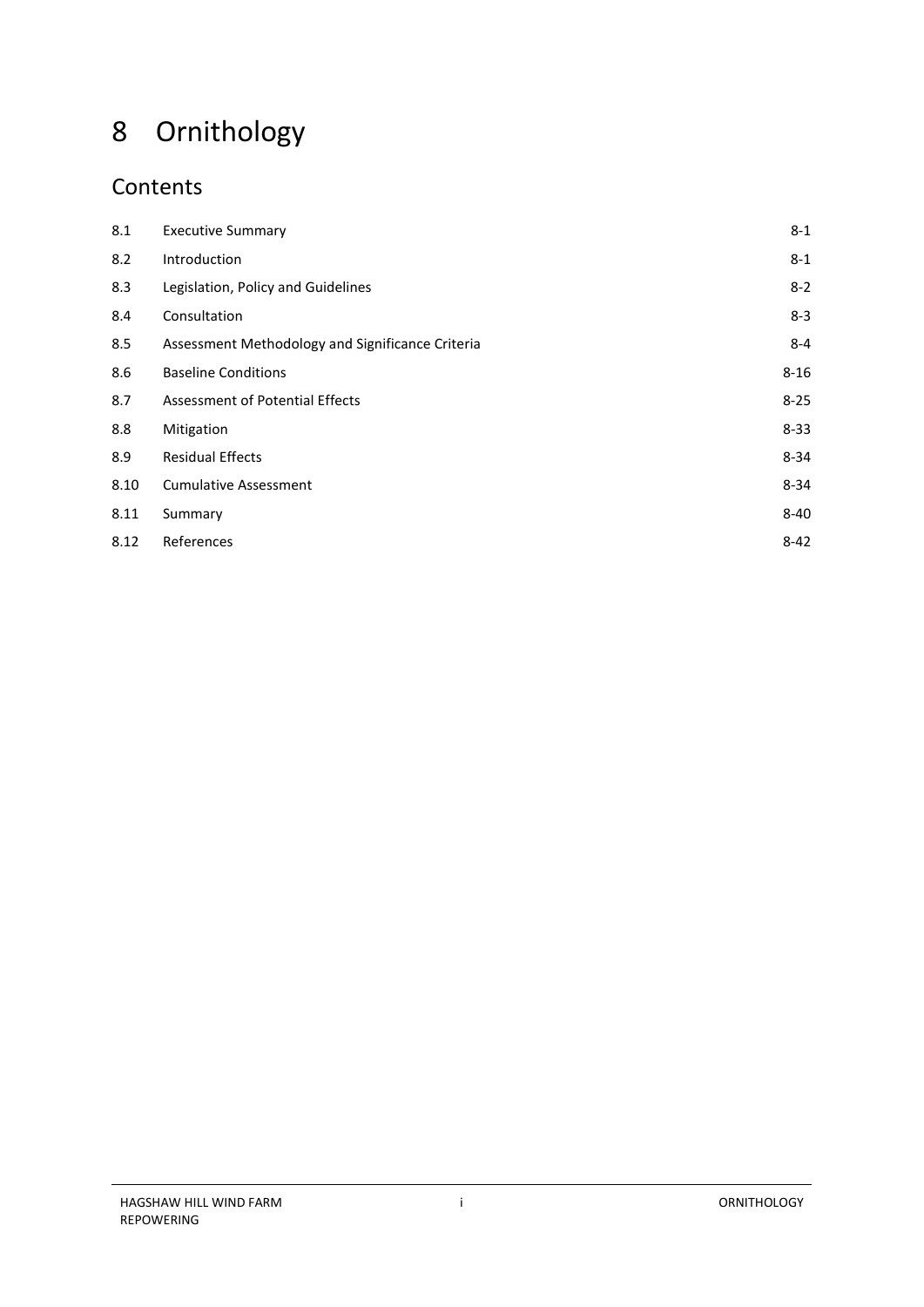This page is intentionally blank.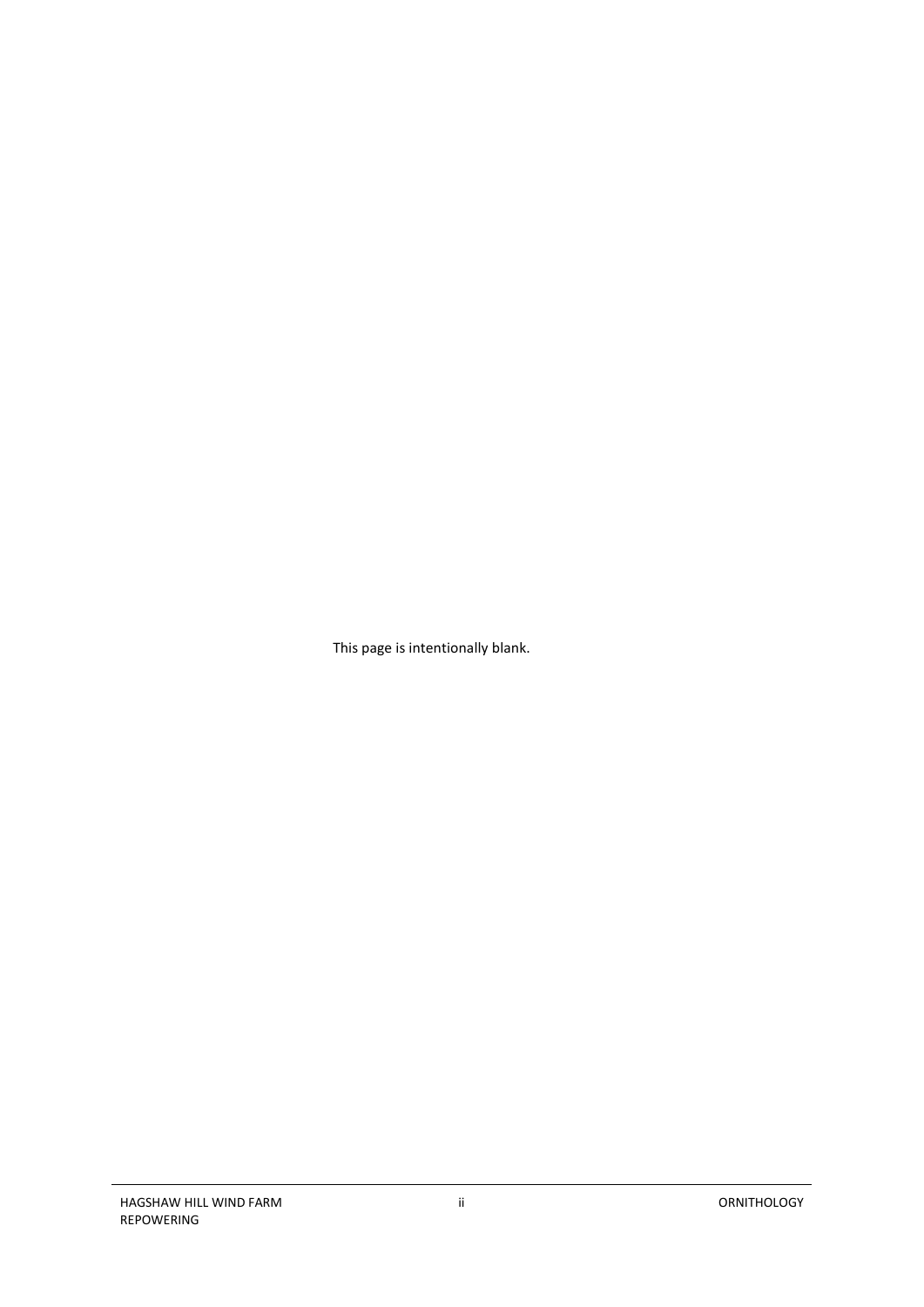# 8 Ornithology

# <span id="page-2-0"></span>8.1 Executive Summary

- 8.1.1 This chapter provides an assessment of the potential effects associated with the Proposed Development on ornithological resources present.
- 8.1.2 Ornithological surveys have regularly taken place for wind farm projects in the immediate vicinity of the Proposed Development over the last 15 years and as a result, a number of adjacent sites' survey areas have at least in part overlapped spatially with the Proposed Development site. The baseline data for the current assessment, in accordance with appropriate Scottish Natural Heritage (SNH) guidance, utilises relevant data recorded for local wind farm sites as well as one season of field surveys in 2018. The baseline data are used to compare the potential impacts of the Proposed Development with that of the Existing Development.
- 8.1.3 In general, the bird assemblage recorded in 2018 corresponded with results of surveys undertaken for other wind farm projects in the local area, with few breeding target species present within the study area. Ornithological receptors taken forward in the assessment were curlew and golden plover. The ornithological assessment identified habitat loss and disturbance during the construction and decommissioning phases, and displacement, collision risk and lighting effects during the operational phase, as likely effects. Unmitigated effects from construction, operation and decommissioning activities were assessed as **minor adverse** and **not significant** in the context of the EIA Regulations.
- 8.1.4 A cumulative assessment was undertaken for curlew, and it was concluded that no further mitigation is required for the Proposed Development, and all cumulative effects are **not significant**.

# <span id="page-2-1"></span>8.2 Introduction

- 8.2.1 This chapter considers the potential impacts of the Proposed Development on the ornithological features present at the site. There is currently a wind farm operating on the site, the Existing Development, which has been generating power for 23 years and is now nearing the end of its operational life.
- 8.2.2 This chapter considers the potential effects on ornithology associated with the construction, operation and decommissioning of the Proposed Development which will replace the Existing Development. The specific objectives of the chapter are to:
	- describe the ornithological baseline;
	- **•** describe the assessment methodology and significance criteria used in completing the impact assessment;
	- describe the potential effects of predicted impacts (direct or indirect) on ornithological receptors;
	- describe the mitigation measures proposed to address likely significant effects; and
	- assess the residual effects remaining following the implementation of mitigation, including cumulatively with other wind farm projects.
- 8.2.3 This chapter is supported by Appendix 8.1, which contains the following Annexes:
	- Annex A Ornithological legal protection;
	- Annex B Ornithological survey methodologies;
	- Annex C Ornithological survey effort and general information;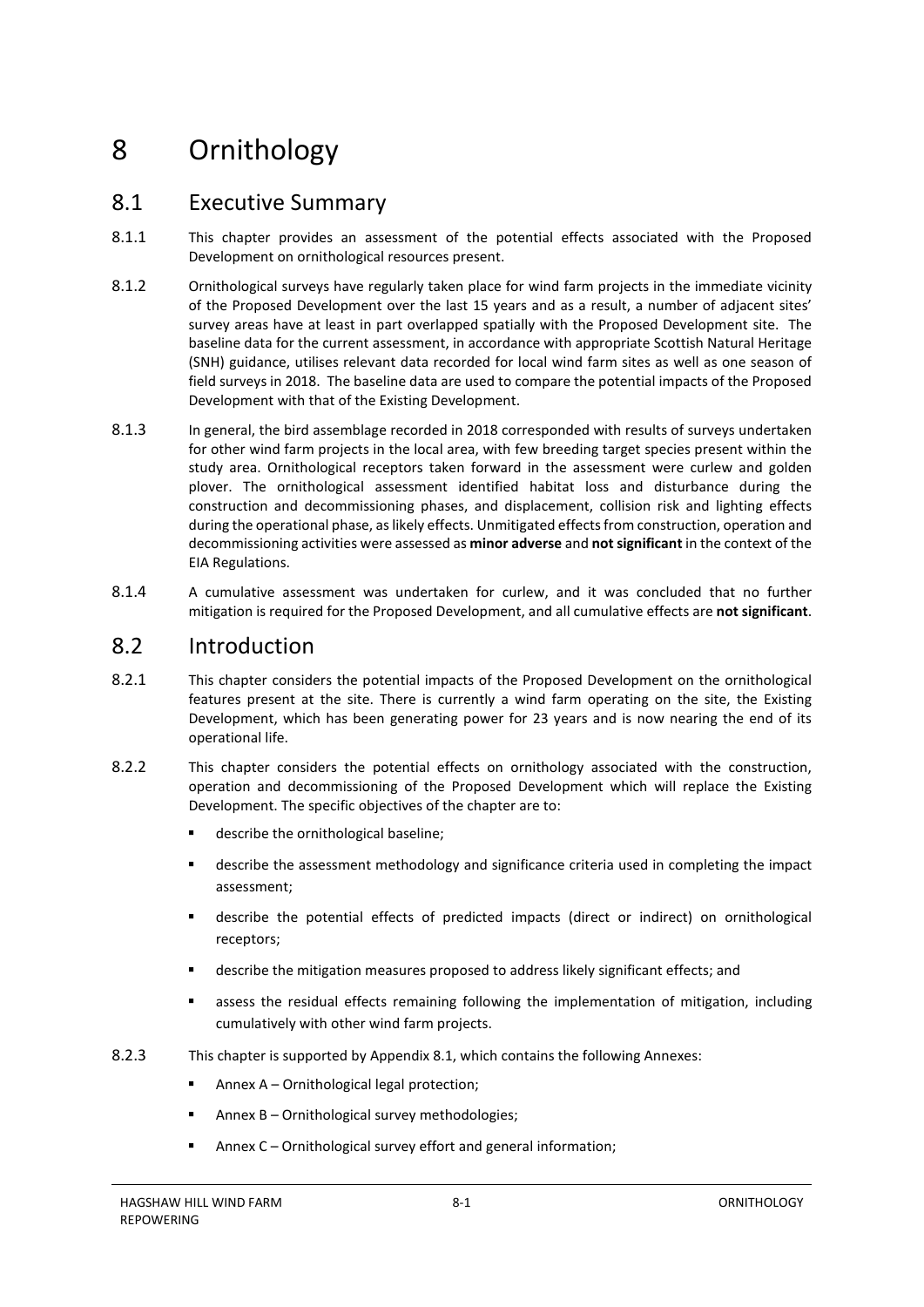- Annex D Ornithological survey results;
- Annex E Collision risk assessments;
- Annex F Review of the effects of artificial light on birds in relation to deployment of obstruction lighting on wind turbines; and
- Annex G Supplementary desk study information.
- 8.2.4 This chapter is supported by the following figures:
	- Figure 8.1 Ornithological Designated Sites within 20 km;
	- **Figure 8.2 Wind Farm Projects within 2 km;**
	- **Figure 8.3 Site Boundaries and Study Areas;**
	- **Figure 8.4 Vantage Point and viewshed 2018;**
	- **Figure 8.5 Flight Activity Results: 2018 Breeding Season;**
	- Figure  $8.6 -$  Wader Activity: 2018;
	- Figure 8.7 Raptor Activity: 2018; and
	- Figure  $8.8$  Cumulative Wind Farms within NHZ 19.
- 8.2.5 This ornithology assessment has been undertaken by MacArthur Green.

# <span id="page-3-0"></span>8.3 Legislation, Policy and Guidelines

# *Legislation*

- 8.3.1 Relevant European legislation and guidance documents have been reviewed and taken into account as part of this ornithological assessment. Of particular relevance are the following European legislation:
	- Directive 2009/147/EC on the Conservation of Wild Birds ('Birds Directive');
	- Directive 92/43/EEC on Conservation of Natural Habitats and of Wild Fauna and Flora (as amended) ('Habitats Directive'); and
	- **Environmental Impact Assessment Directive 2014/52/EU.**
- 8.3.2 The following national legislation is considered as part of the ornithology assessment:
	- **The Wildlife and Countryside Act 1981 (as amended);**
	- The Conservation (Natural Habitats &c.) Regulations 1994 (as amended) (The Habitats Regulations);
	- The Nature Conservation (Scotland) Act 2004 (as amended); and
	- The Electricity Works (Environmental Impact Assessment) (Scotland) Regulations 2017.

# *Planning Policy*

- 8.3.3 Chapter 5 sets out the planning policy framework that is relevant to the EIA. The policies set out include those from the South Lanarkshire Local Development Plan 2015. This section also considers the relevant aspects of Scottish Planning Policy (SPP), Planning Advice Notes and other relevant guidance. Of relevance to the ornithology assessment presented within this chapter, regard has been had to the following policies:
	- UK Post-2010 Biodiversity Framework (2012);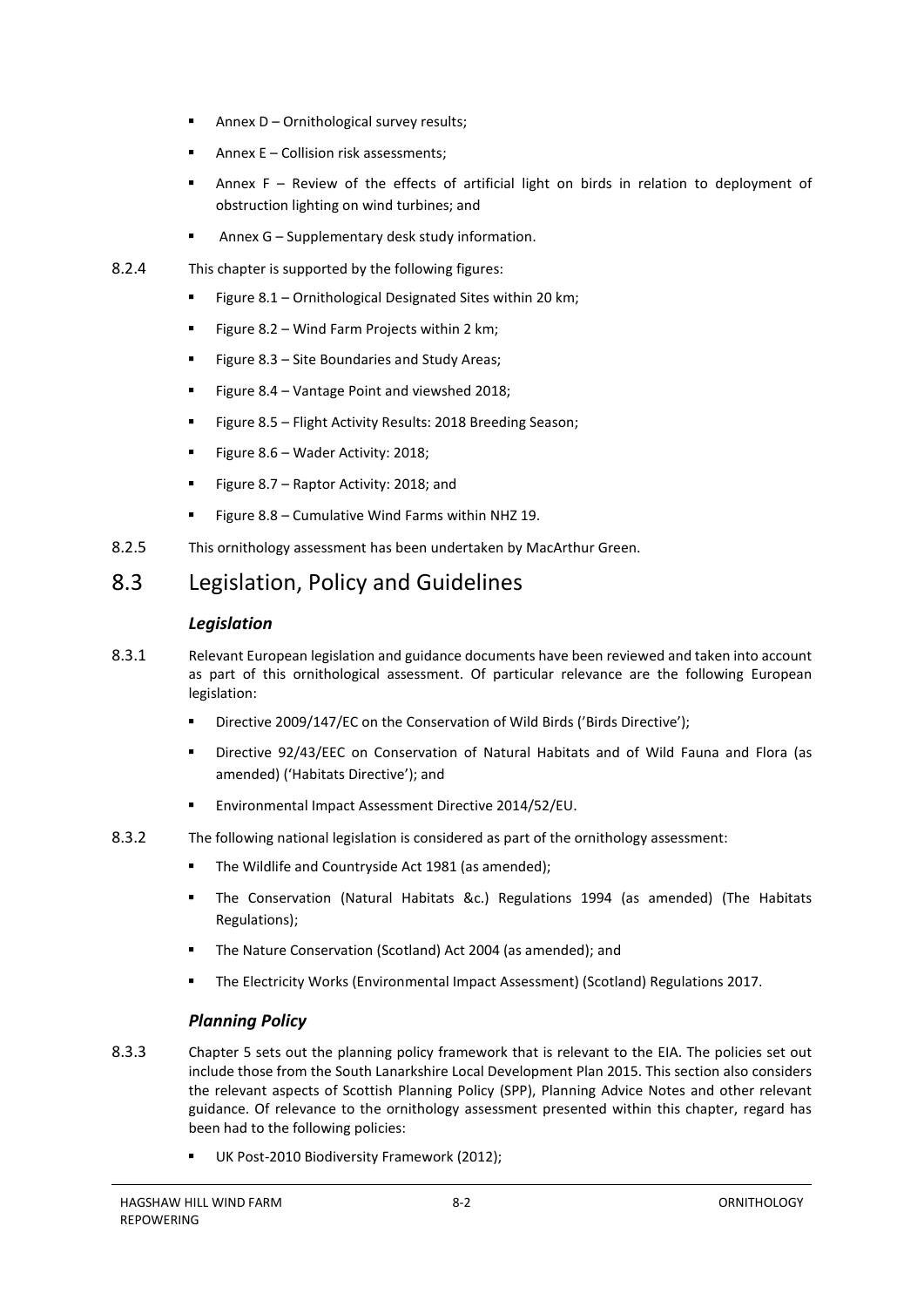- Scottish Biodiversity Strategy: It's in Your Hands (2004)/2020 Challenge for Scotland's Biodiversity (2013); and
- Scottish Government (2017). Planning Advice Note 1/2013-Environmental Impact Assessment, Revision 1.0.

# *Guidance*

- 8.3.4 Cognisance has been made of the following best practice guidelines/guidance etc:
	- SERAD (Scottish Executive Rural Affairs Department) (2000). *Habitats and Birds Directives, Nature Conservation; Implementation in Scotland of EC Directives on the Conservation of Natural Habitats and of Wild Flora and Fauna and the Conservation of Wild Birds ("the Habitats and Birds Directives")*. Revised Guidance Updating Scottish Office Circular No 6/1995;
	- European Commission (2010). Natura 2000 Guidance Document *'Wind Energy Developments and Natura 2000*'. European Commission, Brussels;
	- The UK Biodiversity Action Plan (BAP) and UK Post-2010 Biodiversity Framework (2012);
	- Eaton MA, Aebischer NJ, Brown AF, Hearn RD, Lock L, Musgrove AJ, Noble DG, Stroud DA and Gregory RD (2015). *Birds of Conservation Concern 4: the population status of birds in the United Kingdom, Channel Islands and Isle of Man*. British Birds 108, 708–746;
	- Scottish Natural Heritage (2000). *Windfarms and birds: calculating a theoretical collision risk assuming no avoidance action*. SNH Guidance Note;
	- Scottish Natural Heritage (2012). *Assessing the Cumulative Impact of Onshore Wind Energy Developments*;
	- Scottish Natural Heritage (2014a). *Recommended bird survey methods to inform impact assessment of onshore wind farms*;
	- Scottish Natural Heritage (2014b). *Repowering onshore wind farms: bird survey requirements*.
	- Scottish Natural Heritage (2016a). *Assessing connectivity with Special Protection Areas (SPAs)*. Version 3;
	- Scottish Natural Heritage (2016b). *Environmental Statements and Annexes of Environmentally Sensitive Bird Information; Guidance for Developers, Consultants and Consultees* Version 2;
	- Scottish Natural Heritage (2018a). *Assessing the cumulative impacts of onshore wind farms on birds*. SNH Guidance Note;
	- Scottish Natural Heritage (2018b). *Assessing the impact of repowered wind farms on nature*, consultation draft;
	- Scottish Natural Heritage (2018c). *Assessing significance of impacts from onshore windfarms on birds out with designated areas*. Version 2; and
	- Scottish Natural Heritage (2018d). *Environmental Impact Assessment Handbook – Version 5: Guidance for competent authorities, consultation bodies, and others involved in the Environmental Impact Assessment process in Scotland*.

# <span id="page-4-0"></span>8.4 Consultation

8.4.1 During the application EIA process, SNH provided comment relating to an Ornithological Scoping Report (Appendix 4.1) for the Proposed Development, and specifically the collection of baseline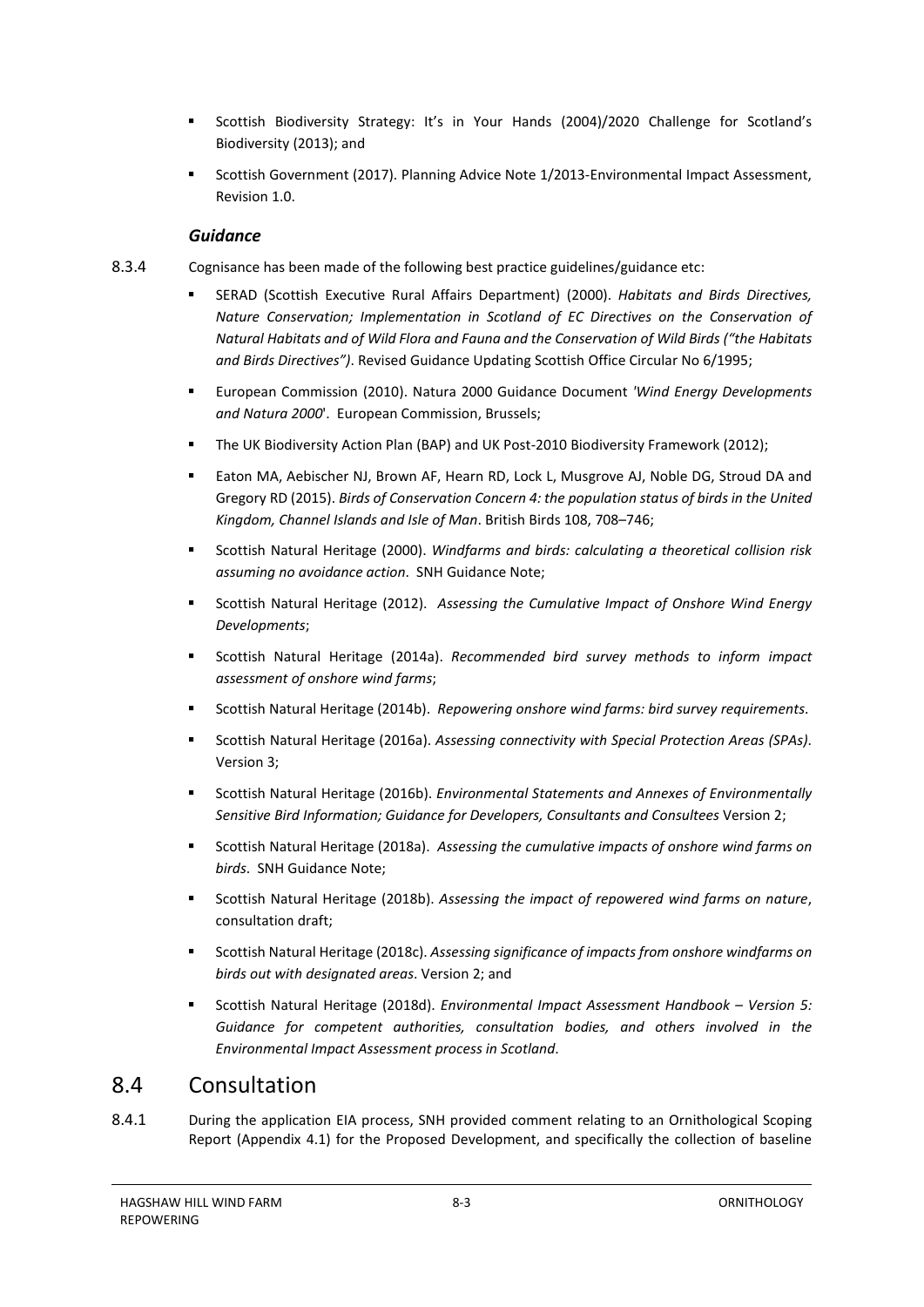ornithology data which would be used to inform this assessment. A summary of the SNH response and how it was addressed in this Chapter is presented in Table 8.1.

| Table 8.1 – Key Issues |  |  |  |  |  |  |
|------------------------|--|--|--|--|--|--|
|------------------------|--|--|--|--|--|--|

| <b>Consultee</b>           | <b>Summary of Key Issues</b>                                                                                                                                                                                                                                                                                                                                                                                                                                                            | <b>Where Addressed in Chapter</b>                                                                                                                                                                         |
|----------------------------|-----------------------------------------------------------------------------------------------------------------------------------------------------------------------------------------------------------------------------------------------------------------------------------------------------------------------------------------------------------------------------------------------------------------------------------------------------------------------------------------|-----------------------------------------------------------------------------------------------------------------------------------------------------------------------------------------------------------|
| <b>SNH</b><br>13 July 2018 | Ornithology: - 'I note that you intend to<br>follow the [SNH] 2014 guidelines. Overall<br>the approach that you have set out will<br>deliver sufficient information for a full<br>assessment. Re flight activity, I agree that<br>the presence of the existing turbines is<br>problematic but the solution you suggest<br>is a sensible pragmatic approach. I think<br>that the long run of annual monitoring<br>data from the existing site will help give a<br>more stable baseline'. | The methods and data sources<br>considered for obtaining<br>sufficient information to allow a<br>robust assessment of the<br>Proposed Development are<br>presented in Section 8.5 and in<br>Appendix 8.1. |

# <span id="page-5-0"></span>8.5 Assessment Methodology and Significance Criteria

- 8.5.1 This chapter takes an appropriate and topic-specific approach to assessment of the Proposed Development within the parameters identified in Chapter 3: Proposed Development. This chapter provides a worst-case assessment of the Proposed Development for ornithology and presents sufficient information for consultees and the decision makers to comment on and determine the application within the parameters of the Proposed Development.
- 8.5.2 The field survey methods carried out for the 2018 breeding season are based on the advice presented in SNH (2014b) 'Repowering onshore wind farms: bird survey requirement'. The SNH consultation draft guidance 'Assessing the impact of repowered wind farms on nature' (June 2018b) is at an early stage of development, however it appears to follow closely the recommendations in the existing guidance note.
- 8.5.3 When assessing the effects for a repowering scheme, the bird activity around turbines on the existing Hagshaw Hill Wind Farm site is likely to be different from the expected bird activity on the restored site after decommissioning. Baseline bird activity should therefore be estimated using a qualitative, desk-based approach (SNH, 2018b). To assess potential collision risk for repowering schemes, SNH guidance (2014b) recommends a combination of at least two of the following methods:
	- use bird data from similar sites in the local area;
	- **for breeding species, use nest site locations as an approximate indicator of likely flight activity;** and
	- use old flight activity data from the original site (if available).
- 8.5.4 SNH guidance also states that '*flight activity surveys should not be carried out over operational wind farms*' (SNH, 2014b), but '*if the proposal extends outside the footprint of the existing wind farm, then new survey is likely to be required in those areas, as it would for any normal wind farm extension*' (SNH, 2018b).
- 8.5.5 To meet the SNH (2014b) guidelines, potential collision risk for the site has been assessed through the combination of a desk-based study assessing bird data from similar wind farm sites surrounding the Proposed Development (providing data from 2003 to 2015) and recent field data on breeding birds within the site (survey data from 2018). The 2018 baseline surveys also collected flight activity data for the area of the site that extends outside the footprint of the Existing Development.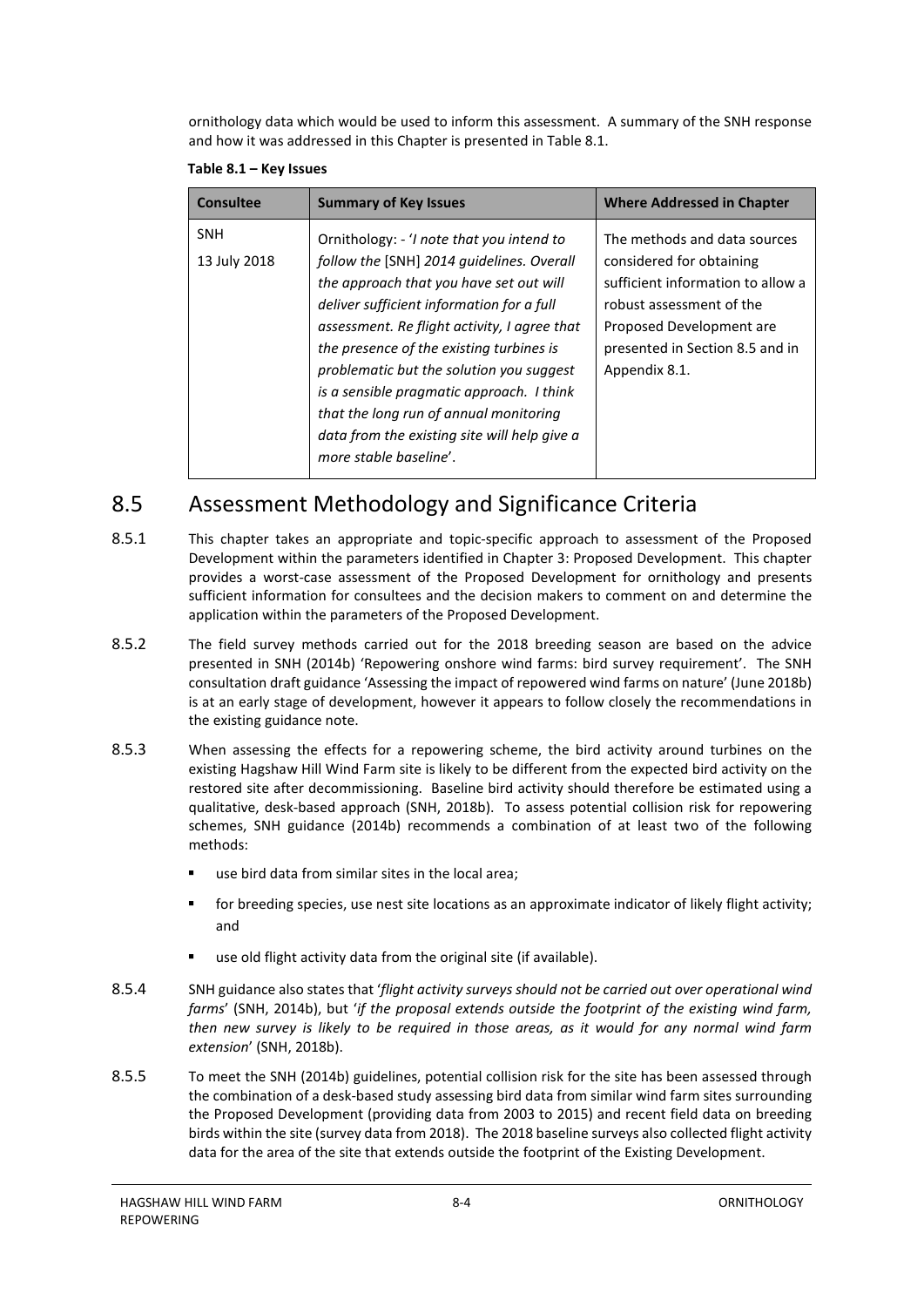### *Site status and context*

- 8.5.6 The Existing Development is an operational wind farm comprising 26 turbines. The Proposed Development involves a repowering of the Existing Development, by replacing the existing 26 turbines with 14 modern, larger turbines. Of these 14 turbines, seven will comprise Phase 1 of the Proposed Development, located on an area of land adjacent to the south of the Existing Development, required in order to accommodate the wake separation distances for modern, larger turbines, with the other seven comprising Phase 2, which would be within the Existing Development site boundary (Figure 8.2).
- 8.5.7 It is intended to commence development in the first phase, to the south of the Existing Development turbines, in advance of, or in parallel with, the decommissioning of the existing turbines.

### *Scope of Surveys*

- 8.5.8 Consultation was undertaken with SNH to reach agreement on the scope of ornithological surveys required to inform the assessment (Table 8.1).
- 8.5.9 As per SNH (2014b) guidance, it is considered that one breeding season of survey effort is sufficient to allow a robust characterisation of the baseline ornithological assemblage and usage of the site and surrounding area, when used in combination with the substantial information collated for other nearby projects (see paragraph 8.13.3).
- 8.5.10 Ornithological surveys have regularly taken place for wind farm projects in the immediate vicinity of the Proposed Development over the last 15 years, as well as ongoing monitoring for the Hagshaw Hill Extension Wind Farm. As a result, a number of adjacent sites' survey areas have at least in part overlapped spatially with the Proposed Development site. It is therefore considered that the ornithological baseline conditions within the development site are well known.

### *Study Area*

- 8.5.11 SNH (2014b) guidance suggests that distribution and abundance surveys should be carried out following SNH (2014a) guidance. The 2018 ornithology surveys therefore focused on the site and appropriate buffer areas (collectively the 'study areas') which were applied, as recommended by SNH (2014a) guidance.
- <span id="page-6-0"></span>8.5.12 The revised SNH guidance (2018a) '*Assessing the cumulative impacts of onshore wind farms on birds*' which closely follows recommendations in previous guidance (2012) suggests that the impacts of wind farm developments can be assessed at a number of scales ranging from the very local, regional (such as a Natural Heritage Zone (NHZ)) or a national scale (see paragraph [8.5.33\)](#page-10-0). The Proposed Development overlaps with two NHZs (NHZ 19 Western Southern Uplands & Inner Solway and NHZ 17 West Central Belt), however as the uplands habitats and topography of the site are similar to those of NHZ 19 rather than NHZ 17, cumulative effects were assessed using the NHZ 19 national scale.
- 8.5.13 The specific study areas for the 2018 baseline surveys are as follows:
	- ornithological designated sites: within 20 km of the site (Figure 8.1);
	- flight activity (Vantage Point) surveys: within a 500 m buffer of the outermost turbine locations, referred to for collision risk modelling purposes as the Collision Risk Analysis Area (CRAA) (see Appendix 8.1, Annex E and Figure 8.4);
	- scarce breeding birds (raptors, owls and black grouse): 2 km buffer around the site (Figure 8.3);
	- **black grouse surveys: 1.5 km buffer around the site (Figure 8.3);**
	- breeding birds (waders): within suitable upland habitat (non-forested), areas within the existing Hagshaw Hill Wind Farm site and the area of proposed turbine extension to the south (Figure 8.3); and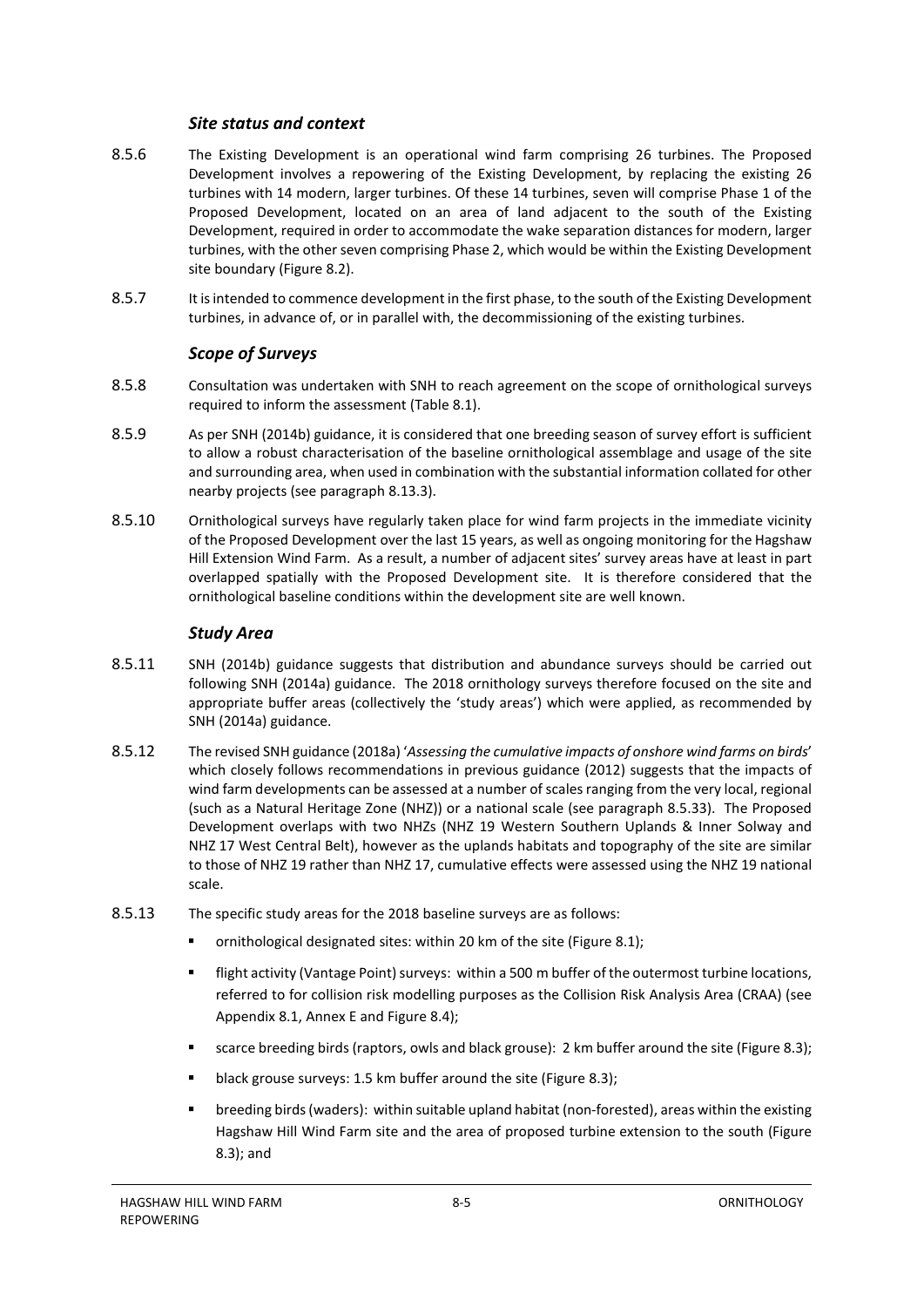cumulative effects: projects within NHZ 19 (Figure 8.8).

# *Information and Data Sources*

- <span id="page-7-0"></span>8.5.14 The desk study gathered ornithological information that was available within Environmental Statements and associated Technical Appendices in the public domain relating to applications of the following six local wind farm projects (see Figure 8.2):
	- Hagshaw Hill Extension Wind Farm (HH);
	- Nutberry Wind Farm (NU);
	- Galawhistle Wind Farm (GA);
	- Dalquhandy Wind Farm (DQ);
	- **E** Cumberhead (Nutberry Extension) Wind Farm (CU); and
	- Douglas West Wind Farm (DW).
- 8.5.15 In addition, the desk study used information relating to the following proposed local wind farm project which was not taken forward for development:
	- Douglas West Community Wind Farm (DWCW). The site boundary for this project largely overlapped with the Douglas West Wind Farm.
- 8.5.16 The desk study also used the following sources for ornithological data:
	- SNH, including Sitelink [\(http://gateway.snh.gov.uk/sitelink/index.jsp\)](http://gateway.snh.gov.uk/sitelink/index.jsp); and
	- A report by Dunnock Environmental Services called 'Final Breeding Raptor Survey Report 2015 of the Proposed Douglas West & Dalquhandy DP Renewable Energy Project' (DES, 2015). The DES (2015) report contains information provided by the South Strathclyde Raptor Study Group (SSRSG).

# *Desk Study*

- 8.5.17 Table 8.2 outlines the timeline of baseline ornithology surveys carried out for local wind farm projects listed in paragraph 8.5.14. Specific periods of baseline survey were:
	- **HH: April 2003 to July 2004;**
	- NU: April 2004 to March 2006;
	- GA: September 2007 to August 2009;
	- DWCW: November 2009 to November 2010, a scoping visit was also carried out at the DWCW site in September 2009;
	- DQ: November 2011 to November 2012;
	- CU: May 2013 to August 2014; and
	- DW: September 2014 to September 2015.
- 8.5.18 A range of ornithology data was collected at these wind farms during breeding and non-breeding seasons. Each wind farm covered some or all of the following survey types:
	- flight activity surveys (summer vantage point watches and autumn migration vantage point watches);
	- scarce breeding bird surveys (walkover surveys for raptors and any other species listed in Schedule 1 of the Wildlife and Countryside Act 1981);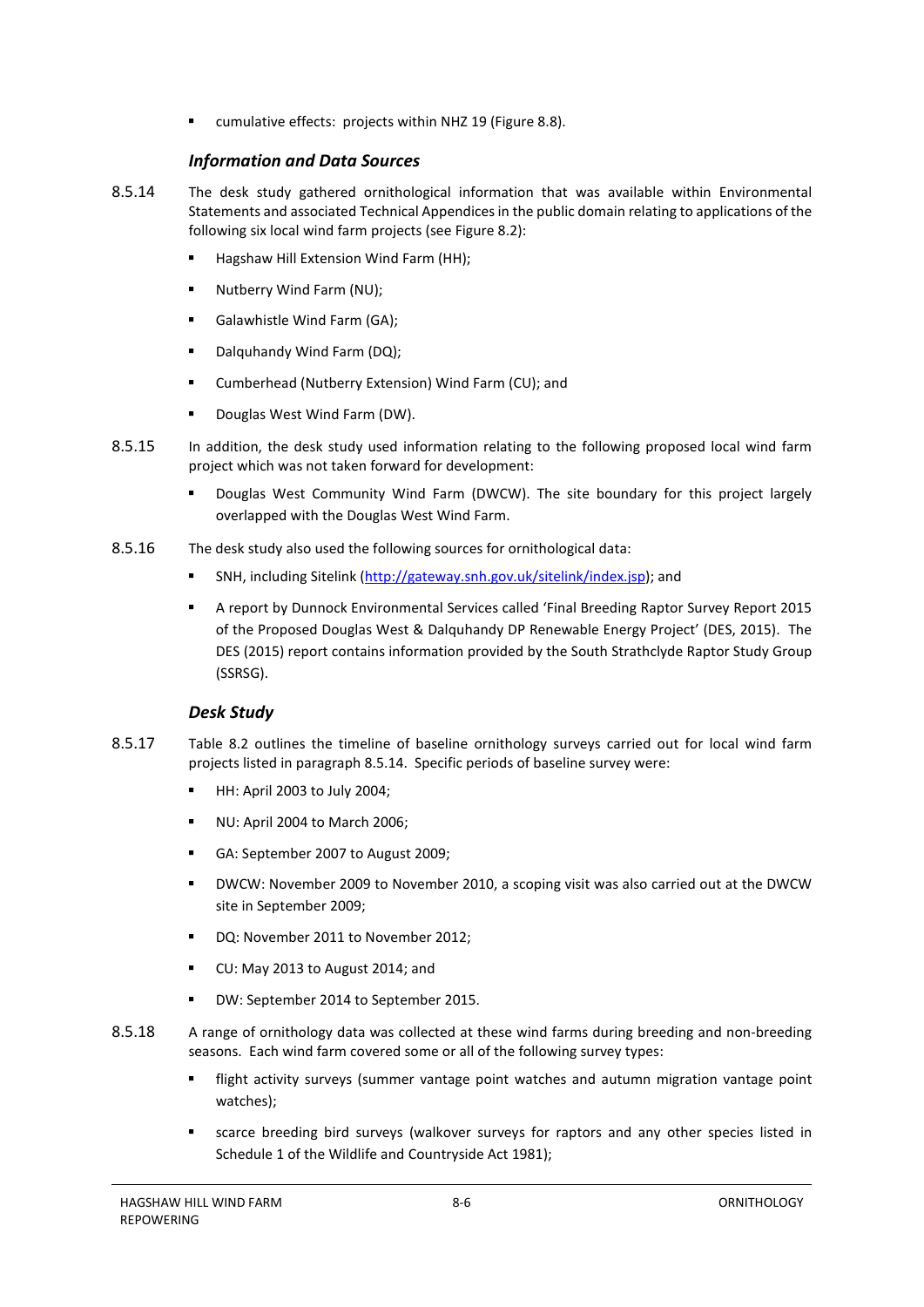- black grouse surveys; and
- upland breeding bird surveys (waders and any other species of conservation concern).

| Wind        |    | Year (2003 to 2017) |    |    |    |    |    |                               |    |    |    |    |    |    |    |
|-------------|----|---------------------|----|----|----|----|----|-------------------------------|----|----|----|----|----|----|----|
| Farm        | 03 | 04                  | 05 | 06 | 07 | 08 | 09 | 10                            | 11 | 12 | 13 | 14 | 15 | 16 | 17 |
| HH          |    |                     |    |    |    |    |    | <b>Operational Monitoring</b> |    |    |    |    |    |    |    |
| <b>NU</b>   |    |                     |    |    |    |    |    |                               |    |    |    |    |    |    |    |
| GA          |    |                     |    |    |    |    |    |                               |    |    |    |    |    |    |    |
| <b>DWCW</b> |    |                     |    |    |    |    |    |                               |    |    |    |    |    |    |    |
| <b>DQ</b>   |    |                     |    |    |    |    |    |                               |    |    |    |    |    |    |    |
| CU          |    |                     |    |    |    |    |    |                               |    |    |    |    |    |    |    |
| <b>DW</b>   |    |                     |    |    |    |    |    |                               |    |    |    |    |    |    |    |

**Table 8.2 – Timeline of Baseline Ornithology Surveys Undertaken for Nearby Wind Farm Sites**

# *Field Surveys*

8.5.19 Ornithological fieldwork commenced in March 2018 and was completed in August 2018, and comprised the following surveys (see Appendix 8.1, Annexes B and C for further details):

### **Flight activity surveys:**

8.5.20 Flight activity surveys were carried at one vantage point each month between March and August 2018, following SNH (2014a) guidance. Out of a target survey effort of 36 hours per vantage point per season as per SNH (2014) guidance, a total of 34 hours was achieved during optimal conditions, with a further hour occurring during periods of poorer visibility (<1 km).

#### **Scarce breeding bird surveys:**

8.5.21 Monthly surveys from April to July 2018 for breeding raptors and any other species listed in Schedule 1 of the Wildlife and Countryside Act 1981 took place within the site and a survey area buffer of up to 2 km, following Hardey *et al.* (2013) and Gilbert *et al.* (1998) guidance.

#### **Black grouse surveys:**

8.5.22 Black grouse surveys took place within the site boundary and a survey area buffer of up to 1.5 km in 2018 in April and May 2018, following Gilbert *et al.* (1998) guidance.

# **Upland breeding bird surveys:**

8.5.23 One breeding season focussed on recording breeding waders and any other species of conservation concern found within the site and a 500 m buffer, following Brown & Shepherd (1993) guidance. A total of four breeding bird surveys took place from April to July 2018.

# *Assessment of Potential Effect Significance*

- 8.5.24 This section defines the methods used to assess the significance of effects through the process of an evaluation of sensitivity of receptor (a combination of Nature Conservation Importance (NCI) and Conservation Status) and magnitude of impact for each likely impact. The assessment focuses on a 'worst-case' Proposed Development as described below.
- 8.5.25 The evaluation for wider-countryside interests (not relating to Natura 2000 sites covered by the Habitats Regulations Appraisal (HRA) process) involves the following process:
	- **EXEDENT** identifying the potential impacts associated with the Proposed Development;
	- considering the likelihood of occurrence of potential impacts where appropriate;
	- defining the NCI and Conservation Status of the bird populations present to establish level of sensitivity;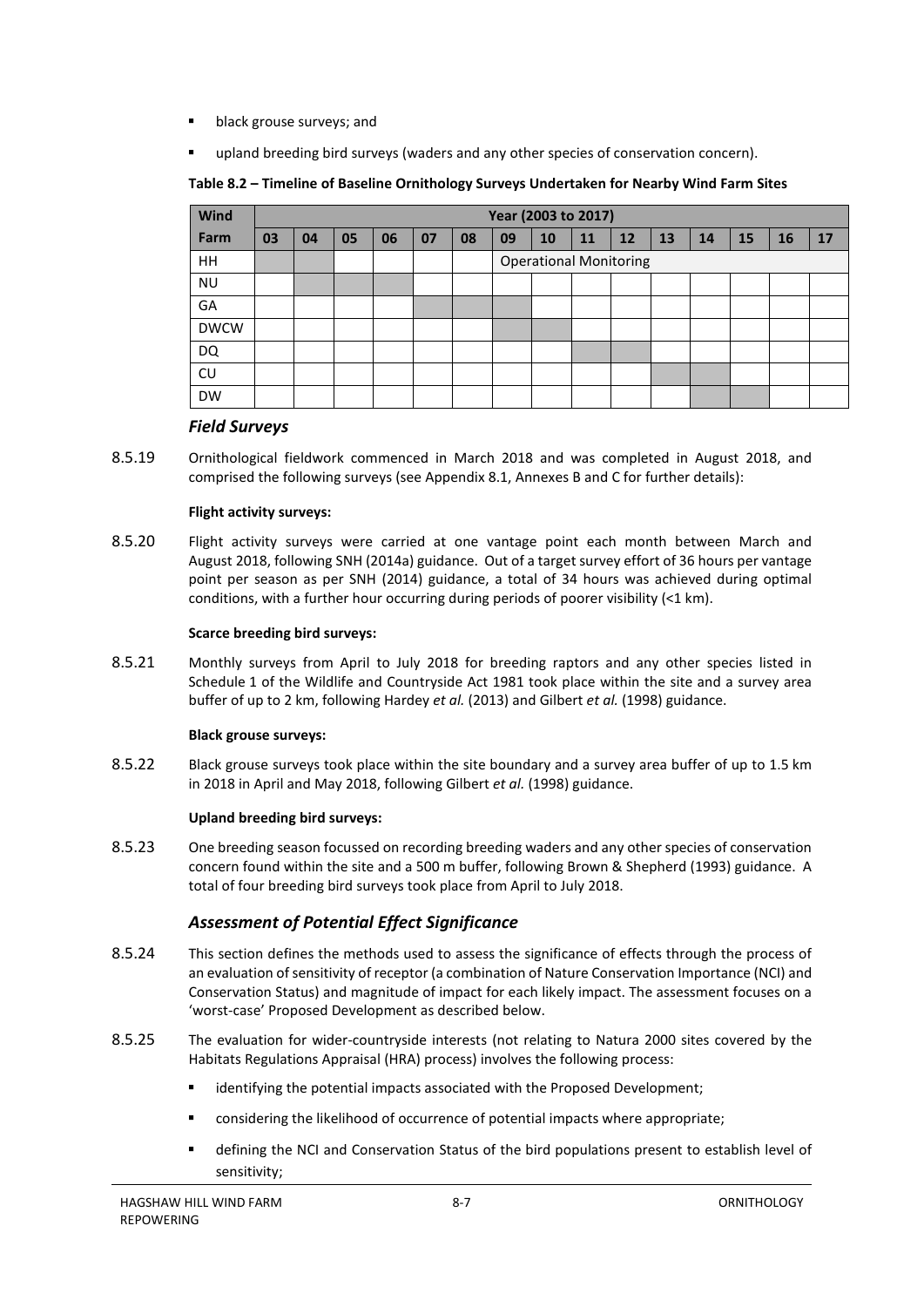- establishing the magnitude of the likely impact (both spatial and temporal);
- based on the above information, making a judgement as to whether or not the resultant effect is significant with respect to the EIA Regulations;
- if a potential effect is determined to be significant, suggesting measures to mitigate or compensate the effect where required;
- considering opportunities for enhancement where appropriate; and
- confirming residual effects after mitigation or enhancement are considered.
- 8.5.26 The assessment is based on the Proposed Development layout as described in Chapter 3: EIA. In relation to describing impacts on ornithological receptors, the relevant specifications used to determine the 'worst-case' Proposed Development involves:
	- 14 turbines with a tip height of 200 m, a hub height of 122.5 m, a blade length of 76 m and a rotor diameter of 155 m. Each turbine will have a typical generating capacity of around 6 MW.

#### **Sensitivity of Receptor**

- 8.5.27 Determination of the level of sensitivity of a feature is based on a combination of the feature's NCI and Conservation Status.
- 8.5.28 There are three levels of NCI as detailed in Table 8.3.

| <b>Importance</b> | <b>Description</b>                                                                                                                                                                                                                                             |
|-------------------|----------------------------------------------------------------------------------------------------------------------------------------------------------------------------------------------------------------------------------------------------------------|
| High              | Populations receiving protection by an SPA, proposed SPA, Ramsar Site, SSSI or which would<br>otherwise qualify under selection guidelines.                                                                                                                    |
|                   | Species present in nationally important numbers (>1% national breeding or wintering<br>population).                                                                                                                                                            |
| Medium            | The presence of species listed in Annex 1 of the Birds Directive (but population does not meet<br>the designation criteria under selection guidelines).                                                                                                        |
|                   | The presence of breeding species listed on Schedule 1 of the Wildlife and Countryside Act<br>1981 (as amended).                                                                                                                                                |
|                   | The presence of rare breeding species noted on the latest Birds of Conservation Concern<br>(BoCC) Red list (Eaton et al. 2015).                                                                                                                                |
|                   | Regularly occurring migratory species, which are either rare or vulnerable, or warrant special<br>consideration on account of the proximity of migration routes, or breeding, moulting,<br>wintering or staging areas in relation to the Proposed Development. |
|                   | Species present in regionally important numbers (>1% regional breeding population).                                                                                                                                                                            |
| Low               | All other species' populations not covered by the above categories.                                                                                                                                                                                            |
|                   |                                                                                                                                                                                                                                                                |

#### **Table 8.3 – Determining Factors of a Population's Nature Conservation Importance**

- 8.5.29 Important Ornithological Features (IOFs) to be assessed were taken to be those species of High and Medium NCI.
- 8.5.30 As defined by SNH (2018c), the conservation status of a species is "*the sum of the influences acting on it which may affect its long-term distribution and abundance, within the geographical area of interest*". Conservation status is considered by SNH (2018c) to be 'favourable' under the following circumstances: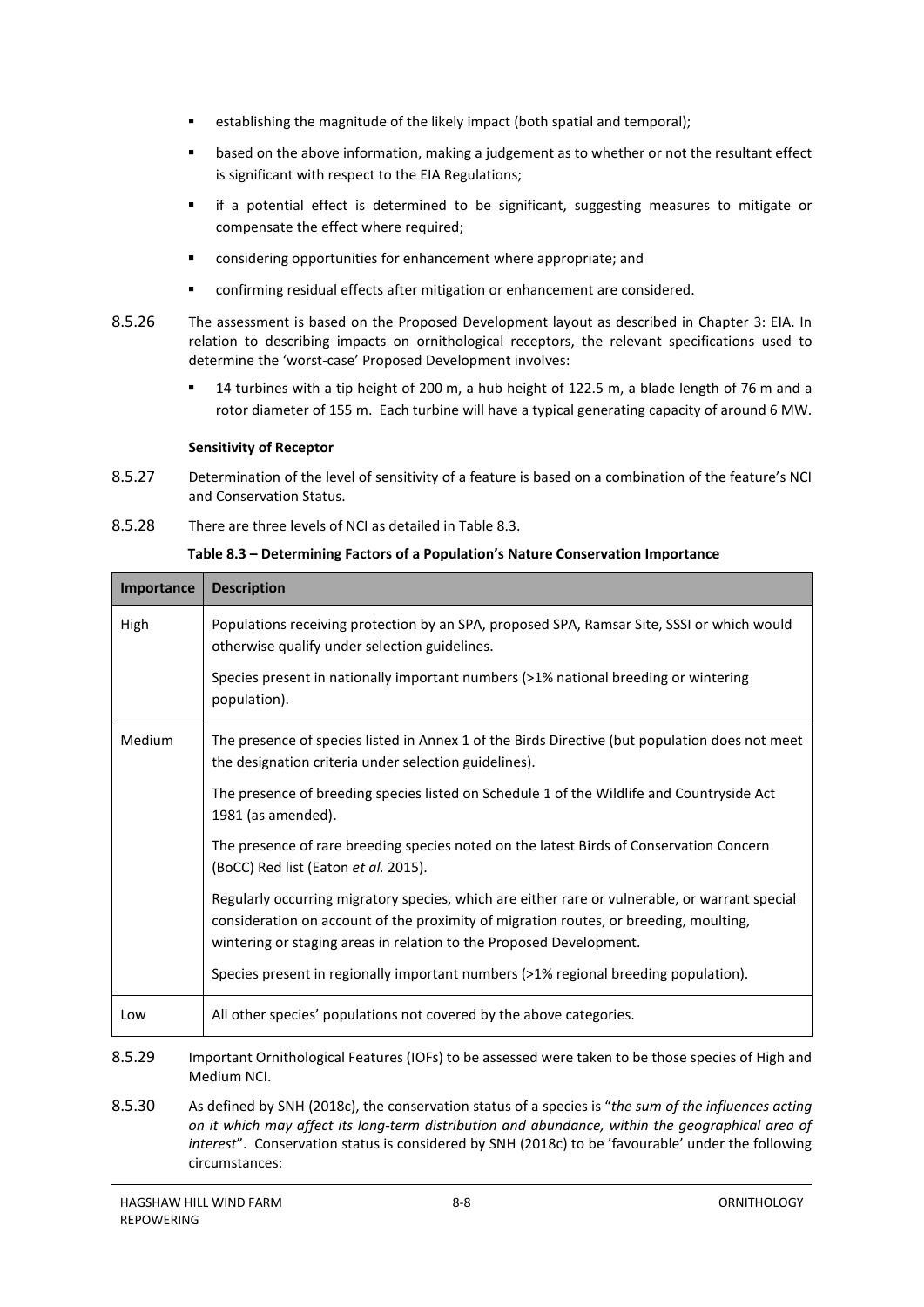- "*population dynamics indicate that the species is maintaining itself on a long-term basis as a viable component of its habitats;*
- *the natural range of the species is not being reduced, nor is likely to be reduced for the foreseeable future; and*
- *there is (and probably will continue to be) a sufficiently large habitat to maintain its population on a long-term basis*".
- 8.5.31 SNH (2018c) recommends that "*the concept of favourable conservation status of a species should be applied at the level of its Scottish population, to determine whether an impact is sufficiently significant to be of concern. An adverse impact on a species at a regional scale (within Scotland) may adversely affect its national conservation status*". Thus, "*An impact should therefore be judged as of concern where it would adversely affect the existing favourable conservation status of a species or prevent a species from recovering to favourable conservation status, in Scotland*."
- <span id="page-10-0"></span>8.5.32 In the case of non-designated sites in Scotland, the relevant regional scale for breeding species is considered to be the appropriate NHZ which the site falls within. For the purpose of this assessment, the site is considered to be located within NHZ 19 (see paragrap[h 8.5.12\)](#page-6-0). For wintering or migratory species, the national UK population is often considered to be the relevant scale for determining effects on the conservation status and this approach is applied here.

#### **Magnitude of Impact**

- 8.5.33 An impact is defined as a change of a particular magnitude to the abundance and/or distribution of a population as a result of the Proposed Development. Effects can be adverse, neutral or favourable.
- 8.5.34 In determining the magnitude of impacts, the resilience of a population to recover from temporary adverse conditions is considered in respect of each potentially affected population.
- 8.5.35 The sensitivity of individual species to disturbance during relevant behaviours is considered when determining spatial and temporal magnitude of effect and is assessed using guidance described by Bright *et al.* (2006), Hill *et al.* (1997) and Ruddock and Whitfield (2007).
- 8.5.36 Impacts are judged in terms of magnitude in space and time. There are five levels of spatial impacts and temporal impacts as detailed in Table 8.4 and Table 8.5 respectively.

| <b>Spatial</b><br><b>Magnitude</b> | <b>Description</b>                                                                                                                                             |
|------------------------------------|----------------------------------------------------------------------------------------------------------------------------------------------------------------|
| Very High                          | Total/near total loss of a bird population due to mortality or displacement. Total/near total<br>loss of productivity in a bird population due to disturbance. |
|                                    | Guide: >80 % of population lost, or increase in additive mortality.                                                                                            |
| High                               | Major reduction in the status or productivity of a bird population due to mortality or<br>displacement or disturbance.                                         |
|                                    | Guide: 21-80 % of population lost, or increase in additive mortality.                                                                                          |
| <b>Medium</b>                      | Partial reduction in the status or productivity of a bird population due to mortality or<br>displacement or disturbance.                                       |
|                                    | Guide: 6-20 % of population lost, or increase in additive mortality.                                                                                           |

#### **Table 8.4 – Spatial Magnitude of Impact**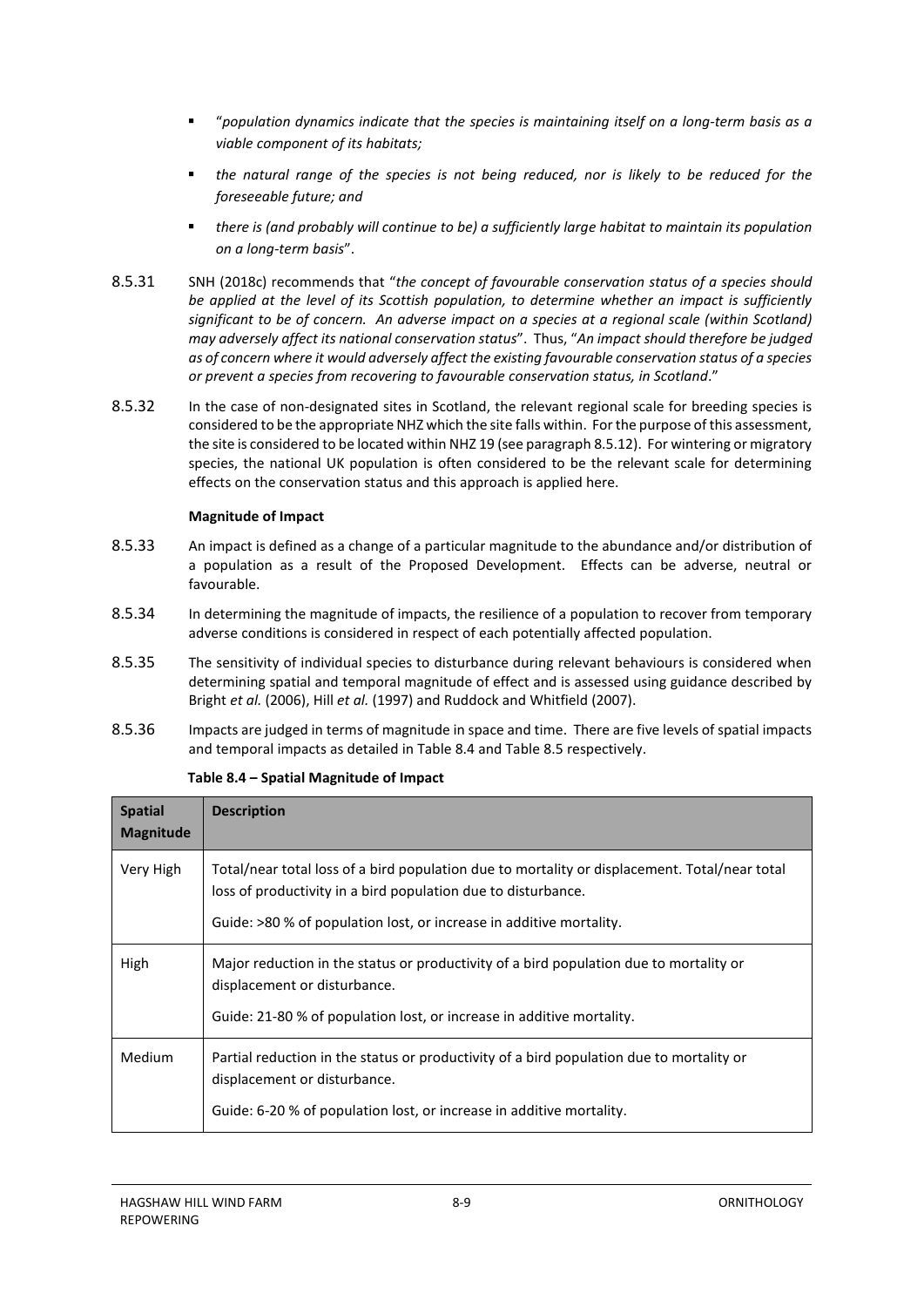| <b>Spatial</b><br><b>Magnitude</b> | <b>Description</b>                                                                                                                                                                                                                                                                      |
|------------------------------------|-----------------------------------------------------------------------------------------------------------------------------------------------------------------------------------------------------------------------------------------------------------------------------------------|
| Low                                | Small but discernible reduction in the status or productivity of a bird population due to<br>mortality or displacement or disturbance.<br>Guide: 1-5 % of population lost, or increase in additive mortality.                                                                           |
| Negligible                         | Very slight reduction in the status or productivity of a bird population due to mortality or<br>displacement or disturbance. Reduction barely discernible, approximating to the "no<br><i>change"</i> situation.<br>Guide: < 1 % of population lost, or increase in additive mortality. |

### **Table 8.5 – Temporal Magnitude of Impact**

| <b>Temporal</b><br><b>Magnitude</b> | <b>Description</b>                                                                                                                                                                                                                                           |
|-------------------------------------|--------------------------------------------------------------------------------------------------------------------------------------------------------------------------------------------------------------------------------------------------------------|
| Permanent                           | Effects continuing indefinitely beyond the span of one human generation (taken as<br>approximately 25-30 years), except where there is likely to be substantial improvement after<br>this period. Where this is the case, Long-Term may be more appropriate. |
| Long-term                           | Approximately 15 - 30 years or longer (see above).                                                                                                                                                                                                           |
| Medium-<br>term                     | Approximately $5 - 15$ years.                                                                                                                                                                                                                                |
| Short-term                          | Up to approximately 5 years.                                                                                                                                                                                                                                 |
| Negligible                          | $<$ 12 months.                                                                                                                                                                                                                                               |

#### **Potential Cumulative Effects**

- 8.5.37 The Cumulative Assessment section (section [8.10\)](#page-35-1) presents information about the potential cumulative effects of the Proposed Development combined with other operational, consented or proposed wind farm projects that are located within NHZ 19.
- 8.5.38 SNH (2018a) has provided guidance on assessing the cumulative effects on birds. This assessment follows the principles set out in that guidance.
- 8.5.39 Cumulative effects may include cumulative disturbance-displacement, collision mortality, habitat loss or barrier effects. Some cumulative impacts, such as collision risk, may be summed quantitatively, but according to SNH (2018a) "I*n practice, however, some effects such as disturbance or barrier effects may need considerable additional research work to assess impacts quantitatively. A more qualitative process may have to be applied until quantitative information becomes available for developments in the area, e.g. from post-construction monitoring or research*".
- 8.5.40 The main projects likely to cause similar effects to those associated with the Proposed Development are other operational wind farms, or those under construction, consented, or in the planning process within NHZ 19 (Table 8.6).
- 8.5.41 Wind farm projects at scoping stage have generally been scoped out of the cumulative assessment because they usually do not have sufficient information on potential effects to be included, as the baseline survey period is ongoing, or results have not been published. However, despite being at scoping stage, the proposed Douglas West Extension and revised Cumberhead projects are included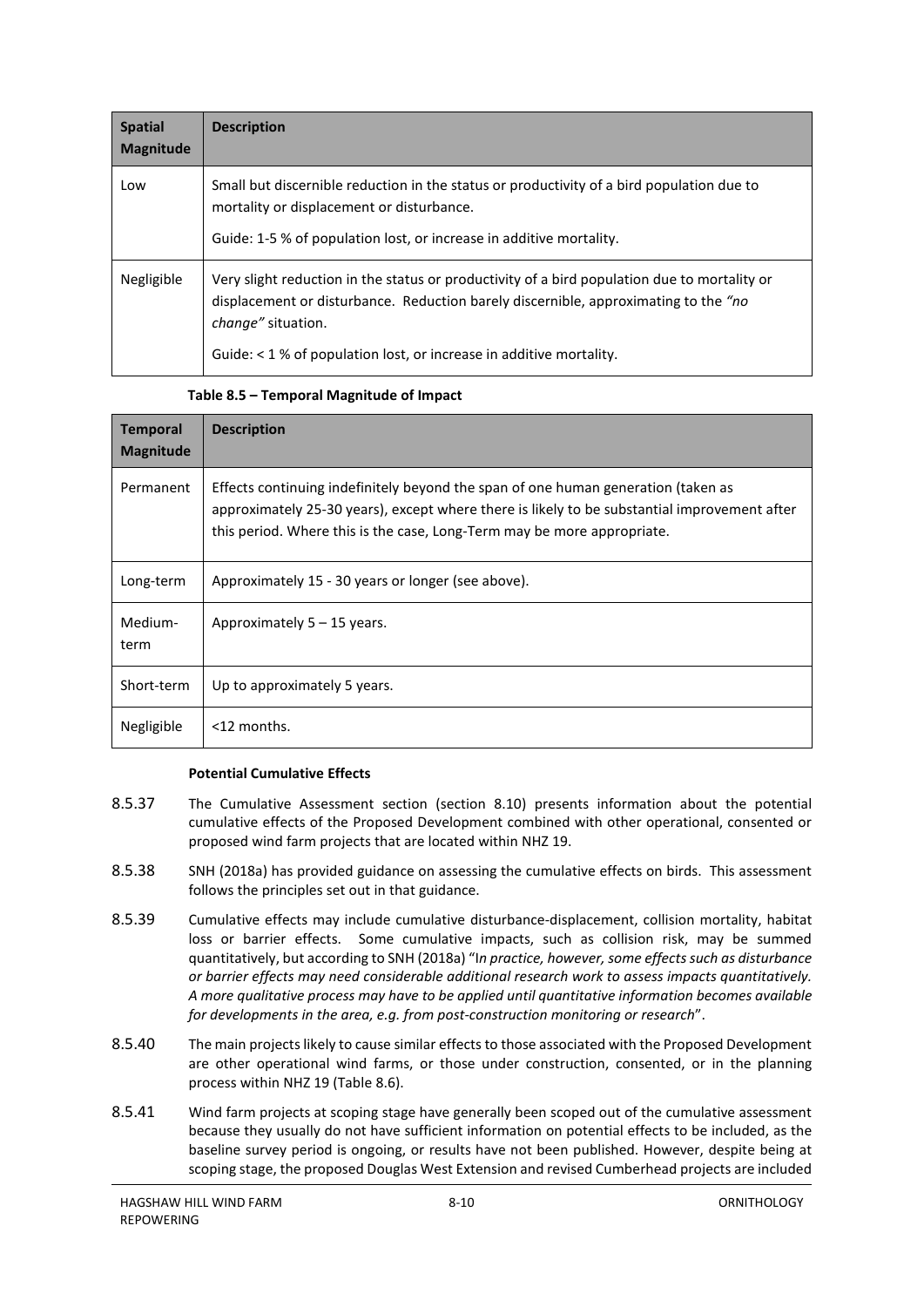due to their proximity to the site, and because sufficient information is available for inclusion in the assessment. Cumberhead Wind Farm has been approved for 11 turbines (see Table 8.6), but a scoping report has recently been submitted for Cumberhead Wind Farm for a re-design and larger turbines. As there are no collision risk data yet available for the re-designed Cumberhead Wind Farm, the cumulative assessment in this chapter assumes that impacts of the re-designed site will be similar to the current approved wind farm. No collision risk modelling has been undertaken to date for Douglas West Extension, but based on results of baseline surveys for the Proposed Development and Douglas West Wind Farm, and the predominance of commercial conifer plantation habitat, very low flight activity rates, and negligible collision risks are likely. Similarly, no breeding IOFs are likely to be present based on survey results at the two neighbouring sites.

- 8.5.42 Projects that have been refused or withdrawn have been scoped out of the cumulative assessment.
- 8.5.43 Small projects with three or fewer turbines have also been scoped out from the cumulative assessment as often these projects are not subject to the same level of detail of ornithological assessment, and so there are no directly comparable data. Because of the small scale of such projects, effects are likely to be negligible on the IOFs assessed here. Other small-scale renewable projects such as micro hydro schemes have also been scoped out for similar reasons. Table 8.6 identifies the wind farm projects that have been considered in the cumulative assessment.

|  | Table 8.6 NHZ 19 Wind Farm projects included in cumulative assessment ordered by project status |  |  |  |
|--|-------------------------------------------------------------------------------------------------|--|--|--|
|--|-------------------------------------------------------------------------------------------------|--|--|--|

| Project                                  | <b>Status</b> | <b>Number of</b><br><b>Turbines</b> | <b>Source of information</b>                                                         |  |  |  |  |  |
|------------------------------------------|---------------|-------------------------------------|--------------------------------------------------------------------------------------|--|--|--|--|--|
| Installed wind farm projects             |               |                                     |                                                                                      |  |  |  |  |  |
| Airies                                   | Installed     | 14                                  | ES chapter                                                                           |  |  |  |  |  |
| Andershaw                                | Installed     | 14                                  | ES chapter                                                                           |  |  |  |  |  |
| Arecleoch                                | Installed     | 60                                  | No info available                                                                    |  |  |  |  |  |
| Artfield Fell                            | Installed     | 15                                  | <b>NTS</b>                                                                           |  |  |  |  |  |
| Auchrobert                               | Installed     | 12                                  | No info available                                                                    |  |  |  |  |  |
| Balmurrie Fell (Artfield Fell Extension) | Installed     | $\overline{7}$                      | <b>NTS</b>                                                                           |  |  |  |  |  |
| <b>Bankend Rig</b>                       | Installed     | 11                                  | Breeding and Wintering Bird Report 2010-<br>11; Kennoxhead SEI cumulative assessment |  |  |  |  |  |
| <b>Barlockhart Moor Wind Farm</b>        | Installed     | 4                                   | from Barlockhart Moor Wind Farm<br><b>Extension ES</b>                               |  |  |  |  |  |
| Blackcraig                               | Installed     | 23                                  | ES chapter                                                                           |  |  |  |  |  |
| Carscreugh                               | Installed     | 18                                  | ES chapter                                                                           |  |  |  |  |  |
| Clyde                                    | Installed     | 152                                 | ES chapter                                                                           |  |  |  |  |  |
| Dalswinton (Pennyland Moor)              | Installed     | 15                                  | ES chapter                                                                           |  |  |  |  |  |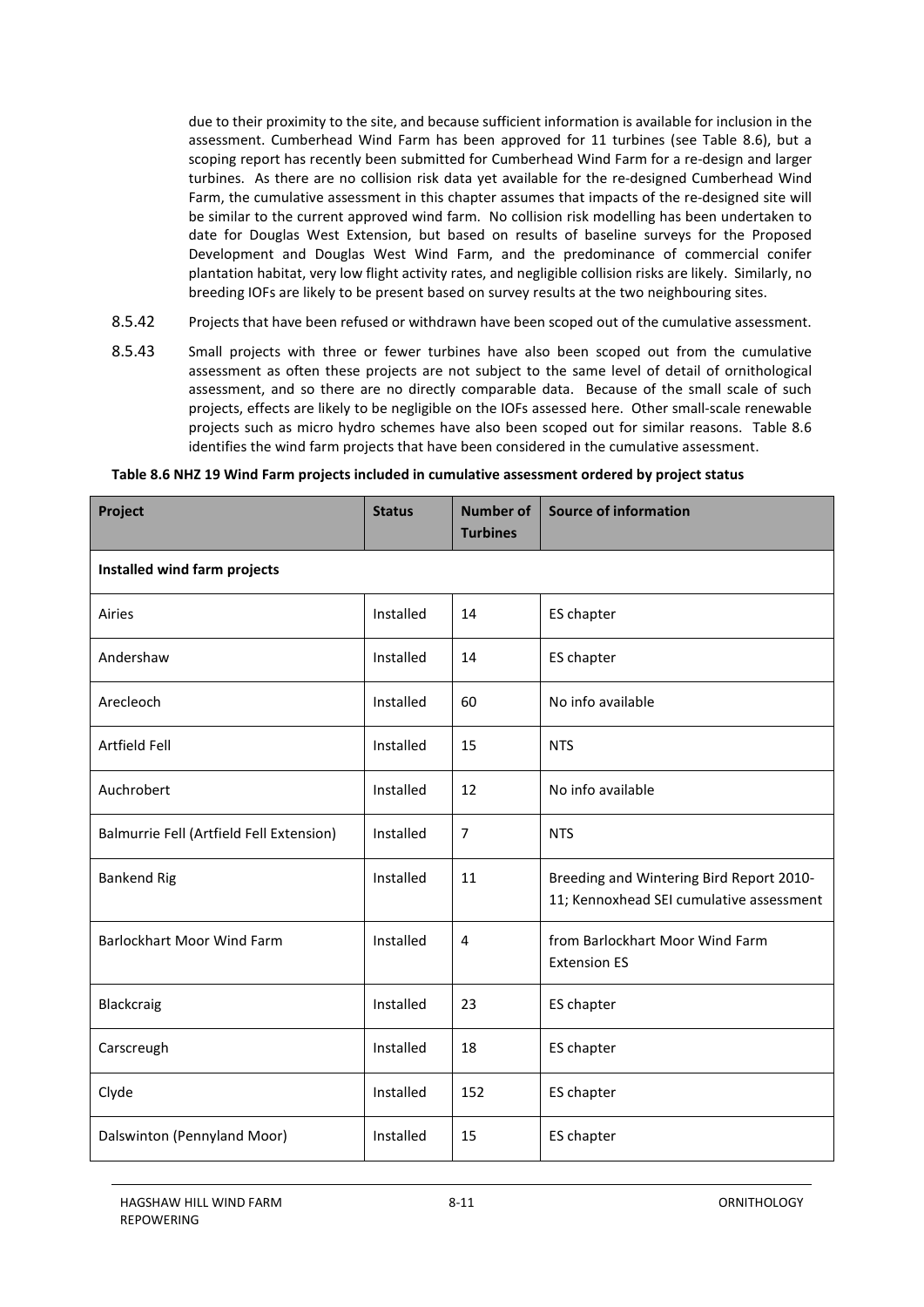| Project                            | <b>Status</b> | <b>Number of</b><br><b>Turbines</b> | <b>Source of information</b>                           |
|------------------------------------|---------------|-------------------------------------|--------------------------------------------------------|
| Dungavel                           | Installed     | 13                                  | ES chapter                                             |
| Galawhistle                        | Installed     | 22                                  | ES chapter                                             |
| Glenchamber                        | Installed     | 11                                  | from Barlockhart Moor Wind Farm<br><b>Extension ES</b> |
| Hagshaw Hill Extension             | Installed     | 20                                  | ES chapter                                             |
| Hare Hill Phase 1                  | Installed     | 20                                  | No info available                                      |
| Kilgallioch                        | Installed     | 96                                  | ES chapter and addendum                                |
| Mark Hill                          | Installed     | 28                                  | <b>NTS</b>                                             |
| Minnygap                           | Installed     | 10                                  | No info available                                      |
| Nutberry                           | Installed     | 6                                   | ES chapter                                             |
| Wether Hill                        | Installed     | 14                                  | ES chapter                                             |
| <b>Windy Standard</b>              | Installed     | 36                                  | Windy Standard Extension ES                            |
| <b>Approved wind farm projects</b> |               |                                     |                                                        |
| Afton                              | Approved      | 27                                  | Variation ES, NTS                                      |
| <b>Bankend Rig Extension</b>       | Approved      | 3                                   | ES chapter                                             |
| Benbrack                           | Approved      | 18                                  | ES chapter                                             |
| Crookedstane                       | Approved      | $\overline{a}$                      | ES chapter                                             |
| Dalquhandy                         | Approved      | 15                                  | ES chapter                                             |
| Dersalloch                         | Approved      | 23                                  | ES chapter, 2006 and 2012 addendum                     |
| Douglas West                       | Approved      | 13                                  | ES chapter                                             |
| Dungavel Hill                      | Approved      | 13                                  | ES chapter                                             |
| Galawhistle                        | Approved      | 22                                  | ES chapter                                             |
| Gass                               | Approved      | 9                                   | ES chapter                                             |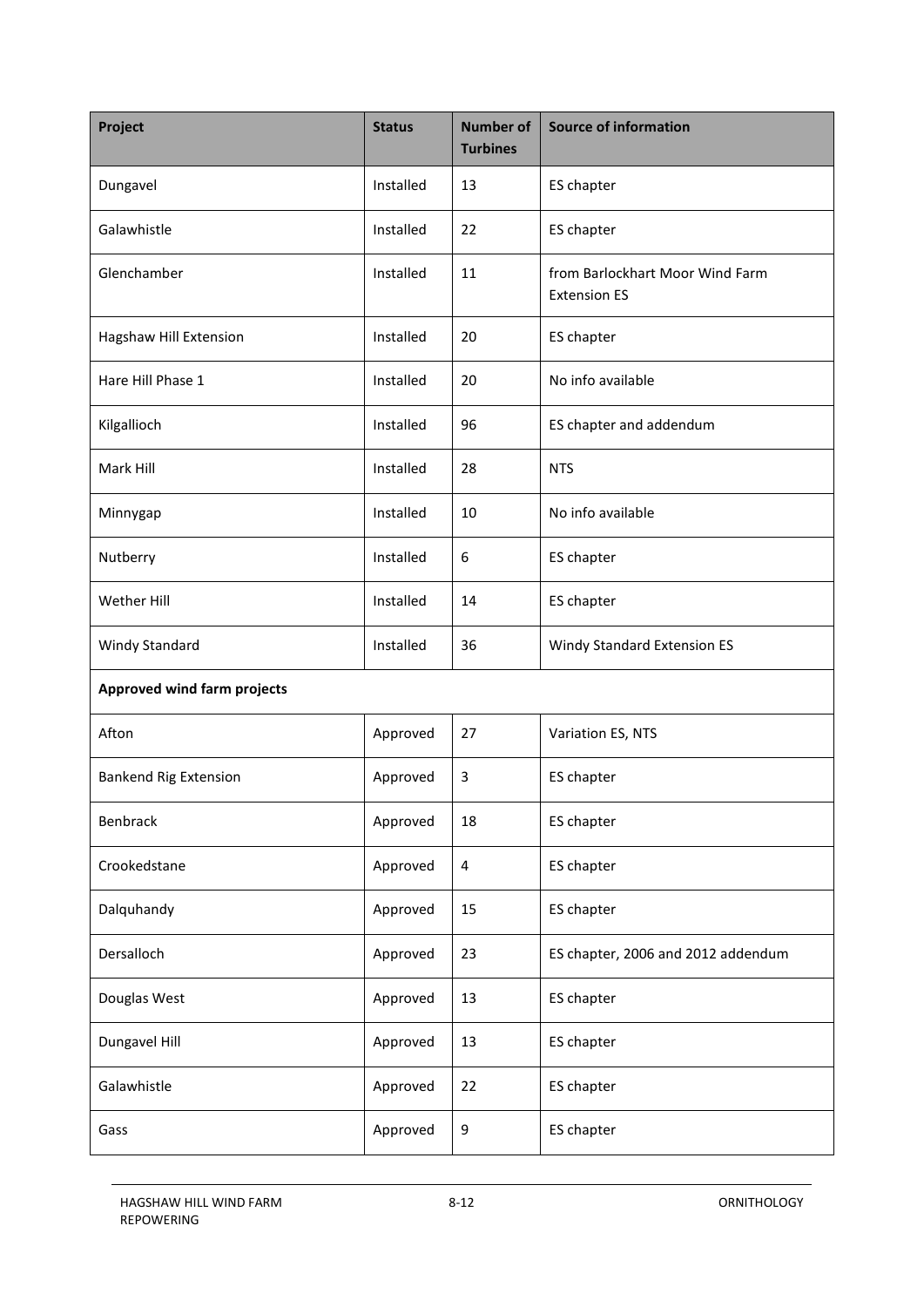| Project                                                       | <b>Status</b>            | <b>Number of</b><br><b>Turbines</b> | <b>Source of information</b> |
|---------------------------------------------------------------|--------------------------|-------------------------------------|------------------------------|
| Glen App                                                      | Approved                 | 11                                  | ES chapter                   |
| Glenmuckloch                                                  | Approved                 | 8                                   | ES chapter                   |
| Harestanes                                                    | Approved                 | 68                                  | ES chapter                   |
| Kennoxhead                                                    | Approved                 | 19                                  | ES chapter                   |
| Knockman Hill                                                 | Approved                 | 5                                   | <b>Environmental Report</b>  |
| Kype Muir                                                     | Approved                 | 26                                  | ES chapter                   |
| Kype Muir Extension                                           | Approved                 | 18                                  | ES chapter                   |
| Lion Hill                                                     | Approved                 | 4                                   | ES chapter                   |
| Middle Muir                                                   | Approved                 | 15                                  | ES chapter                   |
| Mochrum Fell                                                  | Approved                 | 8                                   | ES chapter                   |
| Penbreck                                                      | Approved                 | 9                                   | ES chapter                   |
| Plascow Wind Cluster                                          | Approved                 | 3                                   | <b>Environmental Report</b>  |
| Sandy Knowe                                                   | Approved                 | 24                                  | ES chapter                   |
| Sanquhar Community Windfarm                                   | Approved                 | 9                                   | SEI chapter                  |
| South Kyle                                                    | Approved                 | 50                                  | ES chapter                   |
| Whiteside Hill                                                | Approved                 | 10                                  | No info available            |
| Windy Standard Extension (Brockloch<br>Rigg Windfarm Limited) | Approved                 | 30                                  | ES chapter                   |
| Chirmorie                                                     | Approved                 | 21                                  | <b>ES Chapter</b>            |
| <b>Application wind farm projects</b>                         |                          |                                     |                              |
| Annabaglish                                                   | Applicatio<br>n (appeal) | 14                                  | ES chapter                   |
| Ashmark Hill                                                  | Applicatio<br>n          | $\overline{7}$                      | ES chapter                   |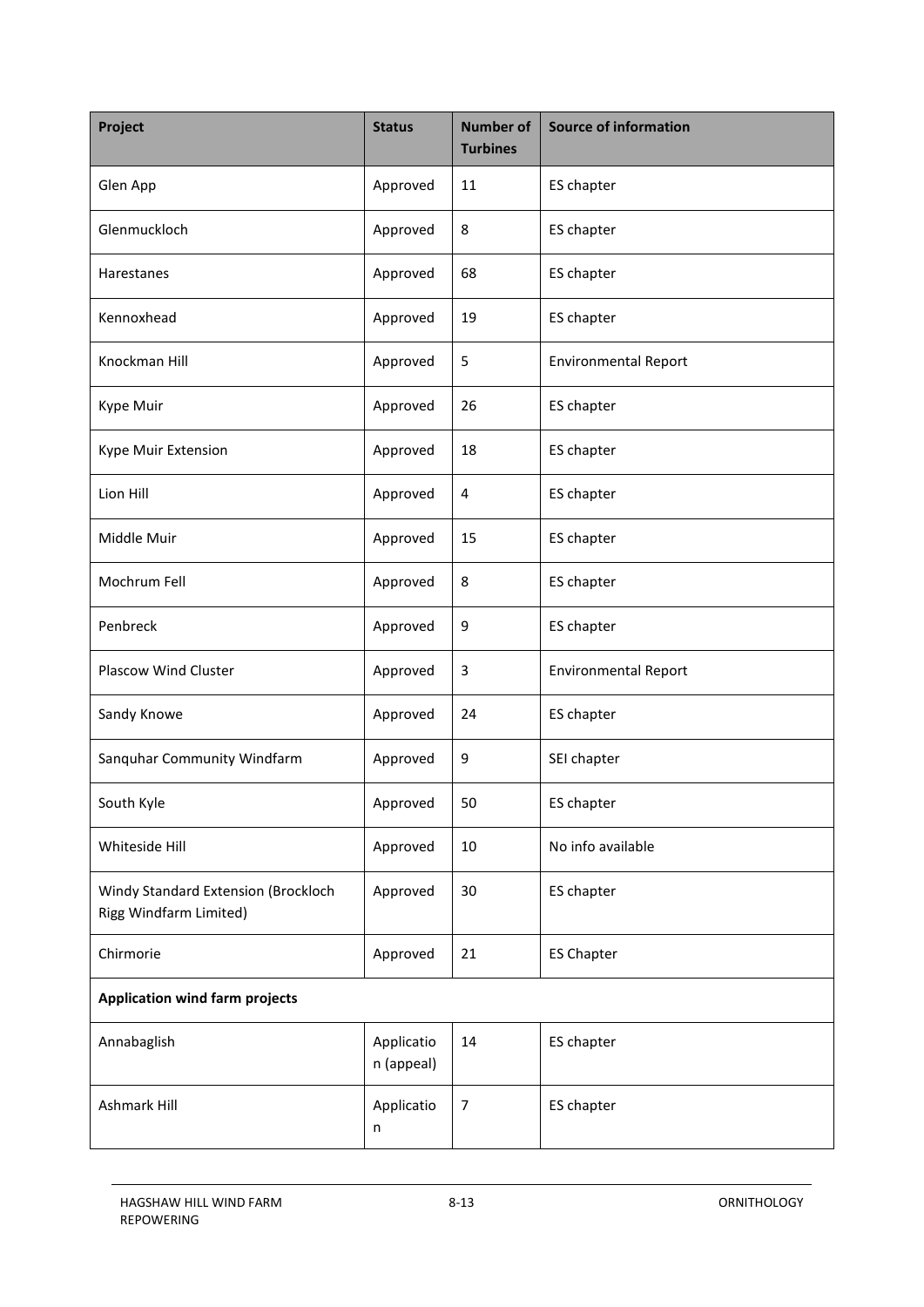| Project                           | <b>Status</b>            | <b>Number of</b><br><b>Turbines</b> | <b>Source of information</b> |
|-----------------------------------|--------------------------|-------------------------------------|------------------------------|
| Auchencrosh                       | Applicatio<br>n          | Unknown                             | No info available            |
| Balunton                          | Applicatio<br>n          | $\boldsymbol{9}$                    | ES chapter                   |
| <b>Barlockhart Moor Extension</b> | Applicatio<br>n          | 4                                   | ES chapter                   |
| <b>Broken Cross</b>               | Applicatio<br>n          | $\overline{7}$                      | ES chapter                   |
| Enoch Hill                        | Applicatio<br>n          | 16                                  | ES chapter                   |
| Garleffan                         | Applicatio<br>n (appeal) | 6                                   | ES chapter and SEI           |
| Glentaggart                       | Applicatio<br>n          | $\sqrt{5}$                          | ES chapter                   |
| Hare Hill Phase 2                 | Applicatio<br>n          | 39                                  | ES chapter                   |
| <b>Harestanes Extension</b>       | Applicatio<br>n          | $\overline{7}$                      | ES chapter                   |
| Knockendurrick                    | Applicatio<br>n          | 7                                   | ES chapter                   |
| Kype Muir Extension               | Applicatio<br>n          | 15                                  | ES chapter                   |
| Lethans                           | Applicatio<br>n          | 22                                  | ES chapter                   |
| Lorg                              | Applicatio<br>n          | 15                                  | ES chapter                   |
| Magheuchan Rig                    | Applicatio<br>n          | 12                                  | ES chapter and SEI           |
| Margree                           | Applicatio<br>n          | 25                                  | ES chapter                   |
| Over Hill                         | Applicatio<br>n          | $11\,$                              | ES chapter                   |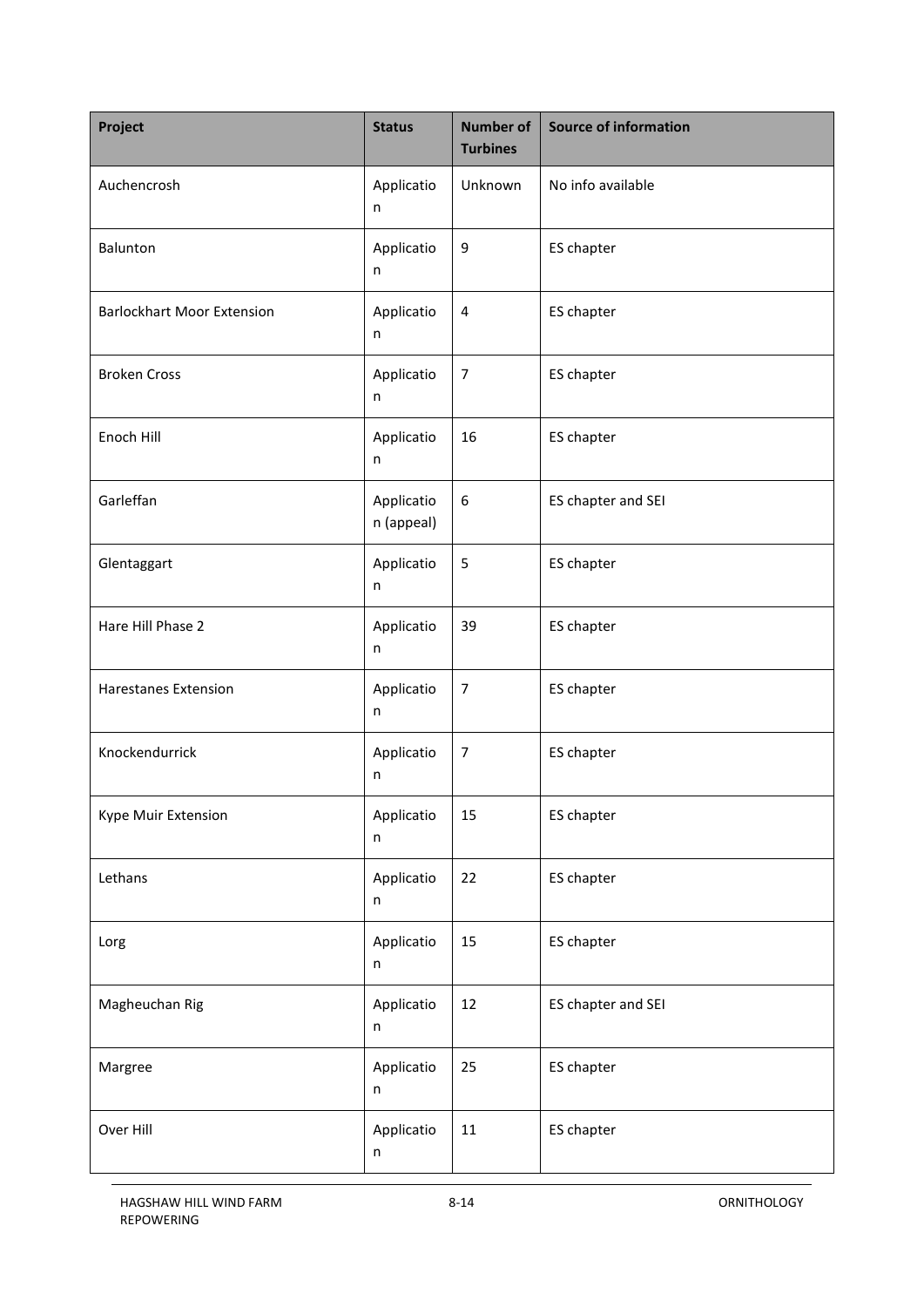| Project                                                                                                   | <b>Status</b>            | <b>Number of</b><br><b>Turbines</b> | <b>Source of information</b>                                               |  |  |
|-----------------------------------------------------------------------------------------------------------|--------------------------|-------------------------------------|----------------------------------------------------------------------------|--|--|
| Penbreck                                                                                                  | Applicatio<br>n          | 9                                   | ES chapter                                                                 |  |  |
| Pencloe                                                                                                   | Applicatio<br>n          | 19                                  | ES chapter                                                                 |  |  |
| Polquhairn                                                                                                | Applicatio<br>n (appeal) | $\boldsymbol{9}$                    | ES chapter                                                                 |  |  |
| Red Moss Hotel & Truck Stop                                                                               | Applicatio<br>n          | 19                                  | No info available                                                          |  |  |
| Stranoch                                                                                                  | Applicatio<br>n          | 24                                  | ES chapter and addendum                                                    |  |  |
| Tormywheel Extension                                                                                      | Applicatio<br>n          | 4                                   | ES chapter                                                                 |  |  |
| Twentyshilling Hill                                                                                       | Applicatio<br>n          | 9                                   | ES chapter                                                                 |  |  |
| Ulzieside                                                                                                 | Applicatio<br>n          | 12                                  | No info available                                                          |  |  |
| Wether Hill Extension                                                                                     | Applicatio<br>n          | 11                                  | ES chapter                                                                 |  |  |
| Windy Rig                                                                                                 | Applicatio<br>n          | 12                                  | SEI chapter                                                                |  |  |
| <b>Scoping wind farm projects</b>                                                                         |                          |                                     |                                                                            |  |  |
| Douglas West Extension                                                                                    | Scoping                  | 13                                  | Baseline survey results conducted by<br>MacArthur Green for the Applicant. |  |  |
| Cumberhead (consented but a scoping<br>report recently submitted for a re-<br>design and larger turbines) | Scoping                  | 14                                  | Original ES chapter                                                        |  |  |

### **Statement of Significance**

8.5.44 The potential significance of the effect was determined through a standard method of assessment based on professional judgement, considering both sensitivity and magnitude of change as detailed in Table 8.7. Major and moderate effects are considered significant in the context of the EIA Regulations.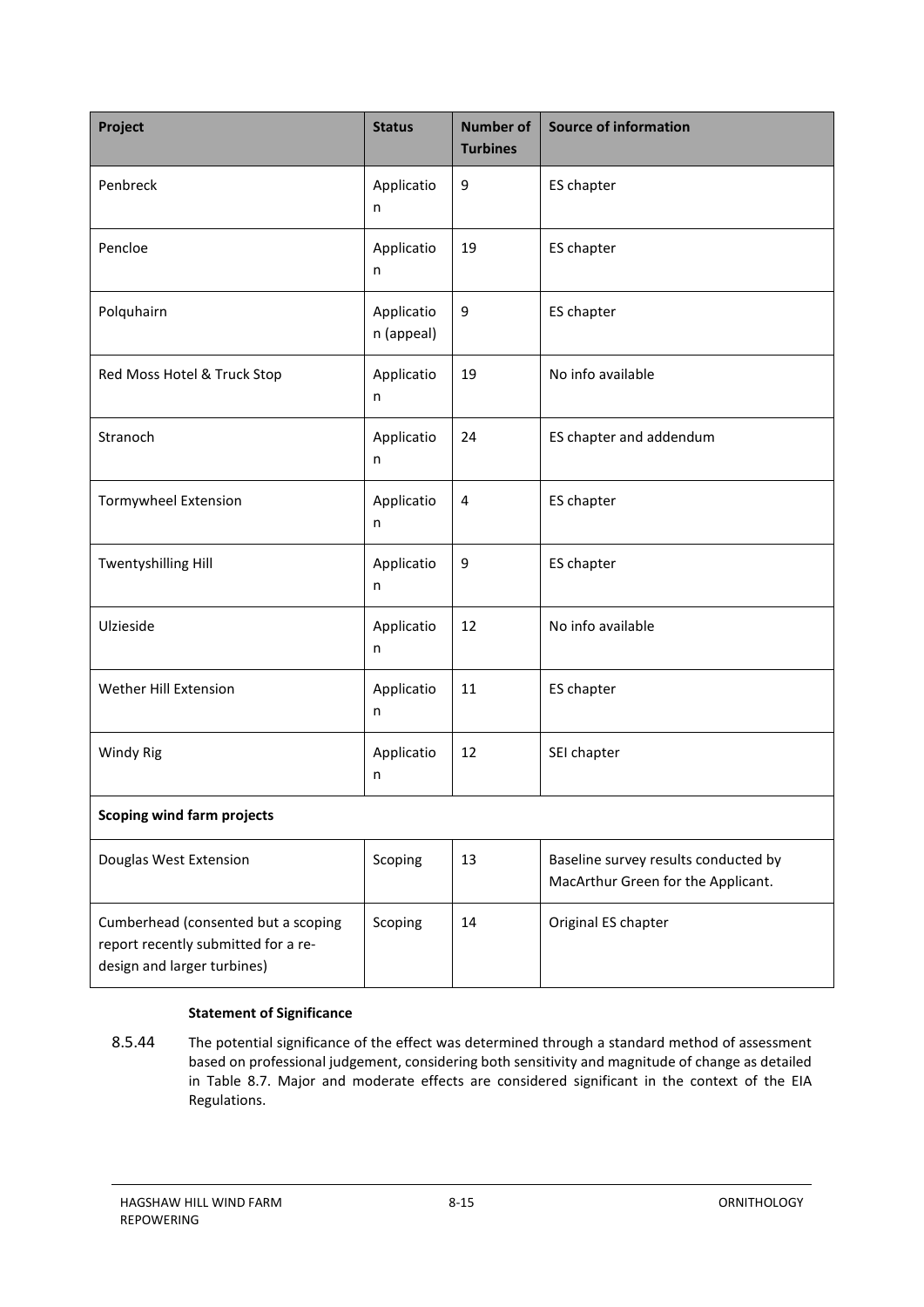| <b>Significance</b> | <b>Description</b>                                                                                                                                                                                                             |
|---------------------|--------------------------------------------------------------------------------------------------------------------------------------------------------------------------------------------------------------------------------|
| Major               | Significant effect, as the effect is likely to result in a permanent/long term and<br>very high/high extent significant adverse effect on the integrity of the feature.                                                        |
| Moderate            | Significant effect, as the effect is likely to result in a medium term and high /<br>medium extent partially significant adverse effect on the integrity of the feature.                                                       |
| Minor               | The effect is likely to adversely affect the feature at an insignificant level by virtue<br>of its limited duration and/or extent, but there will probably be no effect on its<br>integrity. This is not a significant effect. |
| Negligible          | No material effect. This is not a significant effect.                                                                                                                                                                          |

### **Table 8.7 – Significance Criteria**

# *Requirements for Mitigation*

8.5.45 Mitigation will be required if the Assessment of Potential Effects section (section [8.7\)](#page-26-0) determines that there is an unmitigated moderate adverse or major adverse and therefore significant effect on any IOF identified in this chapter.

> *Even without any significant effects on IOFs, general mitigation will be applied in the form of a Breeding Bird Protection Plan (BBPP) to ensure that disruption to nesting IOFs and any disturbance to Schedule 1 breeding birds during the construction period is avoided.*

# *Assessment of Residual Effect Significance*

8.5.46 If a potential effect is determined to be significant, suggested measures to mitigate the effect will be considered and the revised significance of residual effects after mitigation will be assessed.

#### *Limitations to Assessment*

- 8.5.47 There can often be varying degrees of uncertainty over the sensitivity of receptors or magnitude of impacts as a result of limited information. A precautionary approach is therefore adopted for the assessment where the response of a population to an effect is uncertain.
- 8.5.48 The following potential limitations to assessment have been identified:
	- The loss of two hours of optimal VP surveys, one of which was due to poorer weather (visibility <1 km) (paragraph 8.5.20) is not likely to affect the robustness of the data analysis and the assessment in this chapter; and
	- **There is a difficulty in accurately predicting the baseline activity levels after decommissioning** and subsequent habitat reinstatement when the original wind farm is still present. This has been dealt with by following SNH (2014b) guidance, which advises taking a qualitative approach where required.

# <span id="page-17-0"></span>8.6 Baseline Conditions

# *Designated Sites*

8.6.1 There are no statutory nature conservation designations with an ornithological interest within the site. Table 8.8 details the designated sites located within 20 km of the Proposed Development that have ornithological interests. It should be noted that the two SSSIs are coincidental in extent with the Muirkirk and North Lowther Uplands SPA.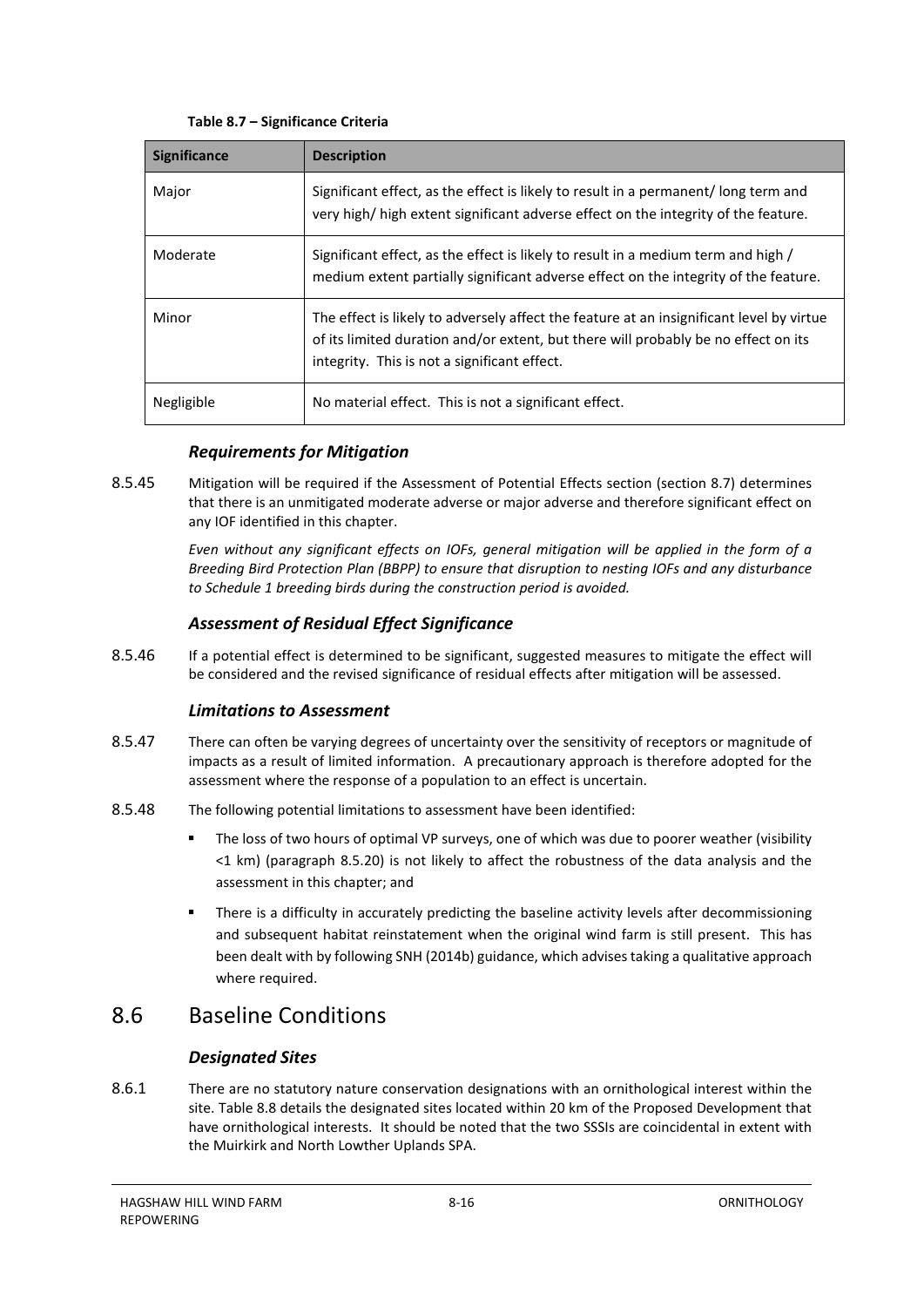| <b>Name</b>                   | <b>Distance</b>                      | <b>Qualifying interests</b>                   | <b>Status</b>                |  |
|-------------------------------|--------------------------------------|-----------------------------------------------|------------------------------|--|
| Muirkirk<br>5 km<br>and North |                                      | Hen harrier (Circus cyaneus), breeding        | Unfavourable Declining       |  |
| Lowther<br>Uplands            |                                      | Short-eared owl (Asio flammeus), breeding     | <b>Favourable Maintained</b> |  |
| <b>SPA</b>                    |                                      | Peregrine (Falco peregrinus)                  | Unfavourable No Change       |  |
|                               |                                      | Golden plover (Pluvialis apricaria), breeding | <b>Favourable Maintained</b> |  |
|                               | Merlin (Falco columbarius), breeding | Unfavourable No Change                        |                              |  |
|                               |                                      | Hen harrier (Circus cyaneus), non-breeding    | Unfavourable Declining       |  |
| North<br>Lowther              | 5 km                                 | Hen harrier (Circus cyaneus), breeding        | Unfavourable No Change       |  |
| Uplands<br>SSSI               | Breeding bird assemblage             | Unfavourable Declining                        |                              |  |
| Muirkirk                      | 6 km                                 | Hen harrier (Circus cyaneus), breeding        | <b>Favourable Maintained</b> |  |
| Uplands<br><b>SSSI</b>        |                                      | Short-eared owl (Asio flammeus), breeding     | <b>Favourable Maintained</b> |  |
|                               |                                      | Hen harrier (Circus cyaneus), non-breeding    | Unfavourable Declining       |  |
|                               |                                      | Breeding bird assemblage                      | <b>Favourable Maintained</b> |  |

# *Birds Recorded During Desk and Field Surveys*

8.6.2 The following paragraphs summarise the baseline ornithological results for target species recorded during the 2018 field surveys (March to August 2018) and of the desk study that included seven local wind farm projects within the vicinity of the Proposed Development (surveys from 2003 to 2015). Full details of the results of 2018 surveys can be found within Appendix 8.1 Annex D, and Figures 8.5 to 8.7.

#### **Target species presence**

- 8.6.3 A review of the baseline data collected during the 2018 breeding season field surveys as well as the desk survey data presented within Environmental Statements, Technical Appendices and a Scoping report for seven proposed wind farm projects (see paragraph [8.5.14\)](#page-7-0) found evidence of a number of target species, as outlined within Table 8.9.
- 8.6.4 Table 8.9 states whether each target species was found to be present (P) or whether there was no evidence (NE) recorded during surveys, or in the cases where information was not available (-).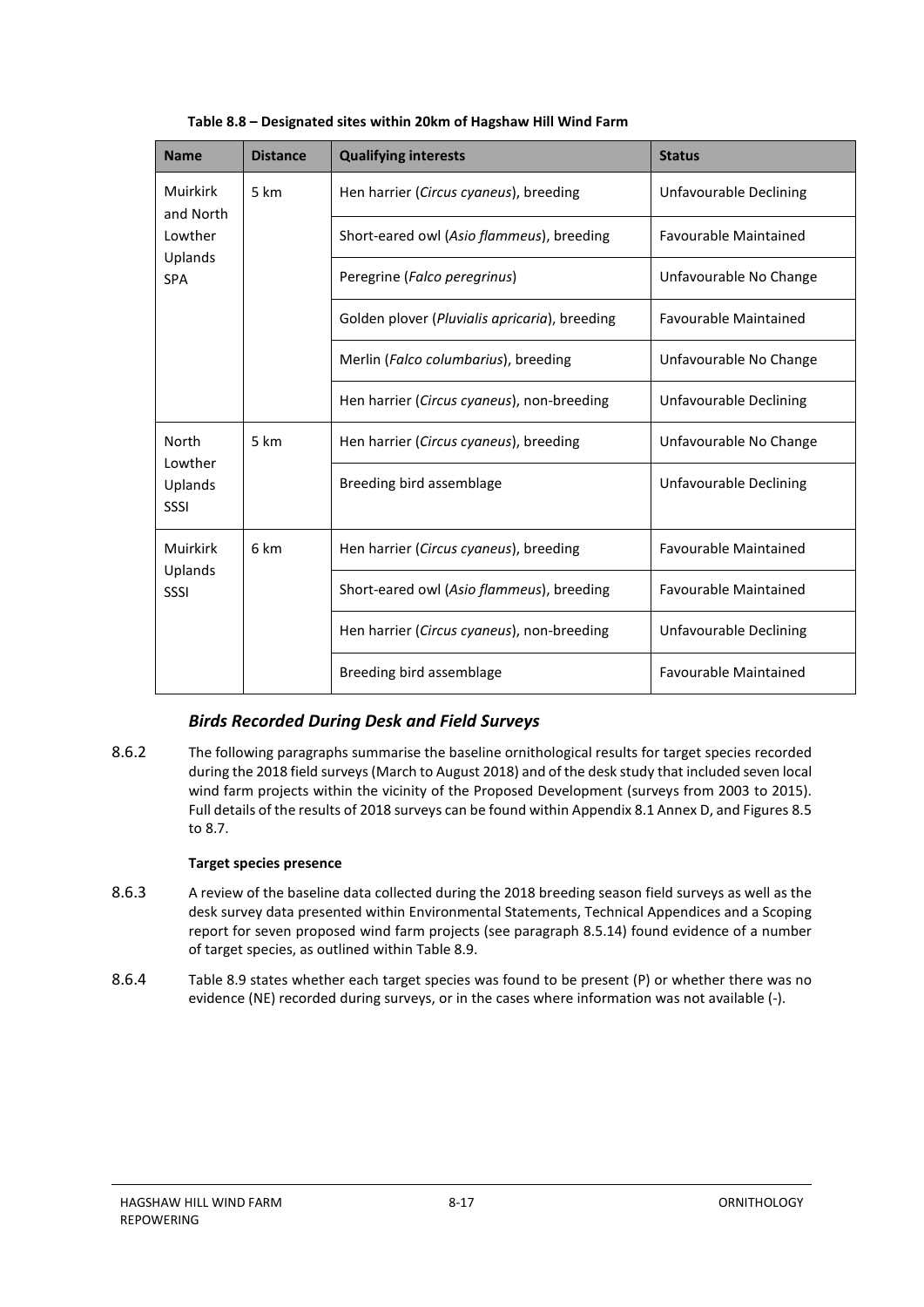| <b>Species</b>      | <b>Conservation status and Legal Protection</b>                                                           | Proposed<br><b>Development</b> | <b>HH</b>                | <b>NU</b> | <b>GA</b> | <b>DWCW</b> | <b>DQ</b> | CU        | <b>DW</b> |
|---------------------|-----------------------------------------------------------------------------------------------------------|--------------------------------|--------------------------|-----------|-----------|-------------|-----------|-----------|-----------|
| Barn owl            | BoCC Green-listed, Schedule 1                                                                             | <b>NE</b>                      | P                        | <b>NE</b> | P         | <b>NE</b>   | <b>NE</b> | <b>NE</b> | P         |
| <b>Black grouse</b> | BoCC Red-listed, sensitive to wind farm impacts (SNH, 2018c).                                             | <b>NE</b>                      | P                        | P         | P         | P           | <b>NE</b> | <b>NE</b> | P         |
| Common sandpiper    | <b>BoCC Amber-listed</b>                                                                                  | P                              | <b>NE</b>                | <b>NE</b> | P         | P           | P         | P         | P         |
| Curlew              | BoCC Red-listed; sensitive to wind farm impacts (SNH, 2018c)                                              | P                              | P                        | P         | P         | P           | P         | P         | P         |
| Golden plover       | BoCC Green-listed, Annex 1, Potential connectivity to Muirkirk and<br>North Lowther Uplands SPA           | P                              | P                        | P         | P         | P           | D         | P         | P         |
| Goshawk             | BoCC Green-listed, Schedule 1                                                                             | <b>NE</b>                      | <b>NE</b>                | <b>NE</b> | <b>NE</b> | <b>NE</b>   | <b>NE</b> | P         | P         |
| Green sandpiper     | BoCC Amber-listed, Schedule 1                                                                             | <b>NE</b>                      | <b>NE</b>                | <b>NE</b> | P         | <b>NE</b>   | <b>NE</b> | <b>NE</b> | <b>NE</b> |
| Greylag goose       | BoCC Amber-listed, Annex II (Part B), Schedule 2                                                          | <b>NE</b>                      | <b>NE</b>                | P         | P         | P           | P         | P         | P         |
| Hen harrier         | BoCC Red-listed, Annex I, Schedule 1, Potential connectivity to Muirkirk<br>and North Lowther Uplands SPA | <b>NE</b>                      | P                        | P         | P         | P           | P         | P         | P         |
| Herring gull        | <b>BoCC Red-listed</b>                                                                                    | P                              | ٠                        |           | P         | P           | P         | P         |           |
| Lapwing             | <b>BoCC Red-listed</b>                                                                                    | P                              | $\overline{\phantom{a}}$ | P         | P         | P           | P         | P         | P         |
| Merlin              | BoCC Red-listed, Annex I, Schedule 1, Potential connectivity to Muirkirk<br>and North Lowther Uplands SPA | <b>NE</b>                      | P                        | P         | P         | P           | P         | P         | P         |
| Osprey              | BoCC Amber-listed, Annex 1, Schedule 1                                                                    | P                              | <b>NE</b>                | P         | P         | P           | P         | <b>NE</b> | P         |

| Table 8.9 – Summary of desk-based findings for target species (raptors, waders and wildfowl) for the Proposed Development and nearby wind farm projects |  |  |  |  |
|---------------------------------------------------------------------------------------------------------------------------------------------------------|--|--|--|--|
|---------------------------------------------------------------------------------------------------------------------------------------------------------|--|--|--|--|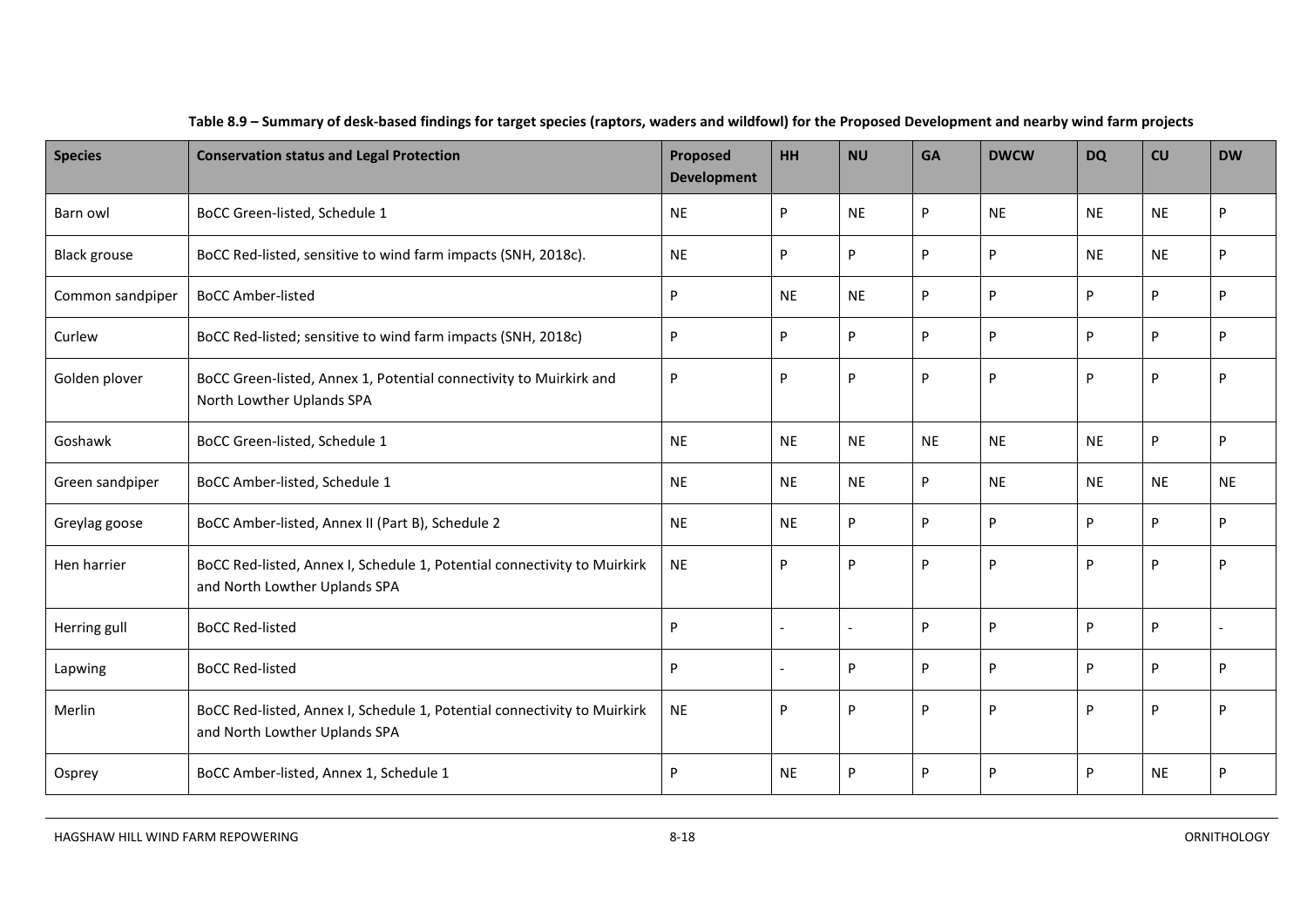| <b>Species</b>    | <b>Conservation status and Legal Protection</b>                                                             | Proposed<br>Development | HH.       | <b>NU</b> | <b>GA</b> | <b>DWCW</b> | <b>DQ</b> | CU        | <b>DW</b> |
|-------------------|-------------------------------------------------------------------------------------------------------------|-------------------------|-----------|-----------|-----------|-------------|-----------|-----------|-----------|
| Oystercatcher     | <b>BoCC Amber-listed</b>                                                                                    | P                       |           | P         | P         | P           | P         | P         | P         |
| Peregrine         | BoCC Green-listed, Annex 1, Schedule 1, Potential connectivity to<br>Muirkirk and North Lowther Uplands SPA | P                       | P         | D         | P         | P           | P         | P         | P         |
| Pink-footed goose | BoCC Amber-listed, Annex II (Part B), Schedule 2                                                            | <b>NE</b>               | <b>NE</b> | P         | P         | P           | P         | P         | P         |
| Red kite          | BoCC Green-listed, Annex 1, Schedule 1                                                                      | <b>NE</b>               | <b>NE</b> | D         | P         | <b>NE</b>   | <b>NE</b> | <b>NE</b> | P         |
| Redshank          | <b>BoCC Amber-listed</b>                                                                                    | <b>NE</b>               | <b>NE</b> | <b>NE</b> | <b>NE</b> | P           | P         | P         | P         |
| Ringed plover     | <b>BoCC Red-listed</b>                                                                                      | P                       |           | <b>NE</b> | P         | P           | P         | P         | P         |
| Short-eared owl   | BoCC Amber-listed, Annex 1, Potential connectivity to Muirkirk and<br>North Lowther Uplands SPA             | <b>NE</b>               | <b>NE</b> | D         | P         | <b>NE</b>   | P         | P         | P         |
| Snipe             | <b>BoCC Amber-listed</b>                                                                                    | P                       |           | Þ         | P         | P           | D         | P         | P         |
| Whooper swan      | BoCC Amber-listed, Annex II (Part B), Schedule 2                                                            | <b>NE</b>               | <b>NE</b> | <b>NE</b> | P         | P           | P         | P         | P         |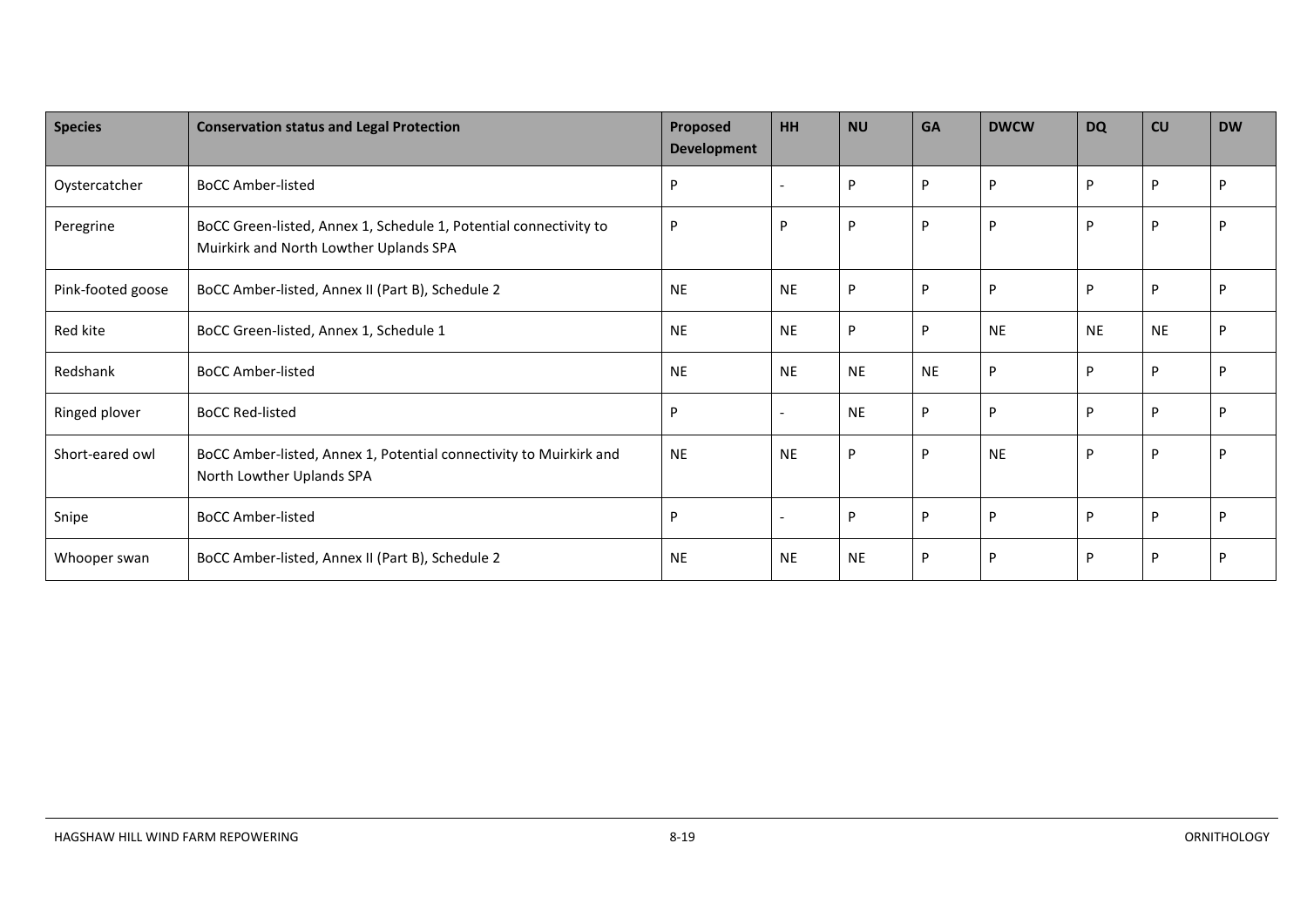#### **2018 Flight Activity Surveys**

8.6.5 A summary of all flight activity surveys for target species recorded during the 2018 breeding season at the site is presented in Table 8.10. This tallies all flights observed during 2018 and includes flights recorded out with the CRAA and site boundary and which are therefore not included in collision modelling since they would not be at risk of collision with a turbine. The total bird seconds represents the flight duration multiplied by the total number of individuals. For further details of seasonal breakdown and at-risk flights included in the collision model, see Appendix 8.1 Annex E.

| <b>Species</b> | <b>Total Flights</b><br><b>Recorded</b> | <b>Total Individuals</b><br><b>Recorded</b> | <b>Total Bird Seconds</b> |
|----------------|-----------------------------------------|---------------------------------------------|---------------------------|
| Curlew         | 9                                       | 13                                          | 729                       |
| Golden plover  | $\overline{2}$                          | 154                                         | 34,144                    |
| Herring gull   | $\mathbf{1}$                            | 1                                           | 28                        |
| Lapwing        | $\mathbf{1}$                            | 2                                           | 50                        |
| Osprey         | $\mathbf{1}$                            | 1                                           | 90                        |
| Oystercatcher  | $\mathbf{1}$                            | 1                                           | 32                        |

**Table 8.10 – Flight Activity Survey Summary for all flights recorded March to August 2018**

#### **Breeding bird surveys for target species**

<span id="page-21-0"></span>8.6.6 The following paragraphs provide a summary for each target species recorded during all breeding bird surveys including scarce breeding birds, black grouse and upland breeding birds.

#### *Black grouse*

- 8.6.7 The 2018 black grouse surveys did not record any lek locations within 1.5 km of the Proposed Development site.
	- **Black grouse leks have been recorded within 1.5 km of the following proposed wind farm sites** surrounding the Proposed Development:
	- **Hagshaw Hill Extension: a total of 4-6 males (plus two females) were recorded lekking at four** lek sites in 2003-04, located around 500 m to 1.5 km east of the Proposed Development site.
	- one lek was recorded approximately 1.0 km from the Proposed Development site as part of surveys for the DWCW project in 2010; and
	- a single lekking male was recorded over 1.0 km to the east of the Proposed Development site, as part of the Douglas West baseline surveys in 2015.
- 8.6.8 Lekking black grouse have also been recorded at other local project sites, although over 1.5 km from the Proposed Development: two lek sites were at the Nutberry site in 2004 and three lek sites were recorded at the Galawhistle site in 2008 and 2009. No black grouse leks were recorded for the Cumberhead site in 2013 and 2014, with only a few intermittent sightings of lone birds were recorded in any given survey year. No evidence of black grouse was recorded within the Dalquhandy site.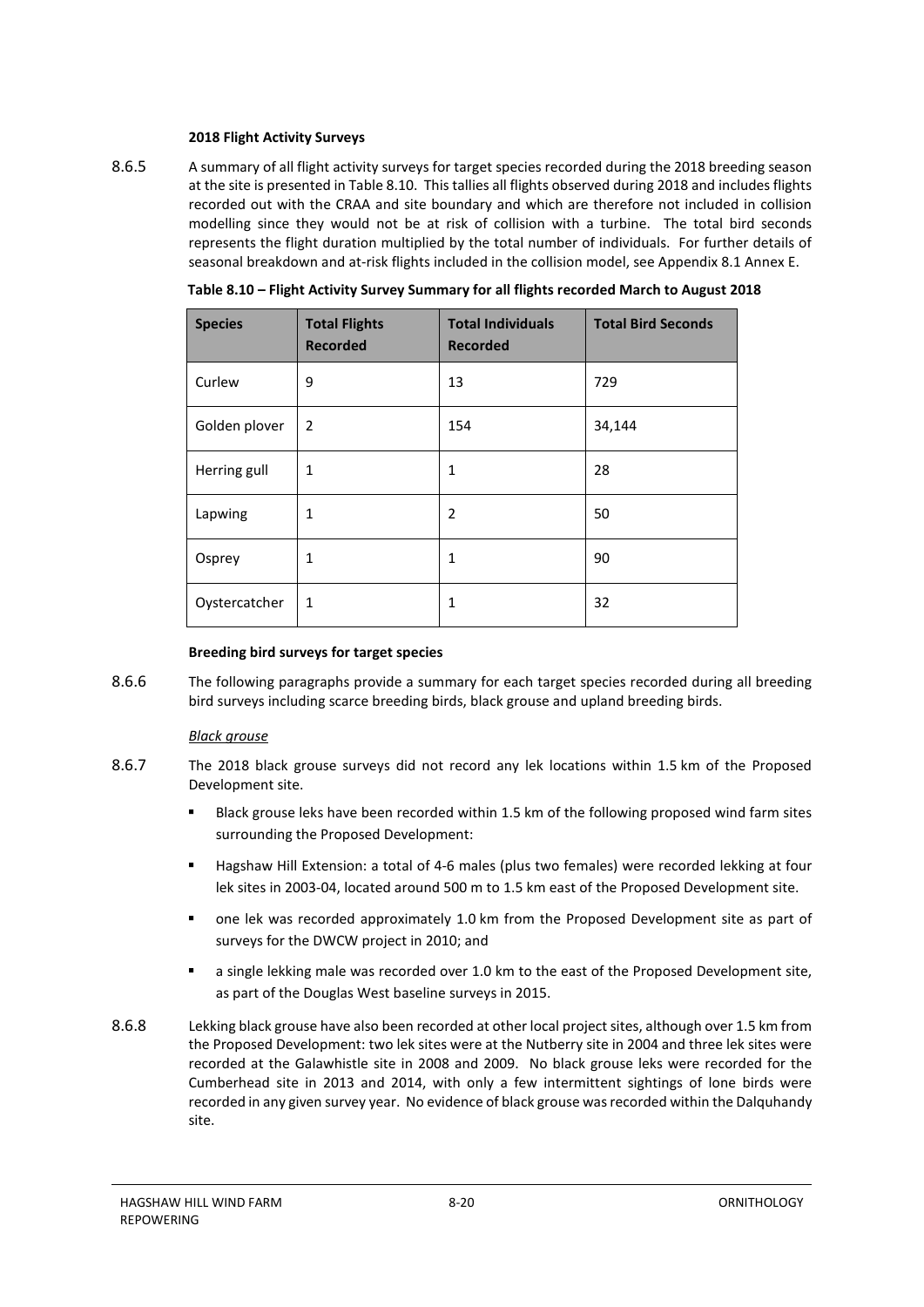*Goshawk* 

- 8.6.9 In 2018, goshawk was not recorded within 2 km of the Proposed Development site.
- 8.6.10 Goshawk was confirmed as breeding within the Cumberhead Forest complex in the Cumberhead site in 2013 and this species was probably breeding within the Cumberhead survey buffer area during the 2014 breeding raptor survey.
- 8.6.11 Goshawk was recorded flying within 2 km of the Douglas West site in 2015, but no breeding activity was recorded. SSRSG reported that goshawk had very probably bred in the 2 km buffer surrounding the Douglas West site or nearby during the preceding five years (2010 – 2015), particularly in the Long Plantation to the east/south-east of the site but the species was not recorded on a regular basis (DW Environmental Statement). Goshawk was the only breeding record of a Schedule 1 raptor that SSRSG held in its records within the Douglas West site and the 2 km boundary (DES, 2015).
- 8.6.12 No evidence of goshawk was recorded in either the breeding or non-breeding season at any other wind farm sites surrounding the Proposed Development site.
- 8.6.13 SSRSG reported successful nesting goshawk 2-3 km from the DWCW site prior to the scoping survey for that project in September 2009 (DES, 2015).

#### *Hen harrier*

- 8.6.14 In 2018, hen harrier was not recorded within 2 km of the Proposed Development site.
- 8.6.15 Hen harrier have been recorded flying within 2 km of the local wind farm sites surrounding the site, but no breeding activity has been recorded.
- 8.6.16 SSRSG reported regular sightings of hen harrier at the Douglas West site and in the 2 km buffer zone of the Douglas West site, although no breeding records (DES, 2015).
- 8.6.17 SSRSG identified that hen harrier has bred at distances of around 4 km and 7-8 km from the DWCW site (DES, 2015). Two female hen harriers were recorded through the DWCW site during a scoping visit in September 2009 and a male was recorded in July 2010 hunting between Arkney Hill and the edge of the former opencast site at a time when birds breeding locally (>4 km from the DWCW site) still had young in the nest (DES, 2015).

#### *Merlin*

- 8.6.18 In 2018, there were no breeding merlin recorded in the Proposed Development site. On one survey in late August, a juvenile merlin was present within the site, but the species was absent apart from on this survey, and the observations are likely to represent a dispersing bird rather than a local breeder.
- 8.6.19 Merlin have been recorded infrequently foraging over the local wind farm sites, but no breeding activity has been recorded.
- 8.6.20 SSRSG has reported occasional sightings of merlin at the Douglas West site and in the 2 km buffer zone of the Douglas West site, although no breeding records (DES, 2015). SSRSG has also reported possible nesting merlin 4 km from the DWCW site (DES, 2015).

#### *Osprey*

- 8.6.21 On two occasions in 2018 an osprey flew over the Proposed Development site, but there was no evidence of breeding activity within the 2 km survey area.
- 8.6.22 No evidence of osprey breeding activity was recorded in any survey for the proposed wind farm sites surrounding the site.
- 8.6.23 Two ospreys were recorded flying once over the DWCW site during the breeding season in April 2010. SSRSG reported successful nesting osprey breeding at 15 km to the south-east of the DWCW site prior to the scoping survey for that project in September 2009 (DES, 2015).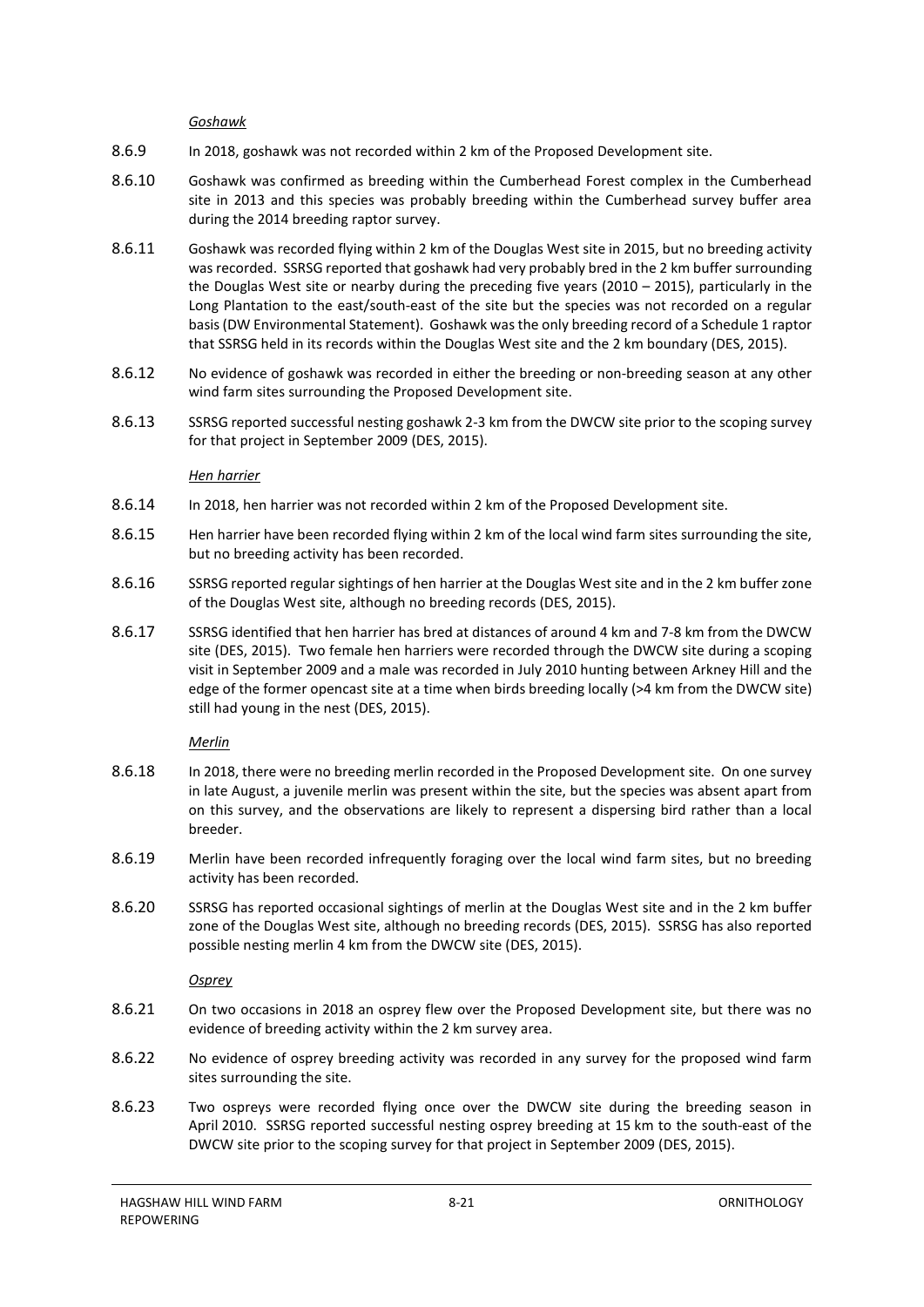- 8.6.24 Two osprey flights were recorded for the Dalquhandy site, one in July 2011 and another one in August 2012. These single individuals were likely to be migrating birds as the Dalquhandy site is not considered to offer any value to osprey.
- 8.6.25 Two single observations of osprey were recorded during the non-breeding season flying over the Douglas West site in 2014 and 2015. SSRSG have reported occasional sightings of osprey at the Douglas West site and in the 2 km buffer zone of the Douglas West site, although no breeding records (DES, 2015).
- 8.6.26 One osprey was recorded in May 2009 at a distance of 4 km from the Galawhistle site.
- 8.6.27 No evidence of osprey was recorded in either the breeding or non-breeding season at any other wind farm sites surrounding the site.

#### *Peregrine*

- 8.6.28 In 2018, two sightings of peregrine (first sighting an individual and second sighting two birds together) were recorded flying over the Proposed Development site in April and May (outside of a flight activity survey), but there was no evidence of breeding activity within the 2 km survey area.
- 8.6.29 SSRSG reported occasional sightings of peregrine at the Douglas West site and in the 2 km buffer zone of the Douglas West site, although no breeding records (DES, 2015).
- 8.6.30 There were no peregrine nest sites recorded within 2 km from the DWCW site in 2010. Peregrine presence was recorded within 2 km of the Cumberhead site in 2013 and 2014; although no nest sites or evidence of nesting peregrine was recorded, a potentially suitable peregrine nest site was identified close to the Cumberhead site.

#### *Barn owl*

- 8.6.31 The 2018 surveys did not record barn owl within 2 km of the Proposed Development site.
- 8.6.32 There has been some evidence of barn owl breeding activity reported for proposed wind farm sites surrounding the Proposed Development site. In 2003/2004, barn owl was recorded breeding in valley sites within 2 km of the Hagshaw Hill Extension turbines, but as barn owls hunt mostly valley bottom sites it is unlikely that birds will utilise the higher ground within the site. Barn owl breeding was confirmed at one location within the Galawhistle site in 2008 and 2009 and a second pair bred close to the Galawhistle access track in 2009 and probably 2008; these birds may have been within 1 km of the Proposed Development, albeit with Galawhistle turbines now constructed on the hill separating the two locations.
- 8.6.33 No evidence of barn owl breeding activity was reported at any other wind farm sites surrounding the Proposed Development.

#### *Short-eared owl*

- 8.6.34 The 2018 surveys did not record short-eared owl within 2 km of the Proposed Development site.
- 8.6.35 Short-eared owl were recorded during surveys for Dalquhandy and Cumberhead, although there was no evidence of breeding behaviour.
- 8.6.36 There was no evidence of breeding attempts by short-eared owl in 2004 or 2005 at the Nutberry site, although observed flight activity and behaviour in suitable nesting habitat indicated that one pair might have bred in suitable habitat within 2 km of the Nutberry site boundary in 2004.
- 8.6.37 SSRSG has reported occasional sightings of short-eared owl at the Douglas West site and in the 2 km buffer zone of the Douglas West site, although no breeding records (DES, 2015). SSRSG has also reported that short-eared owl may nest 4 km away from the DWCW site (DES, 2015)

#### *Other Raptors*

8.6.38 On one survey in late August, a male hen harrier was recorded, likely dispersing from breeding grounds elsewhere.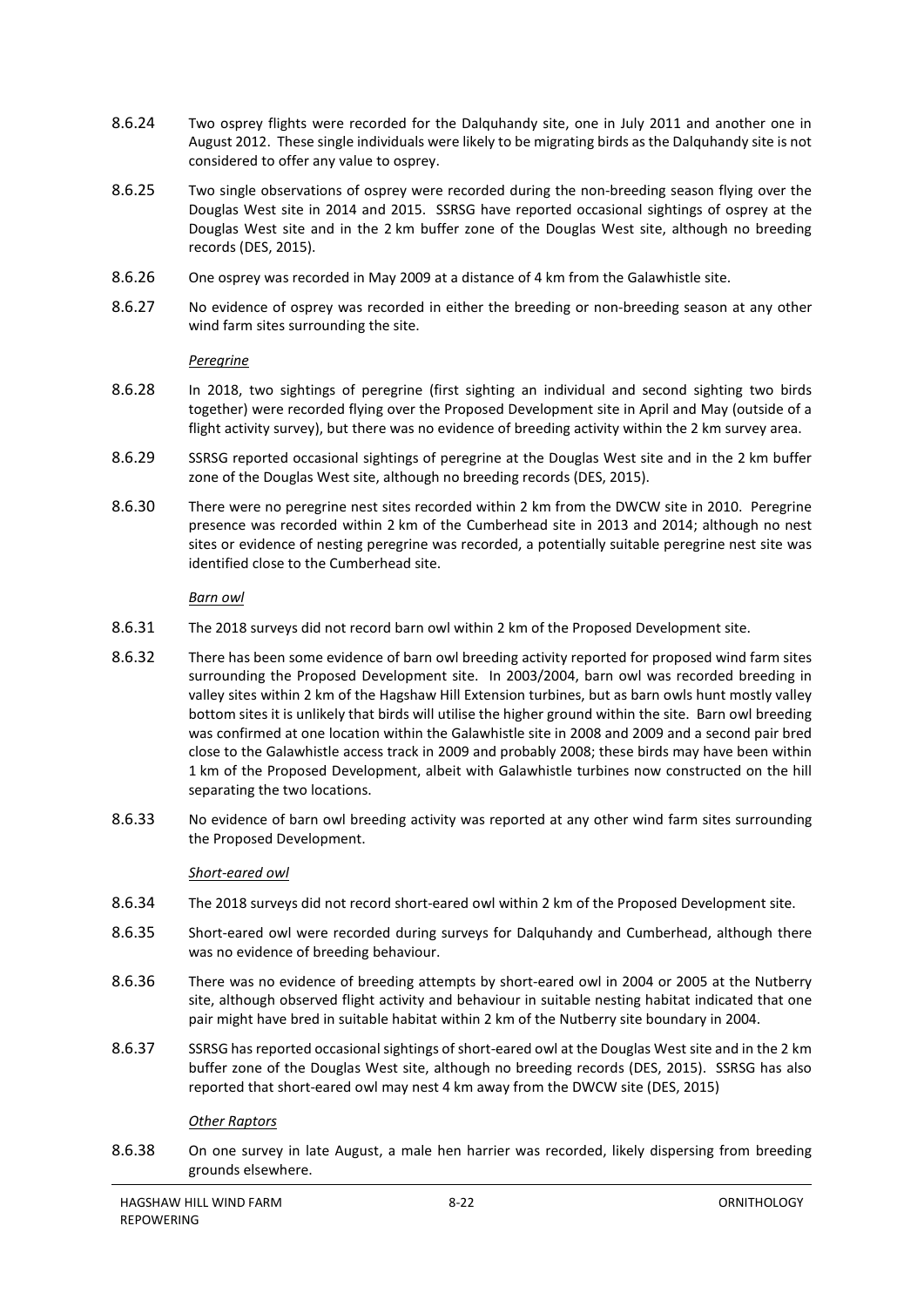- 8.6.39 In addition to the above target species, there were a few sightings of secondary species recorded during the 2018 surveys at the Proposed Development site including buzzard, kestrel and tawny owl.
- 8.6.40 One short golden eagle flight was recorded at the Galawhistle site in June 2008, but this species was not recorded at any other site.
- 8.6.41 Red kite was recorded flying over the Nutberry site in 2004, the Galawhistle site between 2007 and 2009 and the Douglas West site between 2014 and 2015, although no breeding evidence of this species was recorded. SSRSG has reported occasional sightings of red kite at the Douglas West site and in the 2 km buffer zone of the Douglas West site, although no breeding records (DES, 2015). SSRGS is aware of increasing red kite activity in the general area of Douglas West throughout the year, but it had no records of breeding prior to the DWCW surveys in 2009 and 2010. The nearest known red kite breeding site to the DWCW site is 6 km away to the north (DES, 2015).

#### *Waders and other moorland breeding birds*

#### *Common sandpiper*

- 8.6.42 In 2018, a common sandpiper was recorded alarm calling within 500 m of the Proposed Development site in June, but no breeding territories were recorded. One common sandpiper breeding territory was recorded out with the 500 m study area in 2018.
- 8.6.43 Small numbers of breeding common sandpiper have been recorded at the following proposed wind farm sites surrounding the site: two pairs recorded for the Galawhistle site in 2008 and 2009; two pairs recorded for the DWCW site in 2010 although the breeding attempts were probably unsuccessful; nine pairs recorded for the Dalquhandy site in 2012; a single pair recorded for the Cumberhead site in 2014; and up to five pairs were recorded for the Douglas West site in 2015.

#### *Curlew*

- 8.6.44 In 2018, one curlew breeding territory was recorded within 500 m of the Proposed Development site. A further two territories were recorded out with the 500 m study area approximately 1.2 and 2 km from the proposed turbines.
- 8.6.45 Curlew are known to breed in the local area around the site and this species has been recorded at all proposed wind farm sites surrounding the site including: five pairs within 300 m of the proposed extension turbines at the Hagshaw Hill site in 2003/2004; five pairs bred within 500 m in 2004/2005 at the Nutberry site; two to three pairs bred within the Galawhistle site in 2008 and 2009; six pairs bred on the DWCW site in 2010; three pairs bred or attempted to breed within the Dalquhandy site in 2012; six confirmed breeding territories were recorded in 2013 and one territory was recorded in 2014 at the Cumberhead site; and a total of five occupied territories were recorded for the Douglas West site in 2015.

#### *Golden plover*

- 8.6.46 Two golden plover flocks were recorded flying through the Proposed Development site during spring migration in April 2018, but they did not breed in the area.
- 8.6.47 At other proposed wind farm sites, small numbers of golden plover have been recorded as present during the non-breeding and breeding seasons, although breeding was not recorded.
- 8.6.48 Flocks of golden plover have been recorded flying through the majority of proposed wind farm sites surrounding the Proposed Development during the non-breeding season. The most frequent activity for golden plover in the local area was at Cumberhead Wind Farm between September 2012 and February 2014, when 11 flocks (one to 200 individuals per flight) were recorded (Table 8.13).
- 8.6.49 In the Nutberry ES, flocks of golden plover were recorded feeding in fields around Birkenhead in 2005 which were around 3 km north-east of the proposed Nutberry Wind Farm turbines and around 6 to 7 km north-west from the northern access track for the Proposed Development. Baseline surveys for the Galawhistle ES also produced some evidence that golden plovers occasionally forage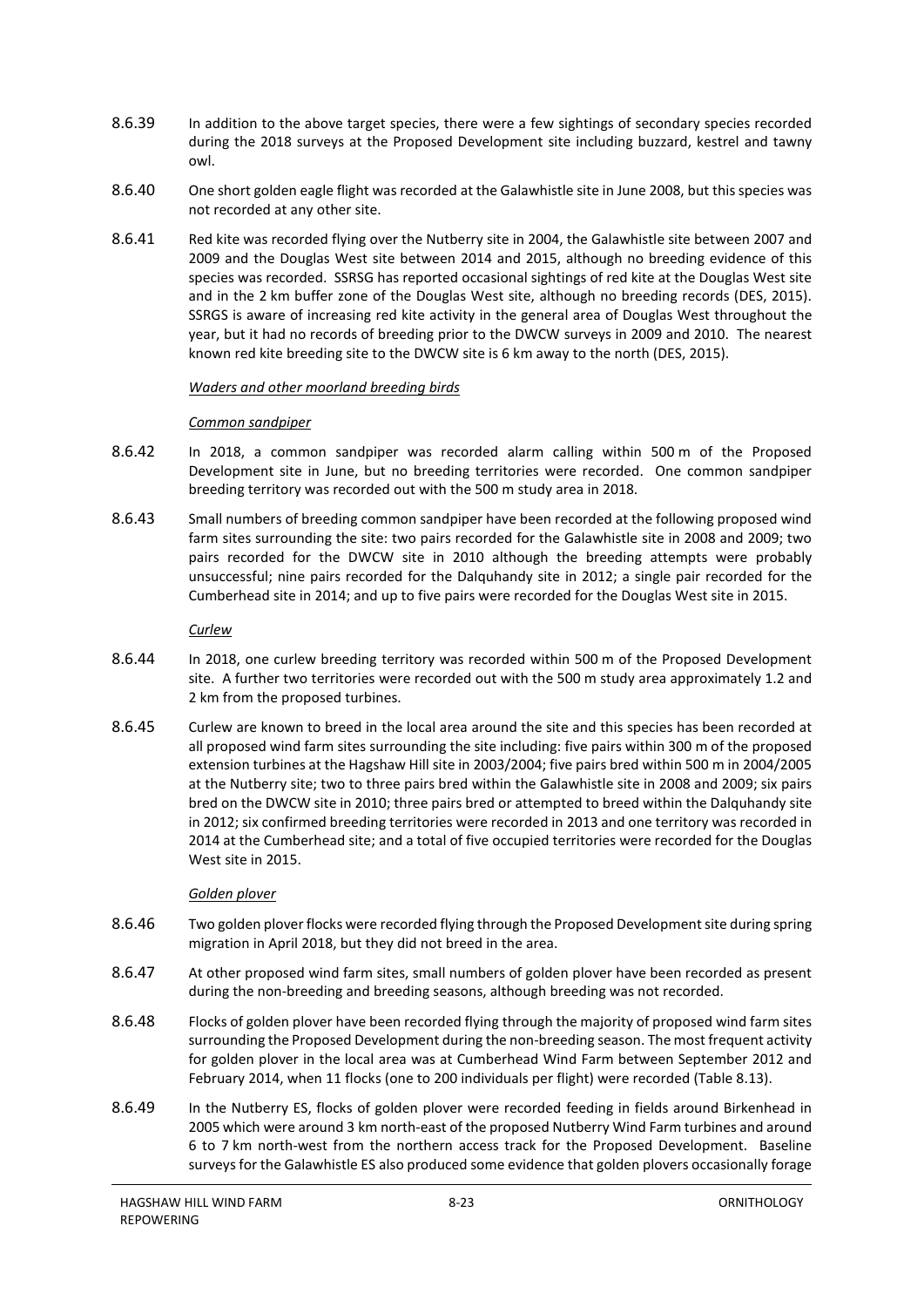within that survey area; between September 2007 and August 2009, golden plovers were recorded flying within the Galawhistle Wind Farm site and occasionally heard calling 500 m north of the site during the flight activity surveys (although the exact location of these birds could not be established).

8.6.50 In the Dalquhandy ES, roosting golden plover were recorded during the 2011-12 non-breeding season on an island in a water body 500 m east of the Dalquhandy site (around 2 km north of the Proposed Development). In total, 29 golden plover flights were observed for the Dalquhandy site, the majority adjacent to the large water bodies within the 500 m Dalquhandy study area.

#### *Lapwing*

- 8.6.51 In 2018, two lapwings flew through the Proposed Development site in May, but they did not breed in the area.
- 8.6.52 Small numbers of lapwing are known to breed in the local area. The following proposed wind farm sites around the site have recorded breeding lapwing: two pairs recorded for the Galawhistle site in 2008 and 2009; one pair bred in 2010 at the DWCW site; nine pairs bred at the Dalquhandy site in 2012; and two pairs bred at the Douglas West site in 2015.
- 8.6.53 At Nutberry and Cumberhead, small numbers of lapwing were recorded as present, but breeding activity was not recorded.

#### *Oystercatcher*

- 8.6.54 In 2018, a small number of oystercatchers were recorded within 500 m of the Proposed Development site, but they did not breed in the area.
- 8.6.55 Breeding oystercatcher have been recorded at proposed wind farm sites surrounding the site including: five pairs in 2008 and 11 pairs in 2009 for the Galawhistle site; two pairs for the DWCW site in 2010; two pairs for the Dalquhandy site in 2012; and three pairs for the Douglas West site in 2015.
- 8.6.56 Oystercatcher were recorded as present but not breeding at the Nutberry site (2006) and Cumberhead site (2013/2014).

#### *Ringed plover*

- 8.6.57 In 2018, a ringed plover was recorded in May within 500 m of the Proposed Development site, but it is not known to have bred in the area.
- 8.6.58 Small numbers of breeding ringed plover have been recorded at proposed wind farm sites surrounding the site including: three pairs in 2008 and four pairs in 2009 at the Galawhistle site; four pairs at the DWCW site in 2010; five pairs at the Dalquhandy site in 2012; and two pairs at the Douglas West site in 2015.
- 8.6.59 Ringed plover was present but not breeding at the Cumberhead site in 2014.

*Snipe* 

- 8.6.60 In 2018, three snipe breeding territories were recorded within 500 m of the Proposed Development site and a further two territories were recorded out with the 500 m study area.
- 8.6.61 Snipe are known to breed in the local area. The following proposed wind farm sites around the site all recorded breeding snipe: four pairs in 2004 and two pairs in 2005 at the Nutberry site; six pairs at the Galawhistle site in 2008 and 2009; six pairs at the DWCW site in 2010; five pairs at the Dalquhandy site in 2012; one probable and three possible territories at the Cumberhead site in 2014; and 13 territories at the Douglas West site in 2015.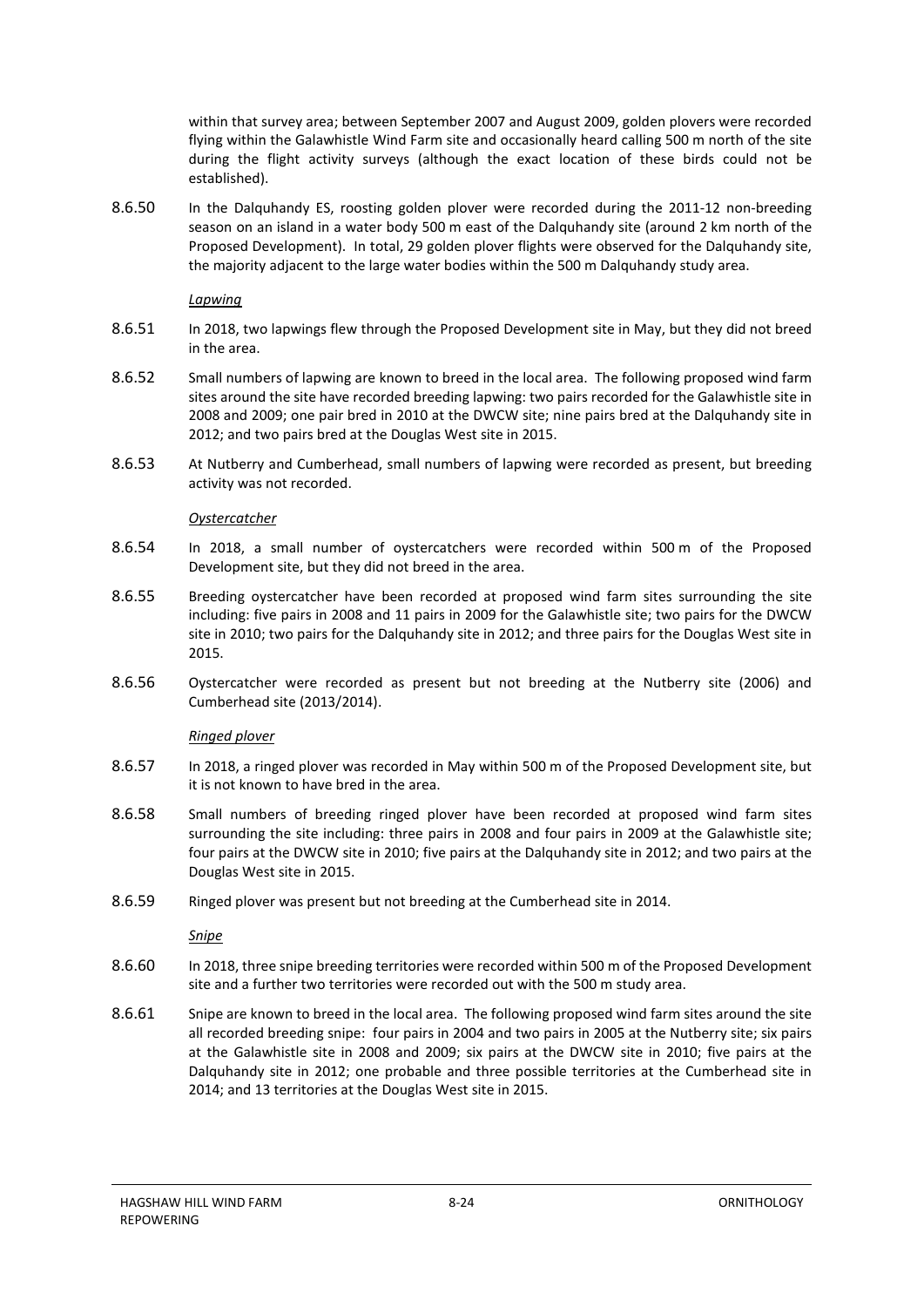# <span id="page-26-0"></span>8.7 Assessment of Potential Effects

- 8.7.1 The assessment of potential effects is based on the project description outlined in Chapter 3.
- 8.7.2 The assessment is made based on a comparison of likely conditions at the site after the decommissioning of the Existing Development, and subsequent restoration of land when infrastructure is removed, rather than existing conditions within the current operational Existing Development site. In the case of this repowering scheme it is however recognised that even if the Existing Development was decommissioned and the site restored, the existing Hagshaw Hill Extension turbines would continue to operate for many years to come on either side of the Existing Development site. Additional commentary is provided (see Table 8.15) on the potential difference in effects between the Proposed Development and the Existing Development.

# *Scoped in Important Ornithological Features*

<span id="page-26-1"></span>8.7.3 The assessment is applied to those 'scoped-in' IOFs of Medium or High Nature Conservation Importance (see Table 8.11) that are known to be present within the site or surrounding area (as confirmed through survey results and desk studies outlined above). These comprise: **curlew** and **golden plover** (Table 8.12).

| <b>Species</b> | <b>Nature Conservation</b><br>Importance | Reason                                                          |
|----------------|------------------------------------------|-----------------------------------------------------------------|
| Curlew         | Medium                                   | BoCC Red-listed; sensitive to wind farm<br>impacts (SNH, 2018c) |
| Golden plover  | High                                     | Annex 1                                                         |

#### **Table 8.11 – Nature Conservation of IOFs**

- 8.7.4 In addition, it is necessary to consider the species' conservation status when assessing the likely effects. Relevant conservation status information for the 'scoped in' IOFs is detailed within Table 8.13 based on the following BoCC status in Eaton *et al.* (2015):
	- BDp = Breeding Population Decline. Severe decline in the UK breeding population size, of >50 %, over 25 years (BDp1) or the entire period used for assessments since the first BoCC review, starting in 1969 ("longer-term") (BDp2); and
	- **BDMp = Breeding Population Decline. Moderate decline in the UK breeding population size, of** more than 25%, over 25 years (BDMp1) or the entire period used for assessments since the first BoCC review, starting in 1969 ("longer-term") (BDMp2).

# **Table 8.12 Conservation Status of Scoped In IOFs**

| <b>Species</b> | Conservation<br><b>Status</b><br><b>Information</b> | <b>Conservation Status</b>                                                                                                                                                                                                                                                                                                                                                                                                                                                               |
|----------------|-----------------------------------------------------|------------------------------------------------------------------------------------------------------------------------------------------------------------------------------------------------------------------------------------------------------------------------------------------------------------------------------------------------------------------------------------------------------------------------------------------------------------------------------------------|
| Curlew         | BoCC Red<br>List (BDMp1,<br>BDp2)                   | The most recent national curlew population estimate recorded 68,000 pairs in<br>2009 (Massimino et al. 2017) and there has been a significant continued<br>decline across Scotland, including in the south west. The recent inclusion of<br>the species on the BoCC Red-list suggests that the national and NHZ/regional<br>populations are in unfavourable conservation status.<br>The NHZ 19 population was estimated to be 4,284 (3,851-4,717) pairs in 2005<br>(Wilson et al. 2015). |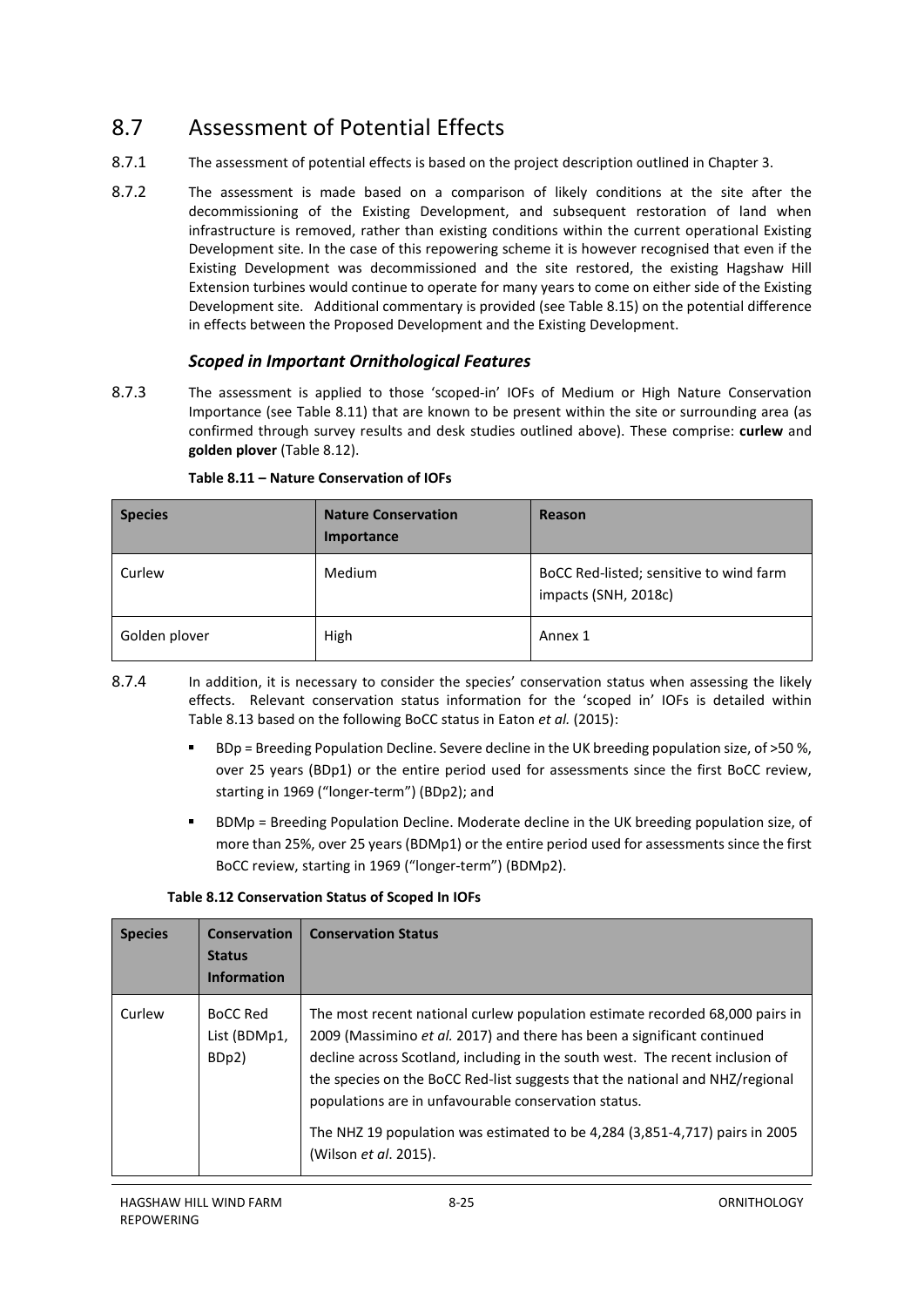| <b>Species</b>   | <b>Conservation</b><br><b>Status</b><br><b>Information</b> | <b>Conservation Status</b>                                                                                                                                                                                                                                                                                                                                                                                                                                                                                                                                                                                                                                                                                                                                                                                          |
|------------------|------------------------------------------------------------|---------------------------------------------------------------------------------------------------------------------------------------------------------------------------------------------------------------------------------------------------------------------------------------------------------------------------------------------------------------------------------------------------------------------------------------------------------------------------------------------------------------------------------------------------------------------------------------------------------------------------------------------------------------------------------------------------------------------------------------------------------------------------------------------------------------------|
| Golden<br>plover | <b>BoCC Green</b><br>List                                  | The UK golden plover breeding population is estimated to be 38,400-59,400<br>pairs (Musgrove et al. 2013), although Forrester et al. (2007) give a Scottish<br>breeding population estimate of 15,000 pairs, stating that this represents 80%<br>of the British breeding population.<br>The spring passage population of golden plover in Scotland was estimated by<br>Forrester et al. (2007) to be 10,000-30,000 individuals. BirdFacts estimated<br>the UK winter population to be 400,000 individuals in 2006/07.<br>The NHZ 19 population was estimated by Wilson et al. (2015) to be 778 (range<br>716-839) pairs in 2005.<br>The BTO BirdTrends website (Massimino et al. 2017) states that the national<br>population is in probable decline, and this is likely to reflect the regional/NHZ<br>population. |

# *Scoped Out Designated Sites and Species*

- 8.7.5 Based on listed SPA qualifying interests (Table 8.8), distance from the site (>5 km), and foraging ranges of SPA qualifying interests during the breeding season (Pendlebury *et al.* 2011; SNH, 2016a), it is concluded that there is no likely connectivity, and no likely significant effects associated with any qualifying interest of the Muirkirk and North Lowther Uplands SPA, or the component North Lowther Uplands SSSI and Muirkirk Uplands SSSI.
- 8.7.6 The following target species have been scoped out due to either very low, or no, 'at-risk' flights or breeding activity recorded during baseline surveys, and the lack of suitable habitats within the Proposed Development site (see breeding bird details in paragraph [8.6.6](#page-21-0) and Appendix 8.1 Annex E for collision risk details):
	- Target raptor species: goshawk, hen harrier, merlin, osprey, peregrine, red kite and short-eared owl. No breeding records within likely zone of influence of site, and low activity rates recorded during 2018 baseline surveys. Barn owl was also scoped out of the assessment; this species may have bred within 1 km of the Proposed Development in 2008/09, but no breeding activity or any other field signs of barn owl were recorded during the 2018 baseline surveys;
	- Black grouse: No leks were recorded within 1.5 km of the site during the 2018 baseline surveys;
	- Waders: common sandpiper, green sandpiper, oystercatcher, ringed plover, lapwing, oystercatcher and redshank. Breeding either occurred in low numbers within the context of NHZ populations or there were no breeding records within likely zone of influence of site. Activity rates for waders (not including curlew and golden plover, see paragraph [8.7.3\)](#page-26-1) were low during 2018 baseline surveys;
	- Wildfowl: greylag geese, pink-footed geese and whooper swans. No breeding records within likely zone of influence of site and no records of any wildfowl species during the 2018 baseline surveys. Based on desk study results, no wildfowl are likely to utilise the site during winter months, with a lack of suitable habitat found within;
	- All gull species, which are unlikely to be subject to significant disturbance impacts, or collision rates; and
	- All passerine species, as per SNH (2014 and 2018c) guidance.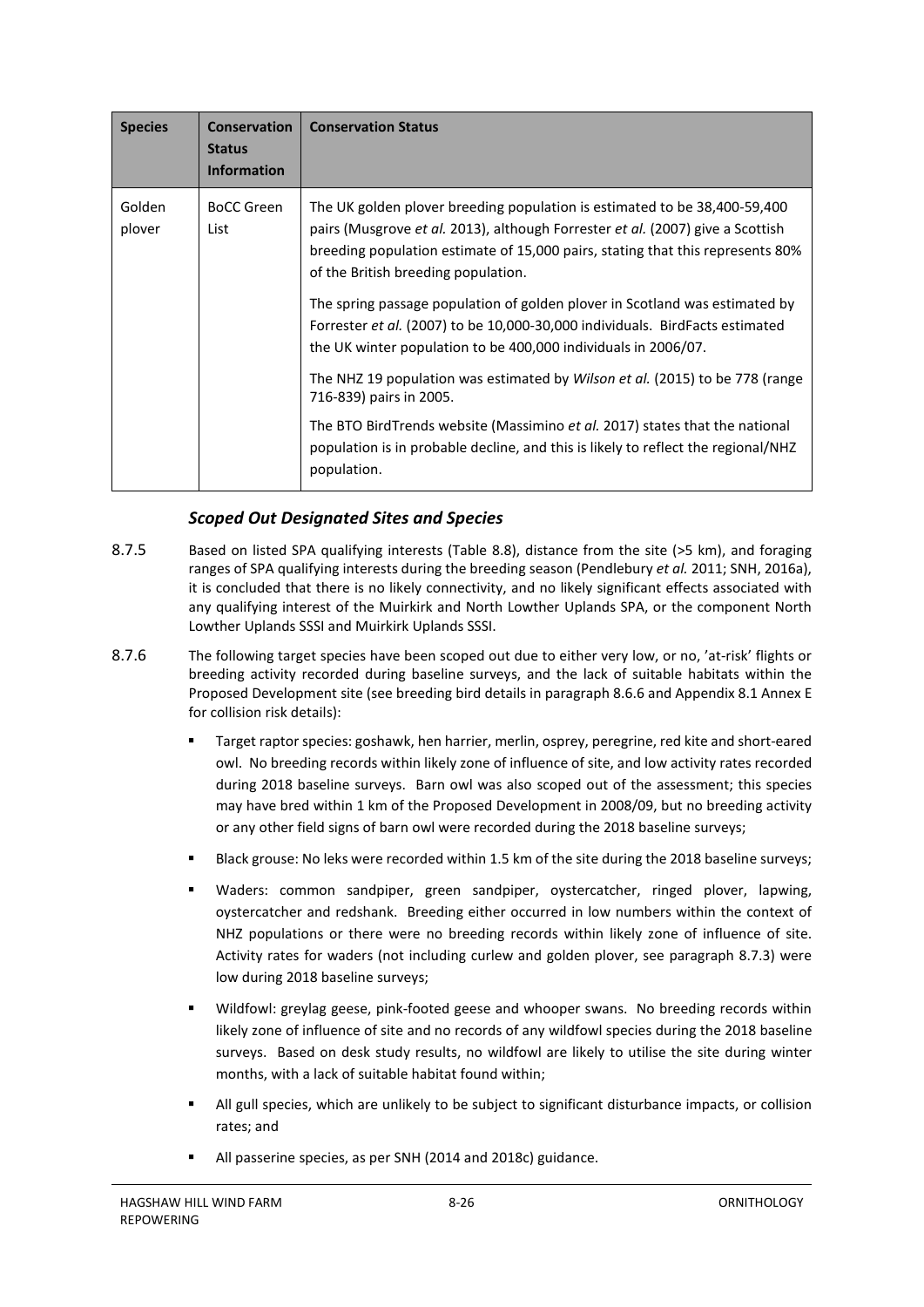8.7.7 No significant effects were predicted to occur for all these scoped out species at other proposed wind farm developments surrounding the site. The Environmental Statements for the six wind farms that were developed all stated that after mitigation the residual significance of effects on any IOF were either minor adverse or negligible and therefore Not Significant in the context of the EIA Regulations.

# *Construction*

### **Potential Effects**

- 8.7.8 The following operational impacts are assessed in this section:
	- displacement of birds around operational turbines; and
	- **•** habitat loss impacting breeding or foraging birds.
- 8.7.9 The main potential impacts of construction activities across the site are the displacement and disruption of breeding and foraging birds as a result of noise and general disturbance over a shortterm period (either the duration of a particular construction activity within working hours, or the duration of the whole construction period).
- 8.7.10 Impacts on breeding birds would be confined to areas in the locality of temporary construction compounds, turbines, tracks and other infrastructure. Few attempts have been made to quantify the impacts of disturbance of birds due to activities of this type, and much of the available information is inconsistent. However, as a broad generalisation, larger bird species such as raptors, or those that feed in flocks in the open tend to be more susceptible to disturbance than small birds living in structurally complex habitats (such as woodland, scrub and hedgerow) (Hill *et al.* 1997).
- 8.7.11 Direct habitat loss would also occur due to the Proposed Development's construction, which would be both temporary (e.g. construction compounds) and longer term (access tracks and turbines). This has the potential to impact on breeding or foraging individuals.

# *Curlew*

- 8.7.12 **Impact**: breeding curlews may be displaced from the site during construction, either by disturbance or direct habitat loss.
- 8.7.13 **Sensitivity**: as a Red-listed species sensitive to wind farm development, curlew is classified as Medium Nature Conservation Importance. The national and NHZ 19 populations are considered to be in unfavourable conservation status and the species' sensitivity is medium-high.
- 8.7.14 **Magnitude of Impact:** in the 2018 breeding bird surveys, curlews were mainly recorded in open moorland in areas south and south east of the site boundary, in particular at lower altitudes around Longhouse Hill and 1 km west of Windrow Wood (Figure 8.6). There were up to six flight paths recorded crossing the site boundary. Up to three pairs are likely to have been present during the 2018 baseline period, with one of these pairs within potential disturbance distances (taken to be up to 800 m from any infrastructure as a precautionary estimate). This suggests that up to 0.02 % of the NHZ 19 population (4,284 pairs) may be affected over the period of construction (at most three consecutive breeding seasons).
- 8.7.15 Construction activities are unlikely in practice to result in the loss of one curlew pair to the NHZ 19 population, with work during the breeding season likely to be restricted to particular areas of the site during each breeding season. If displaced, it is possible that birds may be able to move elsewhere within the site. The magnitude of impact of construction activities on the NHZ curlew population is considered to be negligible spatial and short-term temporal.
- 8.7.16 **Significance of Effect:** the unmitigated effect on the NHZ 19 curlew population is classified as **minor adverse** and **not significant** in the context of the EIA Regulations.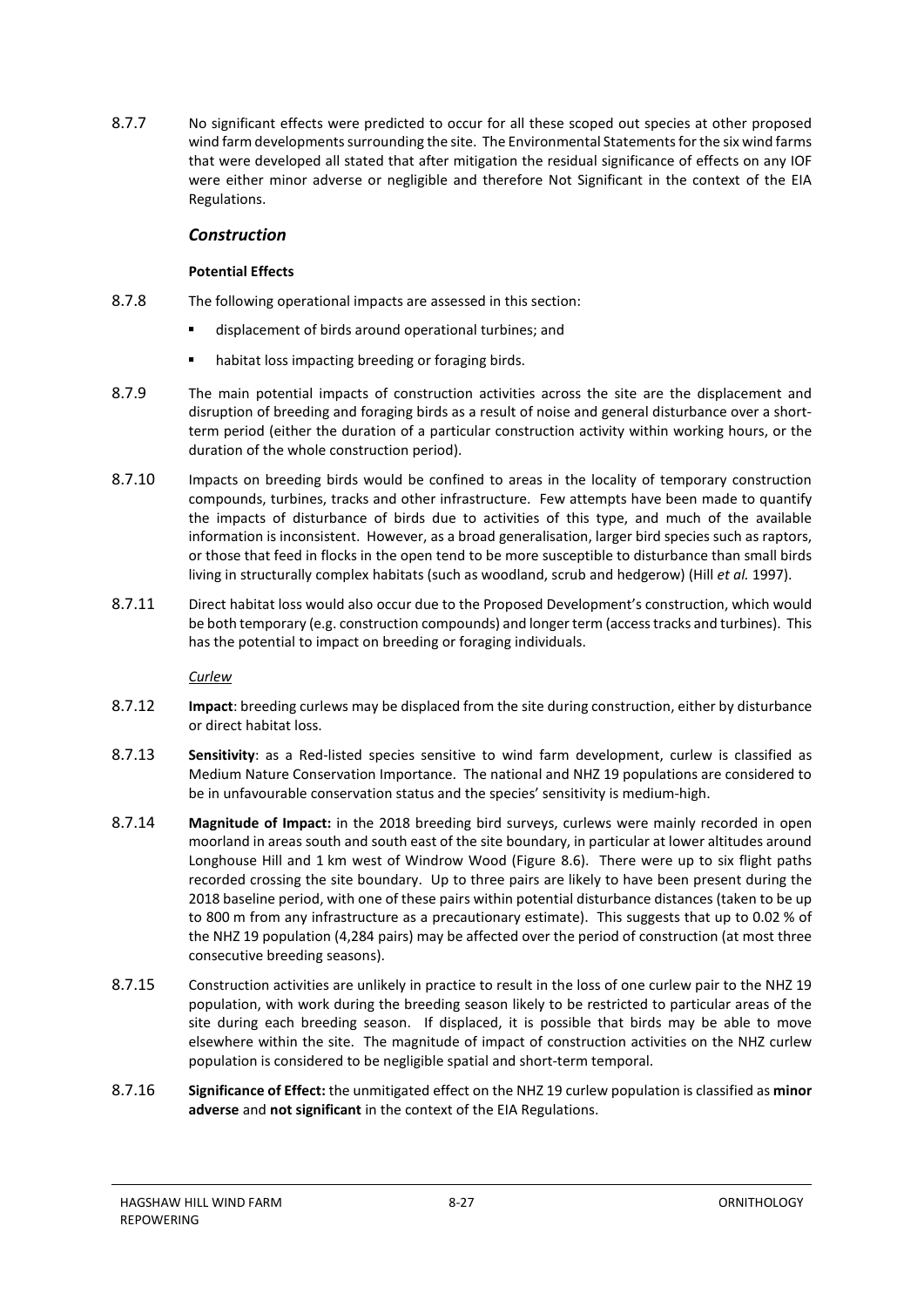#### *Golden Plover*

- 8.7.17 **Impact:** breeding or non-breeding golden plovers may be displaced from the site during construction, either by disturbance or direct habitat loss.
- 8.7.18 **Sensitivity:** golden plover is an Annex I listed species, and the national and regional/NHZ 19 populations are likely to be in unfavourable conservation status. The species' sensitivity is mediumhigh.
- 8.7.19 **Magnitude of Impact:** there were no breeding golden plover recorded during the 2018 baseline period.
- 8.7.20 On the 23 April 2018, two spring passage golden plover flocks were recorded overflying the site, but there was no indication that habitats within the site were suitable or used by birds for roosting or feeding during this period. Construction disturbance to non-breeding birds is unlikely to be significant in terms of impacts on individual fitness or survival.
- 8.7.21 The impact of construction disturbance on the national passage population, over the construction period would result in an impact of negligible spatial and short-term temporal magnitude.
- 8.7.22 **Significance of Effect:** The unmitigated effect from construction on golden plover is classified as **minor adverse** and is **not significant** in the context of the EIA Regulations.

### *Operation*

- 8.7.23 The following operational impacts are assessed in this section:
	- displacement of birds around operational turbines;
	- collisions with turbines; and
	- **EXEDENT INCREASED I** increased lighting associated with operational turbines.

#### **Potential Effects: Displacement**

- 8.7.24 The displacement of nesting and foraging birds from the site has the potential to extend beyond the construction phase, as described above, and to occur during the operational phase.
- 8.7.25 Displacement away from operational wind turbines has been found to occur in a number of individual wind farm studies, although the effects vary considerably between sites and species. Considering a range of breeding bird species but predominantly waders and passerines at upland wind farms, Pearce-Higgins *et al.* (2012) showed that there were no displacement effects on any bird species from wind farms during the operational phase other than those that had already occurred during construction, and for some species, the effects during construction were reversed during operation with numbers returning to pre-construction numbers.
- 8.7.26 It is recognised that disturbance may occur due to maintenance or recreational activities throughout the operational phase, although since these are likely to be of shorter duration and smaller extent than construction activities, effects would be lower than those predicted for construction effects.
- 8.7.27 Pearce-Higgins *et al.* (2009) observed certain species experiencing localised population increases with proximity to wind farm infrastructure, so while some birds may be displaced locally, others may benefit from the introduction of new structures into the habitat, or some other consequence of construction. This finding was further supported by Pearce-Higgins *et al.* (2012) who reported significant increases in breeding numbers of skylarks and stonechats at wind farms.

#### *Curlew*

- 8.7.28 **Impact:** nesting or foraging curlew may be at risk of displacement from habitat around wind turbines or other infrastructure, thereby impacting on breeding success, productivity or survival rates.
- 8.7.29 **Sensitivity:** medium-high.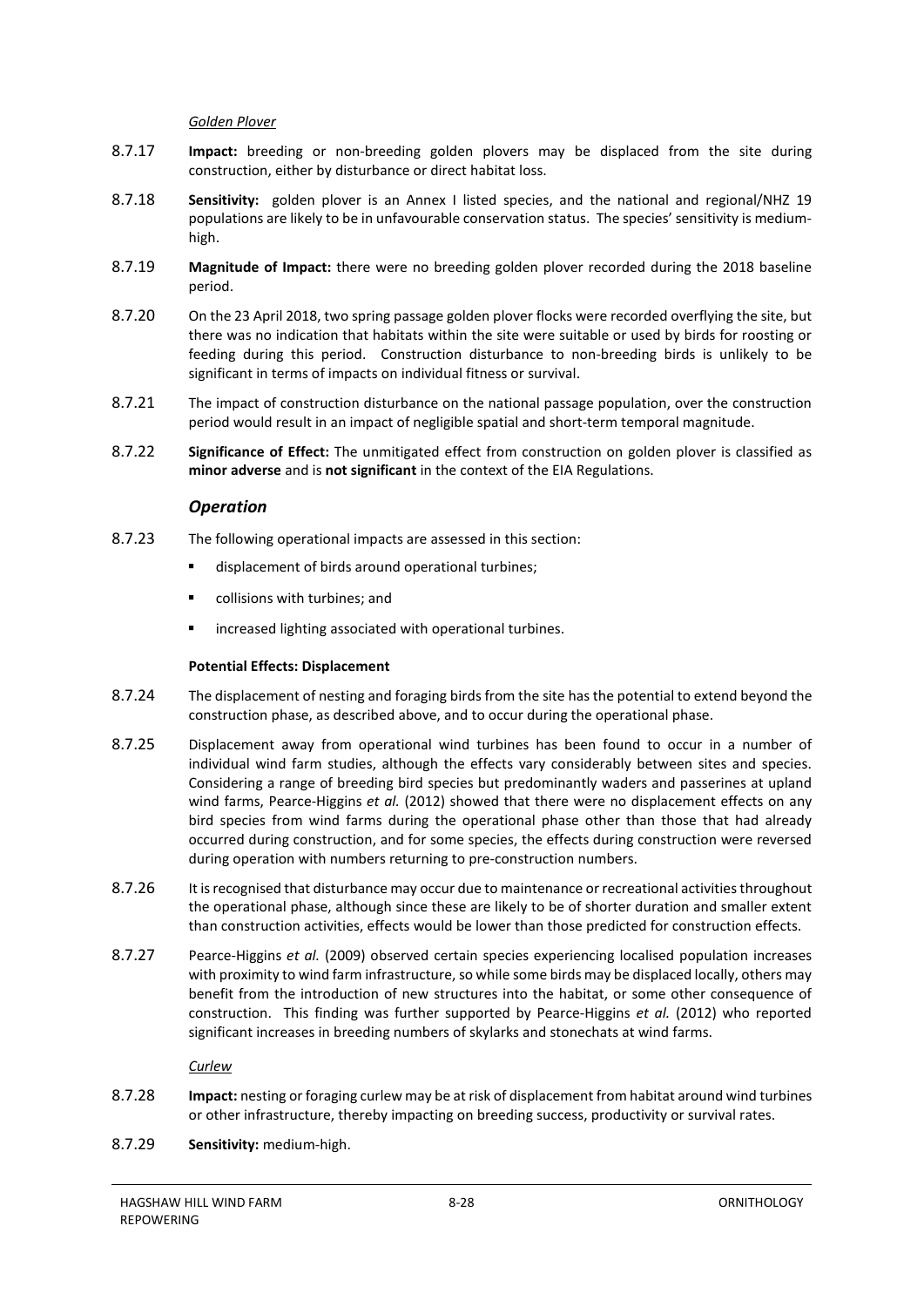- 8.7.30 *Magnitude of Impact:* up to three pairs are likely to have been present during the baseline period, with one of these pairs within potential displacement distances (using 800 m from any infrastructure as a precautionary estimate). This would represent around 0.02 % of the NHZ 19 population (4,284 pairs) that may be affected. An impact of negligible spatial and long-term temporal magnitude is predicted.
- 8.7.31 **Significance of Effect:** The unmitigated effect from operational displacement on the NHZ 19 curlew population is classified as **minor adverse** and **not significant** in the context of the EIA Regulations.

#### *Golden Plover*

- 8.7.32 **Impact:** foraging golden plover may be at risk of displacement from habitat around turbines or other infrastructure, thereby impacting on productivity or survival rates.
- 8.7.33 **Sensitivity:** medium-high.
- 8.7.34 **Magnitude of Impact:** breeding golden plover were not recorded during the 2018 baseline surveys. Two spring passage golden plover flocks were recorded overflying the site, but there was no indication that habitats within the site were suitable.
- 8.7.35 Golden plover was recorded flying through other proposed wind farm sites surrounding the Proposed Development. Other non-breeding season activity recorded for golden plover in the local area includes low levels of foraging and roosting activity. Foraging birds were recorded 3 km northeast from Nutberry in 2005 and also potentially 500 m north of Galawhistle between 2007 and 2009. Roosting golden plover were recorded during the non-breeding season at the proposed Dalquhandy site in 2011/12, on an island in a water body 500 m east of the Dalquhandy site (around 2 km north of the Proposed Development). However, non-breeding season activity was not considered to be significant in the context of EIA regulations for local wind farms, and displacement of non-breeding passage birds in the area around turbines within the site is unlikely to be significant in terms of impacts on individual fitness or survival.
- 8.7.36 **Significance of Effect:** The unmitigated effect on the national/flyway golden plover population from operational displacement is classified as **minor adverse** and is **not significant** in the context of the EIA Regulations.

#### **Potential Effects: Collision Risk**

- 8.7.37 Birds that utilise the airspace within the turbine area at potential collision heights would be at risk of collision with turbines. The risk of collision with moving wind turbine blades is presumed to be related (although not necessarily linearly) to the amount of flight activity over the site, the topography of the site, species' behaviour and the ability of birds to detect and manoeuvre around rotating turbine blades. Collision rates are likely to increase with a wind farm's proximity to large concentrations of birds, whether these are breeding and foraging birds, wintering birds, or those utilising specific areas for local or large-scale migration (Gill *et al.* 1996).
- 8.7.38 Band *et al.* (2007) describe a method of quantifying potential bird collisions with onshore wind turbines, in which the following estimates are combined:
	- (i) the flight activity rate per unit area per season, extrapolated from a representative sample of observations; and
	- (ii) the likelihood that a flight through the rotor swept area would result in a collision.
- 8.7.39 Finally, an 'avoidance rate' is applied to account for behavioural adaptation of birds to the presence of wind turbines. This results in a figure for the likely mortality rate at the Proposed Development which is then assessed within the context of the species' relevant populations to determine the significance of any losses.
- 8.7.40 The assessment of overall collision risk associated with the Proposed Development requires the consideration of two factors: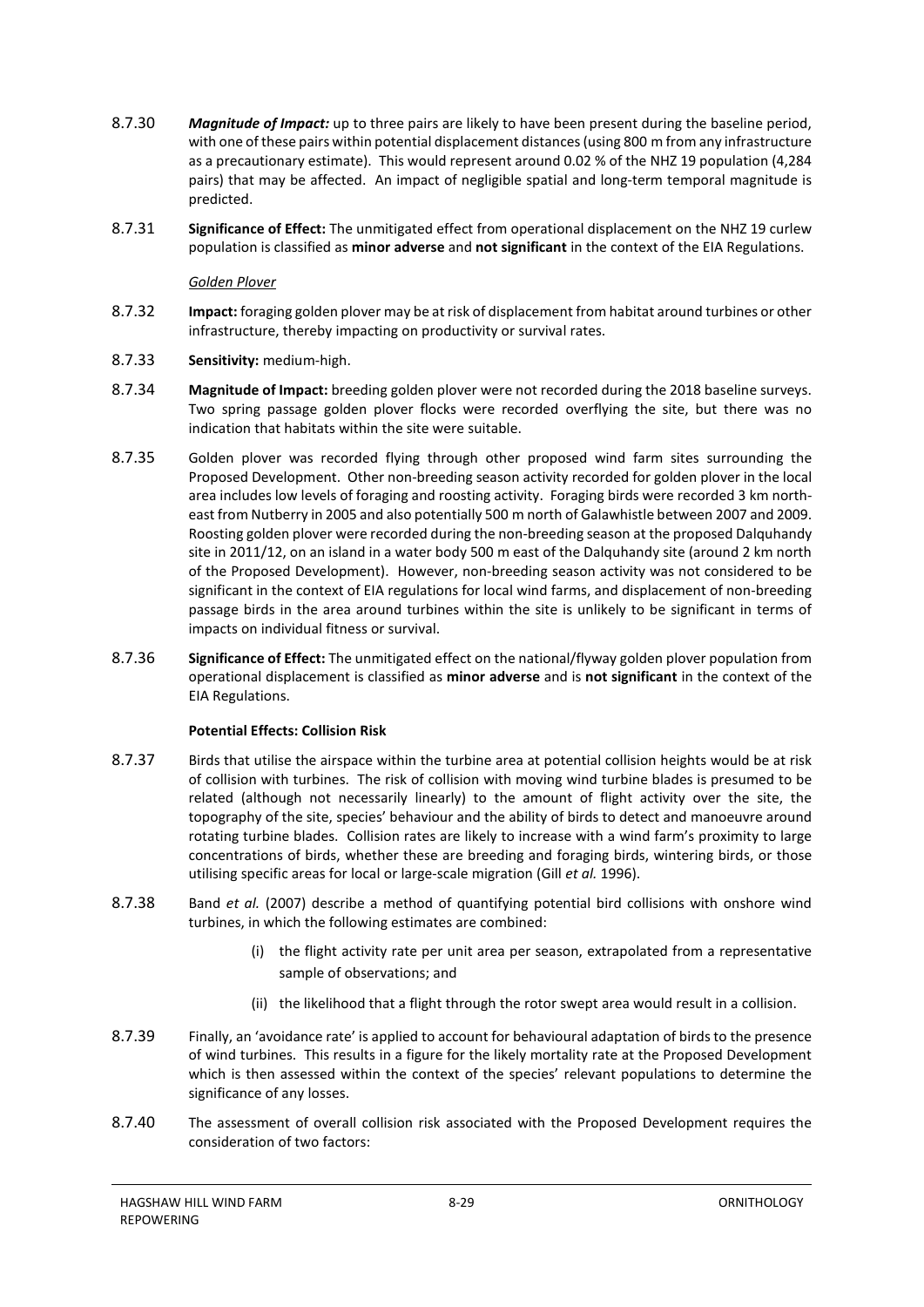- (i) the results of baseline flight activity surveys in 2018, which were carried out from a single vantage point overlooking the southern area within the site where the no turbines currently exist (and eight repowering turbines would be located – see Figure 8.4). These can be used for a quantitative collision risk assessment; and
- (ii) the potential level of flight activity and resultant collision risk associated with the other six repowering turbines where the Existing Development is located. As outlined in SNH (2014b), guidance for repowering schemes, the use of flight activity surveys within an existing wind farm site is not appropriate for quantifying collision rates, because bird activity may already be affected by the presence of operational turbines, thereby potentially underestimating collision risks. As such, a more qualitative approach can be undertaken, in this case, based on results from the 2018 baseline surveys within the south of the Proposed Development site, as well as results of neighbouring wind farm projects.
- 8.7.41 The CRM used a candidate turbine type with a tip height of 200 m, a hub height of 122.5 m, a blade length of 76 m and a rotor diameter of 155 m.
- 8.7.42 A summary of CRM for curlew and golden plover recorded within the site in 2018, as well as a summary of collision risk of these species for seven proposed wind farm projects surrounding the site (2003 – 2015) is presented in Table 8.13. Collision risk is presented in terms of the number of collisions per year as well as the number of years per collision for each target species in the breeding and non-breeding seasons. For full CRM details refer to Appendix 8.1 Annex E and Annex G.

| Wind Farm site <sup>1</sup><br>and Target<br><b>Species</b> | <b>Breeding / Non-breeding</b><br>season/Annual <sup>2</sup> | <b>Number of collisions per</b><br>year <sup>3</sup> | <b>Number of years per</b><br>collision |  |  |  |
|-------------------------------------------------------------|--------------------------------------------------------------|------------------------------------------------------|-----------------------------------------|--|--|--|
| <b>Proposed Development (2018)</b>                          |                                                              |                                                      |                                         |  |  |  |
| Curlew                                                      | Breeding (2018)                                              | 0.000 <sup>4</sup>                                   |                                         |  |  |  |
| Golden plover                                               | Breeding (2018)                                              | 3.391 <sup>4</sup>                                   | 0.29                                    |  |  |  |
|                                                             | Nutberry (2004 to 2006) 95% avoidance rate                   |                                                      |                                         |  |  |  |
| Curlew                                                      | Breeding (2005)                                              | 0.1779                                               | 5.6                                     |  |  |  |
| Golden plover                                               | Breeding (2005)                                              | 0.0579                                               | 17.3                                    |  |  |  |
|                                                             | Non-breeding (2005)                                          | 0.1039                                               | 9.6                                     |  |  |  |
| <b>Galawhistle (2007 to 2009)</b>                           |                                                              |                                                      |                                         |  |  |  |
| Curlew                                                      | Breeding (2008 & 2009)                                       | 0.127                                                | 7.8                                     |  |  |  |

<span id="page-31-0"></span>**Table 8.13 – Flight Activity Survey Summary for all flights recorded in local Wind Farm Projects (NA: Data Not Available)**

<span id="page-31-1"></span>*<sup>1</sup> CRM data is not available for Hagshaw Hill Extension Wind Farm.*

*<sup>2</sup>* Annual CRM results are presented if breeding and non-breeding data is not analysed separately.

<span id="page-31-3"></span><span id="page-31-2"></span>*<sup>3</sup> Values given using a 98% avoidance rate unless stated.*

<span id="page-31-4"></span>*<sup>4</sup> Collision rate for the eight repowering turbines located to the south of the Existing Development only.*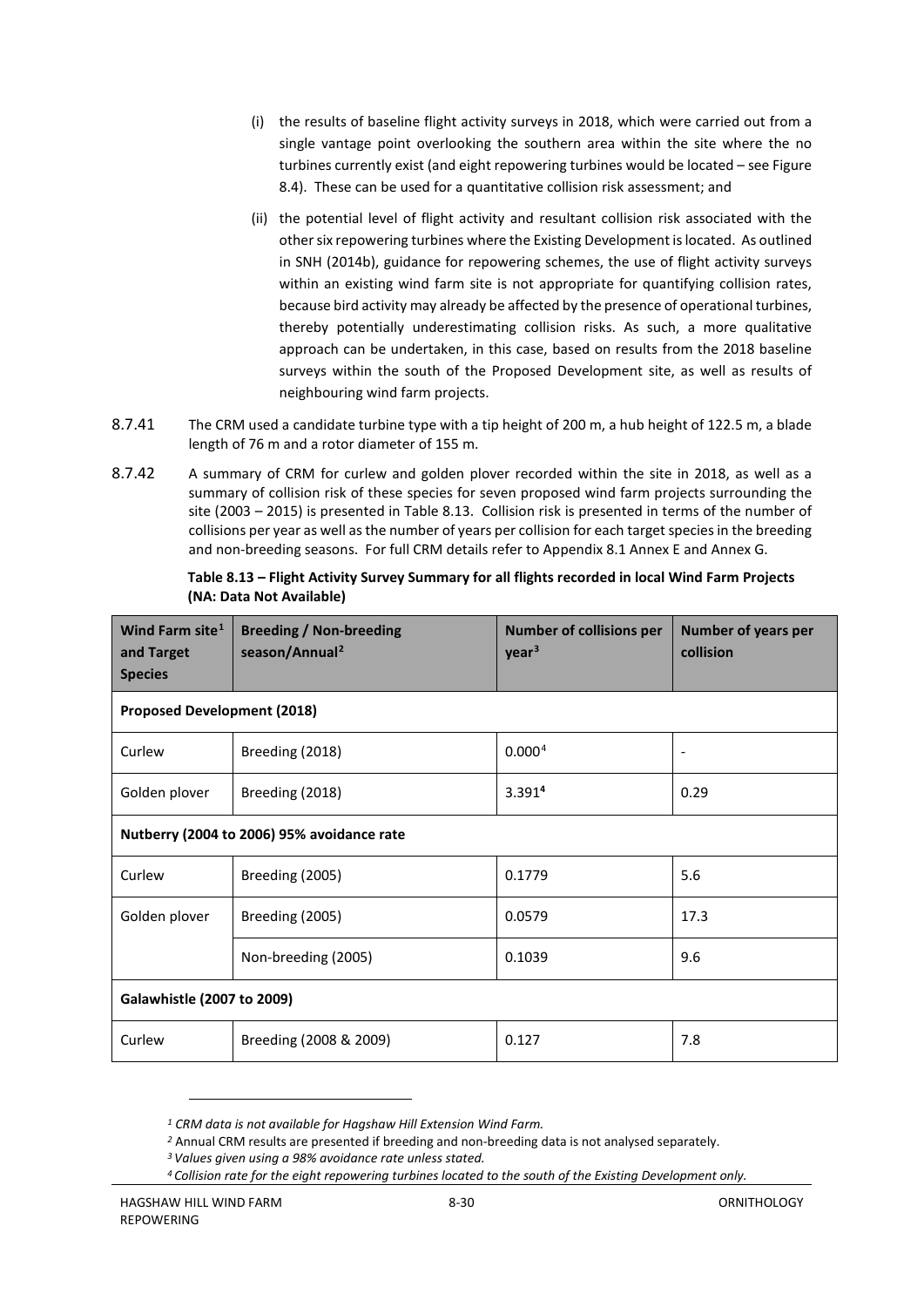| Wind Farm site <sup>1</sup><br>and Target<br><b>Species</b> | <b>Breeding / Non-breeding</b><br>season/Annual <sup>2</sup> | <b>Number of collisions per</b><br>year <sup>3</sup> | <b>Number of years per</b><br>collision |  |
|-------------------------------------------------------------|--------------------------------------------------------------|------------------------------------------------------|-----------------------------------------|--|
|                                                             | Non-breeding (2007/08 & 2008/09)                             | 0.164                                                | 6.1                                     |  |
| Golden plover                                               | Breeding (2008 & 2009)                                       | 0.021                                                | 47.6                                    |  |
|                                                             | Non-breeding (2007/08 & 2008/09)                             | 0.027                                                | 37.0                                    |  |
| DWCW (2009 to 2010)                                         |                                                              |                                                      |                                         |  |
| Curlew                                                      | Breeding (2010)                                              | 0.0641                                               | 15.6                                    |  |
| Dalquhandy (2011 to 2012)                                   |                                                              |                                                      |                                         |  |
| Curlew                                                      | Breeding (2011 & 2012)                                       | 0.0035                                               | 286.8                                   |  |
| Golden plover                                               | Annual <sup>5</sup> (2011 & 2012)                            | 0.0222                                               | 44.9                                    |  |
| <b>Cumberhead (2013 to 2014)</b>                            |                                                              |                                                      |                                         |  |
| Curlew                                                      | Annual <sup>6</sup> (2013 & 2014)                            | 0.013                                                | 77.9                                    |  |
| Golden plover                                               | Breeding (2013 & 2014)                                       | 0.016                                                | 64.0                                    |  |
|                                                             | Non-breeding (2013)                                          | 0.612                                                | 1.6                                     |  |
| Douglas West (2014 to 2015)                                 |                                                              |                                                      |                                         |  |
| Curlew                                                      | Breeding (2015)                                              | 0.0543                                               | 18.42                                   |  |
|                                                             | Non-breeding (2014/2015)                                     | 0.0558                                               | 17.92                                   |  |

*Curlew* 

8.7.43 **Impact:** curlew flying within the site may be subject to a collision risk with turbines or other infrastructure, thereby increasing the mortality rate of the population above background levels.

8.7.44 **Sensitivity:** medium-high.

- 8.7.45 **Magnitude of Impact:** curlew was recorded during the 2018 breeding season and distribution was largely associated with breeding territories in the south of the site. The 2018 baseline data predicted a breeding curlew collision rate of zero because all flights recorded within the CRAA occurred in survey height bands 0-40 m, which is below lower rotor tip height (45 m).
- 8.7.46 No flight activity surveys were undertaken overlooking the Existing Development as this may lead to an underestimation of collision risk associated with the replacement turbines, since birds may already be exhibiting avoidance behaviour around existing turbines. However, since the habitat where the Existing Development is located is of poorer suitability for curlew than to the south, being on steeper slopes and closer to plantation forest, baseline activity rates in the absence of turbines

 *<sup>5</sup> Annual = October to May*

<span id="page-32-1"></span><span id="page-32-0"></span>*<sup>6</sup> Annual = May to August*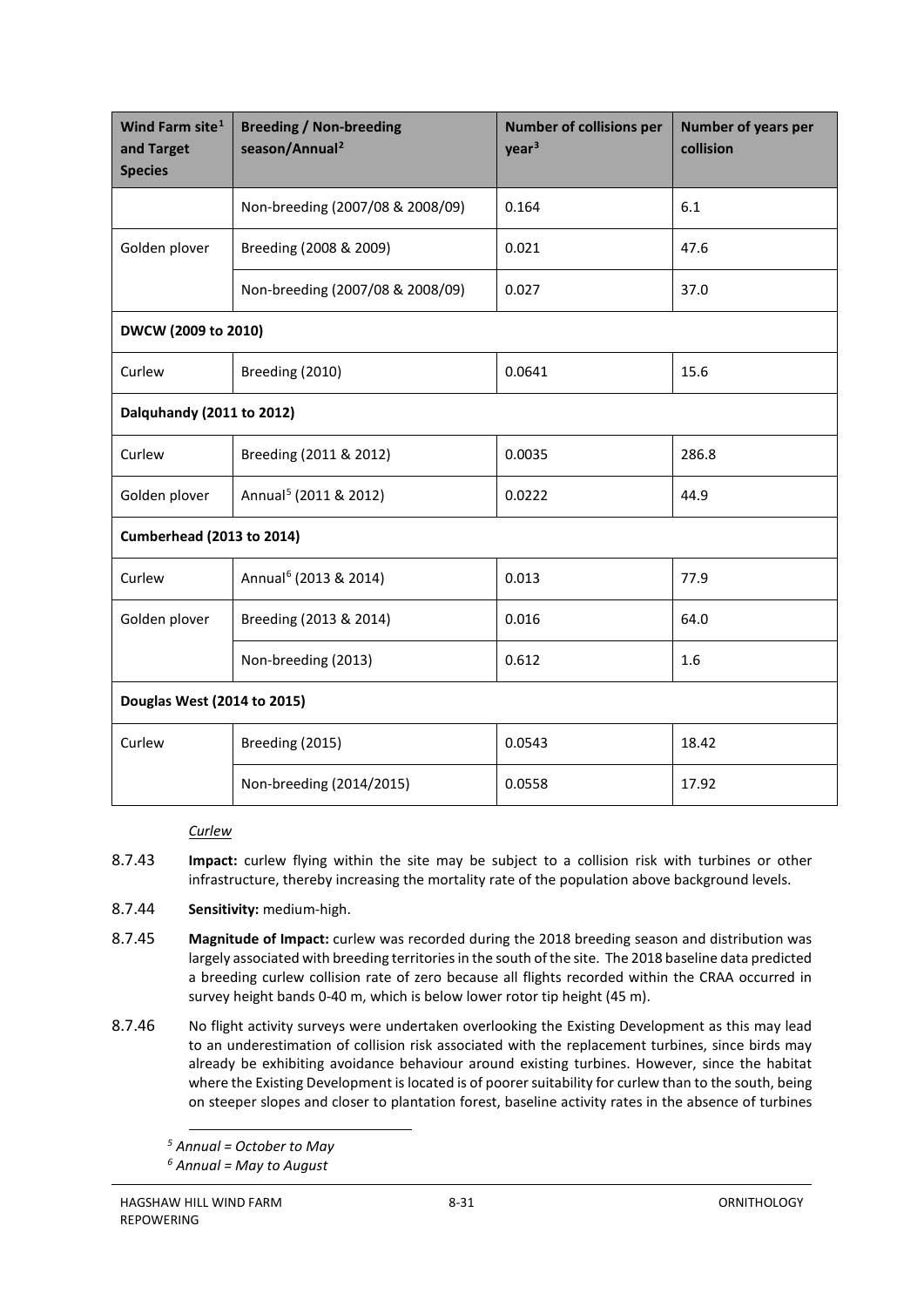would likely be lower than to the south. No collision risk has therefore been attributed to these turbines, with any curlew flights again likely taking place below rotor height.

- 8.7.47 This conclusion can be compared with other wind farm sites surrounding the Proposed Development which predicted low curlew collision rates (Table 8.11). The Galawhistle site predicted the highest rate for both breeding (rate = 0.127 and collision every 7.9 years) and non-breeding curlews (rate = 0.164 and collision every 6.1 years), indicating that the general risk of collisions to the local curlew population is low.
- 8.7.48 Collision risk for curlew associated with the Proposed Development is therefore considered to be of negligible spatial and long-term temporal magnitude.
- 8.7.49 **Significance of Effect:** despite the unfavourable status of the NHZ 19 curlew population, the overall effect is considered to be **minor adverse** and **not significant** in the context of the EIA Regulations.

#### *Golden Plover*

- 8.7.50 **Impact:** golden plover flying within the site may be subject to a collision risk with wind turbines or other infrastructure, thereby increasing the annual mortality rate of the population above background levels.
- 8.7.51 **Sensitivity:** medium-high.
- 8.7.52 **Magnitude of Impact:** two flocks of golden plover (one flock of 44 individuals and another of 110 individuals) were recorded flying through the site in April 2018 during the baseline surveys, although these birds did not remain to breed in the study area. The species is therefore considered to be present during the spring migration period only (for modelling purposes, taken to be from 1 March to 30 April). The 2018 baseline data predicted a collision rate of 3.391 birds per year during the spring passage, for the eight turbines that extend beyond the footprint of the Existing Development.
- 8.7.53 As outlined for curlew above, no flight activity surveys were undertaken overlooking the Existing Development. The collision rate for the whole Proposed Development therefore can be estimated by scaling up the collision rate estimated for the eight turbines, to the whole 14 turbine layout, by using a per-turbine rate. This is seen as being precautionary in this instance, since the habitat where the Existing Development is located is of poorer suitability for golden plover than to the south, being on steeper slopes and closer to plantation forest, meaning that baseline activity rates in the absence of turbines would likely be lower than to the south.
- 8.7.54 The per-turbine collision rate of 0.424 collisions per year, scaled up from eight to 14 turbines results in an overall collision rate of 5.934 per year for the Proposed Development.
- 8.7.55 Other wind farm sites surrounding the Proposed Development have predicted golden plover collisions (Table 8.11), but none of these sites have recorded breeding evidence, backing up the assertion that birds are present on migration only. The Cumberhead site predicted the highest collision rate for non-breeding golden plover (0.612 per year or one collision every 1.6 years).
- 8.7.56 The spring passage population of golden plover in Scotland was estimated by Forrester *et al.* (2007) to be 10,000-30,000 individuals. The additional mortality due to collisions (based on the 2018 baseline collision rate of 5.934) would be an increase over the baseline mortality rate (0.27, BTO BirdFacts) by 0.07 % to 0.2 %. This is considered to be of negligible spatial and long-term temporal magnitude.
- 8.7.57 **Significance of Effect:** the overall effect on golden plover is assessed as **minor adverse** and **not Significant** in the context of the EIA Regulations.

#### **Potential Effects: Lighting**

8.7.58 There are potential lighting impacts on birds where turbines have a tip height over 150 m as these turbines would need to be lit in accordance with Article 222 of the UK Air Navigation Order (ANO) (in line with current guidance from the Civil Aviation Authority (CAA, 2016).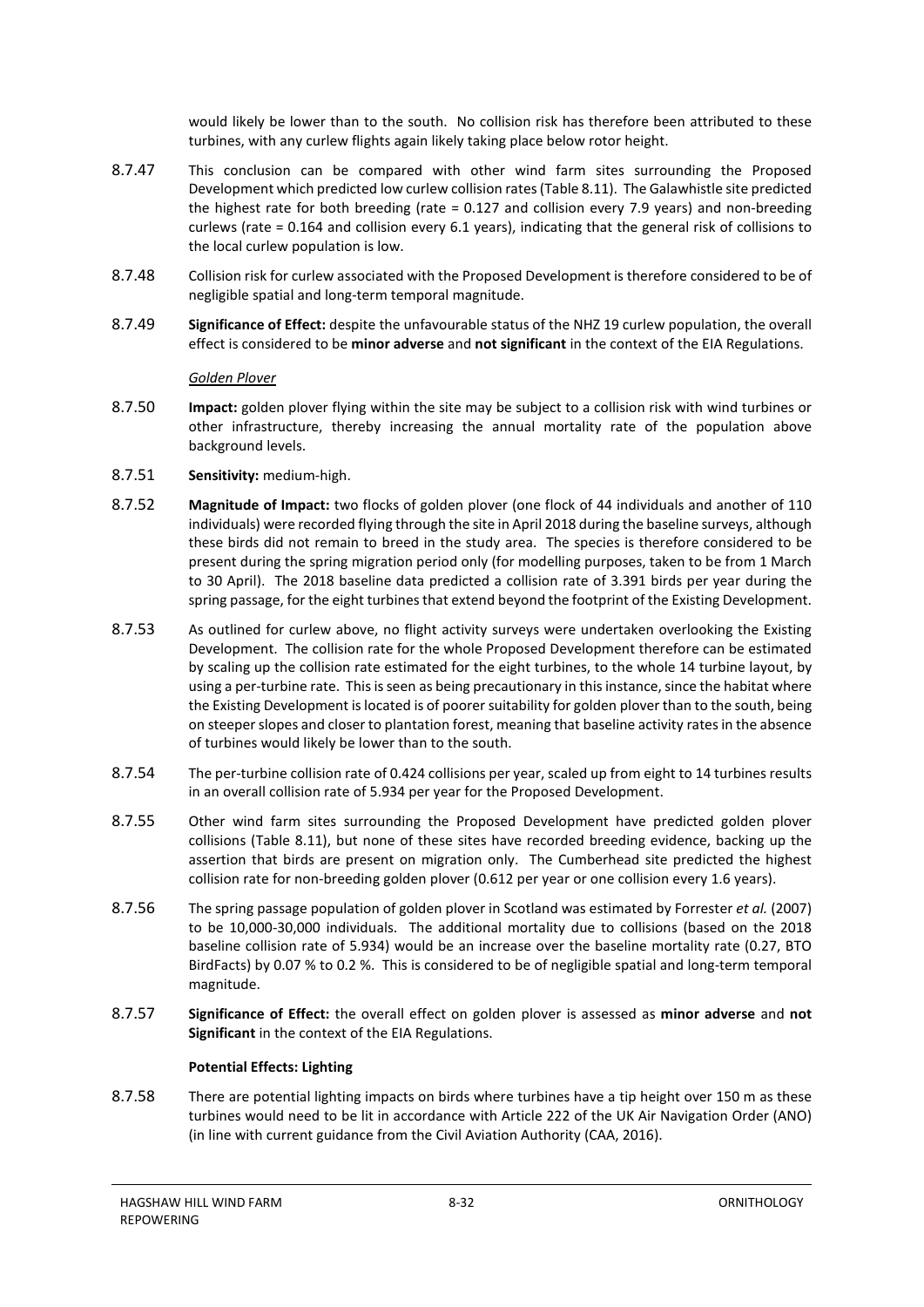#### *Curlew & Golden plover*

- 8.7.59 **Impact:** impacts on IOFs might arise as a consequence of deployment of obstruction lighting on wind turbines over 150 m to blade tip. Once installed on-site, some of these turbines would need to be lit with medium intensity (2000 candela) steady red aviation warning lights, mounted on the nacelle of the wind turbines and at intervals of no more than 52 m on the tower. Lighting could have two effects on IOFs: birds may be attracted and thereby placed at higher risk of collisions, or they may avoid the lights with a consequent displacement impact.
- 8.7.60 **Magnitude of Impact:** Annex F of Appendix 8.1 provides a literature review on the potential impacts of artificial lighting on birds. For breeding birds, there are no studies or observations reporting clear examples of any seasonal activities of birds being affected by exposure to artificial light. The review concluded that there is very little, if any, impact of artificial light on photoperiod responses (e.g. daily period of time birds are active, or breeding or migratory cues) of wild birds.
- 8.7.61 It is widely recognised that nocturnal migrant birds are attracted to artificial light while migrating, and historical reports of collisions associated with structures such as lighthouses or oil rigs suggest that risks are highest during periods of poor visibility and high winds. Watson *et al.* (2016) conclude that artificial lighting changes behaviour of nocturnal migrant birds, either by changing their flight paths to pass over lit areas, by flying at lower altitudes over lit areas, by increasing their call rates over lit areas, or by remaining longer over lit areas.
- 8.7.62 The evidence provided in the literature review indicates that lights on wind turbines may increase numbers of nocturnal migrant birds that collide, particularly if lights are steady rather than flashing. Obstruction lighting on wind turbines however appears to be several orders of magnitude less effective than the light from lighthouses and lightships in attracting nocturnal migrant birds.
- 8.7.63 Regarding potential displacement around wind turbines, Day *et al.* (2017) reported that migrating eiders showed higher avoidance at night of an oil-production facility in Alaska when it was illuminated with a hazing light system. However, this seems to be a rare example of birds being displaced by artificial lights, and there seem to be more examples of birds using artificial lights to their benefit, such as the use by shorebirds of artificial lights to allow them to feed visually at night.
- 8.7.64 Based on the literature review, it is considered that there is little evidence in the scientific literature to indicate that any of the IOFs would be significantly impacted either negatively or positively by lighting requirements, particularly at a relatively small project such as the Proposed Development.
- 8.7.65 **Significance of Effect:** In conclusion, the magnitude of impact on IOFs associated with lighting is predicted to be negligible spatial and long-term temporal, and **minor adverse** and **not significant** in the context of the EIA Regulations.

# *Decommissioning*

8.7.66 Decommissioning effects for the Proposed Development are difficult to predict with any confidence because of the long timeframe until their occurrence (30 years). Decommissioning impacts are considered for the purpose of this chapter to be similar to those of construction effects in nature, but are likely to be of shorter duration. The significance of effects predicted in the *Construction Effects*section are therefore considered appropriately precautionary for assessing decommissioning effects on IOFs.

# <span id="page-34-0"></span>8.8 Mitigation

- 8.8.1 No significant effects were predicted for any IOF, and therefore no specific mitigation is required.
- 8.8.2 A BBPP would be set up as standard to avoid the destruction or disturbance of any nest site, and with species-specific temporal and spatial restrictions around construction works should any active nest be located.
- 8.8.3 Pre-construction breeding bird surveys would be undertaken by a suitably qualified ornithologist as part of the BBPP to determine whether any breeding activity is taking place within potential speciesspecific disturbance zones of any proposed infrastructure (assumed to be 500 m for Schedule 1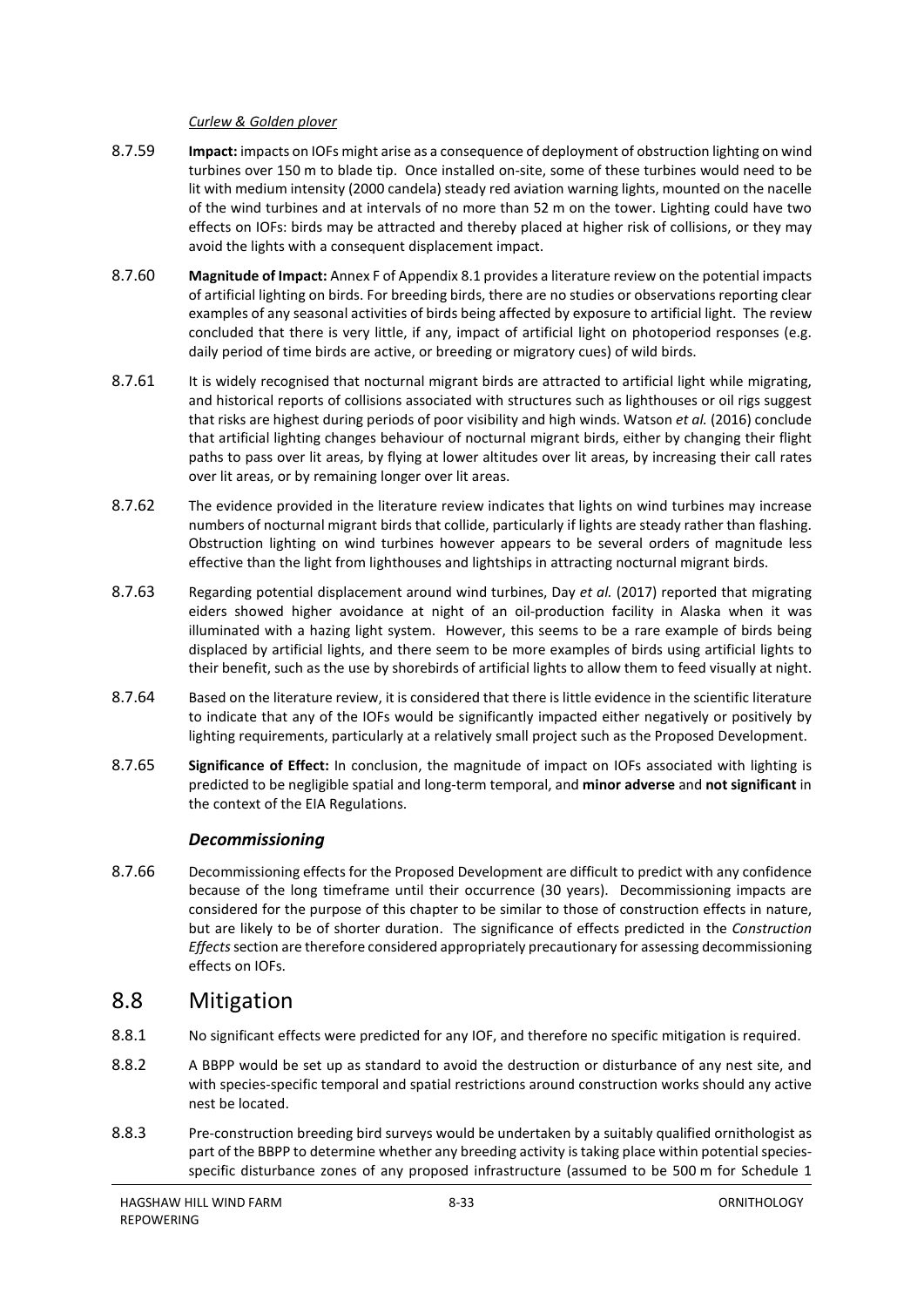raptors and 750 m for black grouse). If breeding (or lekking in the case of black grouse) does occur within a potential disturbance zone, all construction works would be halted immediately and a disturbance risk assessment would be prepared. The risk assessment would consider the likelihood and possible implications of the associated construction activities on the breeding attempt, and set out necessary measures to ensure that no disturbance occurs. The proposed mitigation measures, and if required, the exact distance of any disturbance-free zone would be agreed with SNH, within which any construction activity that is considered to be potentially disturbing would be prohibited in that area until chicks are fledged.

# <span id="page-35-0"></span>8.9 Residual Effects

8.9.1 As there is no mitigation required, the level of significance and therefore residual effects are unchanged for all IOFs (**minor adverse, not significant**).

# <span id="page-35-1"></span>8.10 Cumulative Assessment

- 8.10.1 The following section presents information about the potential cumulative effects of the Proposed Development combined with other nearby existing or proposed wind farm projects within NHZ 19 in accordance with SNH guidance (SNH, 2018a).
- 8.10.2 Table 8.14 provides a summary of the cumulative disturbance-displacement for projects within NHZ 19, for curlew (zero collisions were attributed to the Proposed Development and so a cumulative collision risk assessment has been excluded). It should be noted that information from other projects in a number of cases is incomplete, as although birds may have been present during surveys, curlew was not considered to be key species, and therefore was not taken forward for assessment.
- 8.10.3 As golden plover was not recorded breeding within the study area during the 2018 baseline surveys, they were not considered at risk of cumulative effects within the context of the NHZ 19 breeding population, and are therefore not included in the cumulative assessment.

| Project                                               | <b>Disturbance displacement</b>     | <b>Number</b><br>displaced |  |  |  |
|-------------------------------------------------------|-------------------------------------|----------------------------|--|--|--|
|                                                       | Installed wind farm projects        |                            |  |  |  |
| Airies                                                | One pair, outside development area  |                            |  |  |  |
| Andershaw                                             | Three territories within study area | 3                          |  |  |  |
| Arecleoch                                             | No info available                   | Unknown                    |  |  |  |
| Artfield Fell                                         | No info available                   | Unknown                    |  |  |  |
| Auchrobert                                            | No info available                   | Unknown                    |  |  |  |
| <b>Balmurrie Fell</b><br>(Artfield Fell<br>Extension) | No info available                   | Unknown                    |  |  |  |
| <b>Bankend Rig</b>                                    | No data available                   | Unknown                    |  |  |  |

|  | Table 8.14 Predicted cumulative effects within NHZ 19 relating to curlew |  |  |  |
|--|--------------------------------------------------------------------------|--|--|--|
|  |                                                                          |  |  |  |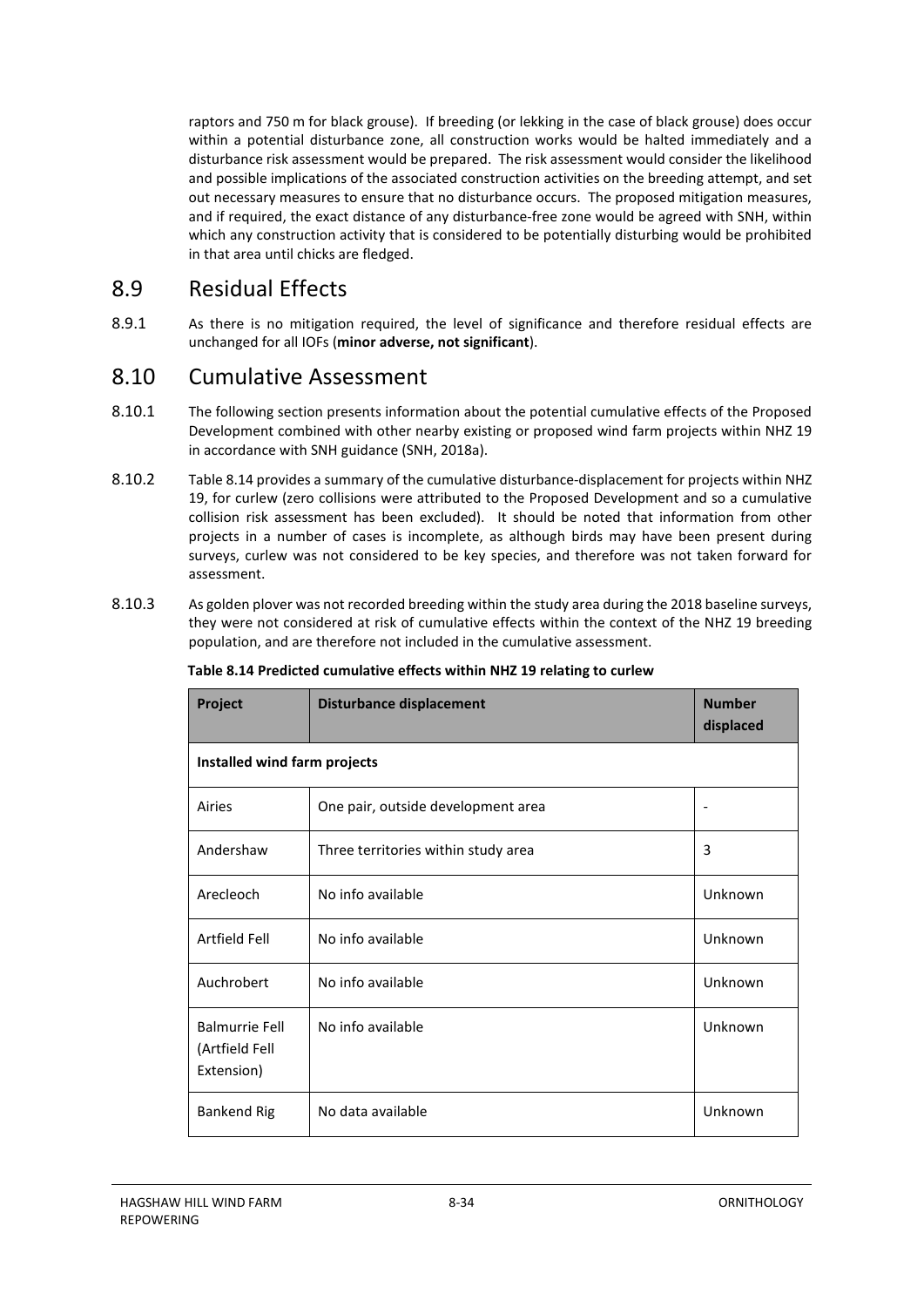| Project                           | <b>Disturbance displacement</b>                                                                                                                                                                                          | <b>Number</b><br>displaced |  |  |  |
|-----------------------------------|--------------------------------------------------------------------------------------------------------------------------------------------------------------------------------------------------------------------------|----------------------------|--|--|--|
| Barlockhart<br>Moor Wind<br>Farm  | No info available                                                                                                                                                                                                        | Unknown                    |  |  |  |
| Blackcraig                        | No records                                                                                                                                                                                                               |                            |  |  |  |
| Carscreugh                        | Seven territories within the site.                                                                                                                                                                                       | 7                          |  |  |  |
| Clyde                             | 106 pairs within whole study area but not assessed                                                                                                                                                                       | Unknown                    |  |  |  |
| Dalswinton<br>(Pennyland<br>Moor) | Six pairs within survey area, three of which may be<br>subject to displacement                                                                                                                                           | 3                          |  |  |  |
| Dungavel                          | No territories within 500 m of the site                                                                                                                                                                                  | $\overline{\phantom{0}}$   |  |  |  |
| Galawhistle                       | Up to three territories within site                                                                                                                                                                                      | 3                          |  |  |  |
| Glenchamber                       | No info available                                                                                                                                                                                                        | Unknown                    |  |  |  |
| Hagshaw Hill<br>Extension         | Five pairs of curlews within 300 m of turbines predicted to<br>be displaced by Extension.                                                                                                                                | 5                          |  |  |  |
| Hare Hill Phase<br>1              | No info available                                                                                                                                                                                                        | Unknown                    |  |  |  |
| Kilgallioch                       | Four to six pairs could be displaced                                                                                                                                                                                     | 6                          |  |  |  |
| Mark Hill                         | No info available                                                                                                                                                                                                        | Unknown                    |  |  |  |
| Minnygap                          | No info available                                                                                                                                                                                                        | Unknown                    |  |  |  |
| Nutberry                          | Under the assumption that breeding birds within 500 m of<br>the proposed turbines would be displaced this assessment<br>predicts that five pairs of curlew would be displaced due<br>to disturbance during construction. | 5                          |  |  |  |
| Wether Hill                       | Two pairs within site                                                                                                                                                                                                    | 2                          |  |  |  |
| Windy Standard                    | No info available                                                                                                                                                                                                        | Unknown                    |  |  |  |
|                                   | <b>Approved wind farm projects</b>                                                                                                                                                                                       |                            |  |  |  |
| Afton                             | No info available                                                                                                                                                                                                        | Unknown                    |  |  |  |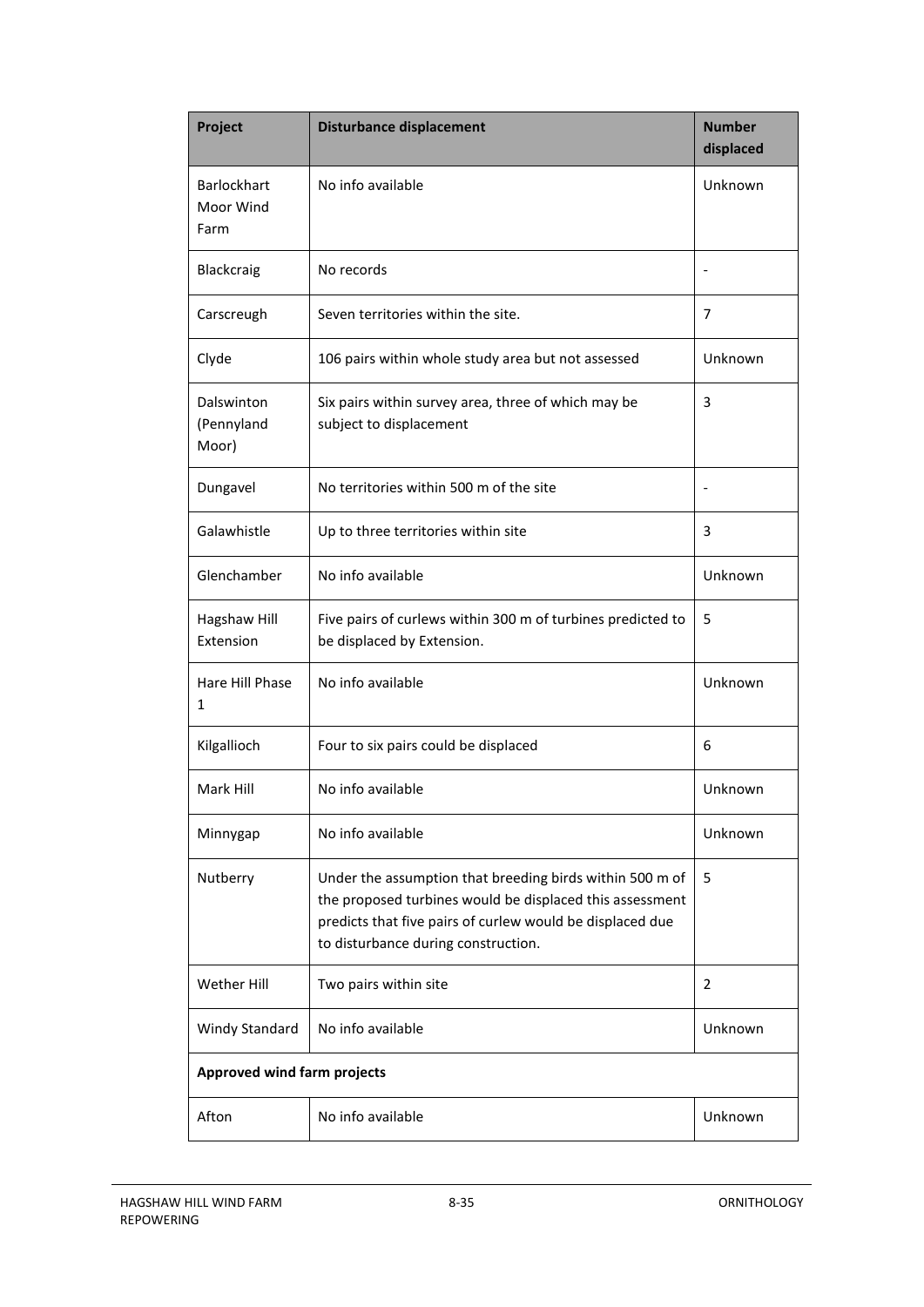| Project                         | <b>Disturbance displacement</b>                                                                                                                                                                                                           | <b>Number</b><br>displaced |
|---------------------------------|-------------------------------------------------------------------------------------------------------------------------------------------------------------------------------------------------------------------------------------------|----------------------------|
| <b>Bankend Rig</b><br>Extension | All territories outside site - not assessed                                                                                                                                                                                               | Unknown                    |
| <b>Benbrack</b>                 | One territory over 600m from turbines                                                                                                                                                                                                     | $\overline{\phantom{0}}$   |
| Crookedstane                    | Three pairs within site boundary. Single at-risk flight                                                                                                                                                                                   | 3                          |
| Cumberhead                      | Curlew confirmed as breeding in relatively high numbers<br>in suitable upland habitat particularly towards the west of<br>the survey area (away from turbines) with nine confirmed<br>territories and a further four probable territories |                            |
| Dalquhandy                      | Three pairs bred or attempted to breed within the<br>Dalquhandy site in 2012                                                                                                                                                              | 3                          |
| Dersalloch                      | Four pairs within site boundary                                                                                                                                                                                                           | 4                          |
| Douglas West                    | Up to two territories may be affected                                                                                                                                                                                                     | 2                          |
| Dungavel Hill                   | No breeding pairs within 500 m                                                                                                                                                                                                            |                            |
| Galawhistle                     | Up to three territories within site                                                                                                                                                                                                       | 3                          |
| Gass                            | Not assessed                                                                                                                                                                                                                              | Unknown                    |
| Glen App                        | No breeding within 1 km                                                                                                                                                                                                                   |                            |
| Glenmuckloch                    | Up to three territories                                                                                                                                                                                                                   | 3                          |
| Harestanes                      | Five territories within site. Not assessed but assumed to<br>be displaced as worst case                                                                                                                                                   | 5                          |
| Kennoxhead                      | Up to 14 territories within site and 500m survey buffer                                                                                                                                                                                   | 14                         |
| Knockman Hill                   | One pair - not assessed                                                                                                                                                                                                                   | Unknown                    |
| Kype Muir                       | One pair within 600 m may be displaced                                                                                                                                                                                                    | $\mathbf{1}$               |
| Kype Muir<br>Extension          | No territories within 500 m                                                                                                                                                                                                               |                            |
| Lion Hill                       | Ten pairs within 1 km from site.                                                                                                                                                                                                          | 10                         |
| Middle Muir                     | 13 territories within survey area                                                                                                                                                                                                         | 13                         |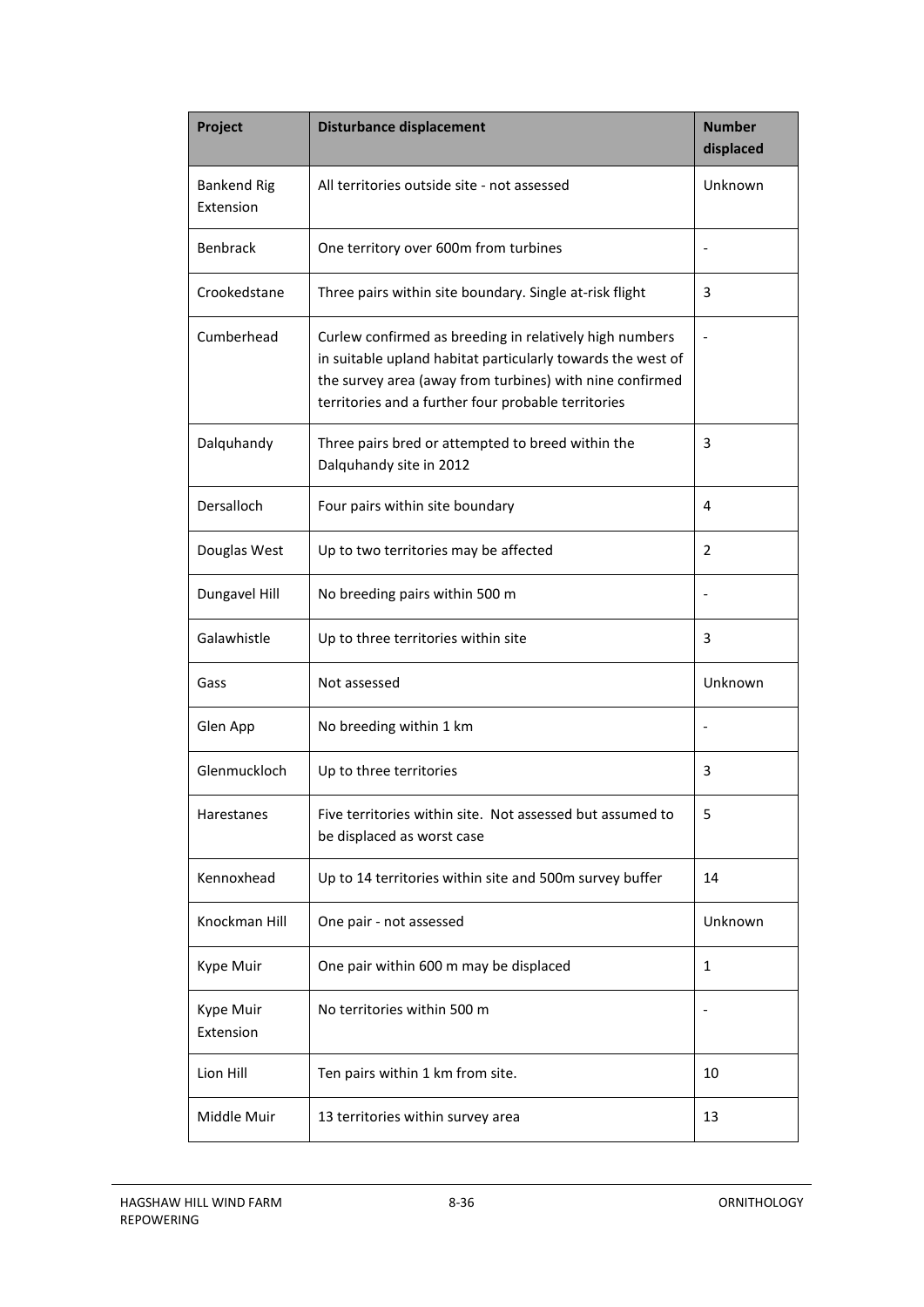| Project                                                                | <b>Disturbance displacement</b>                                                                                                        | <b>Number</b><br>displaced |
|------------------------------------------------------------------------|----------------------------------------------------------------------------------------------------------------------------------------|----------------------------|
| Mochrum Fell                                                           | No breeding curlews were recorded within 800 m of<br>potential turbine locations.                                                      |                            |
| Penbreck                                                               | Seven breeding pairs beyond 1 km from nearest turbine                                                                                  |                            |
| Plascow Wind<br>Cluster                                                | One pair within 500 m of turbines                                                                                                      | $\mathbf{1}$               |
| Sandy Knowe                                                            | Two probable pairs of curlew were recorded within the<br><b>Proposed Development</b>                                                   | $\overline{2}$             |
| Sanguhar<br>Community<br>Windfarm                                      | No details                                                                                                                             | Unknown                    |
| South Kyle                                                             | One territory within 500 m of turbines                                                                                                 | 1                          |
| Whiteside Hill                                                         | No info available                                                                                                                      | Unknown                    |
| Windy Standard<br>Extension<br>(Brockloch Rigg<br>Windfarm<br>Limited) | Small number of flights. No breeding reported.                                                                                         |                            |
| Chirmorie                                                              | Up to six pairs recorded in study area                                                                                                 | 6                          |
| <b>Application wind farm projects</b>                                  |                                                                                                                                        |                            |
| Annabaglish                                                            | Four pairs, all >500m from infrastructure                                                                                              |                            |
| Ashmark Hill                                                           | Displacement of two pairs                                                                                                              | 2                          |
| Auchencrosh                                                            | No info available                                                                                                                      | Unknown                    |
| <b>Balunton</b>                                                        | One breeding pair within 200 m of turbine. Unlikely to be<br>disturbed by construction activity within forest                          |                            |
| <b>Barlockhart</b><br>Moor Extension                                   | One record.                                                                                                                            |                            |
| <b>Broken Cross</b>                                                    | At least one territory within the site                                                                                                 | 1                          |
| Enoch Hill                                                             | Three curlew territories were recorded in 2013 but there<br>were no confirmed territories within 600 m of the<br>Proposed Development. |                            |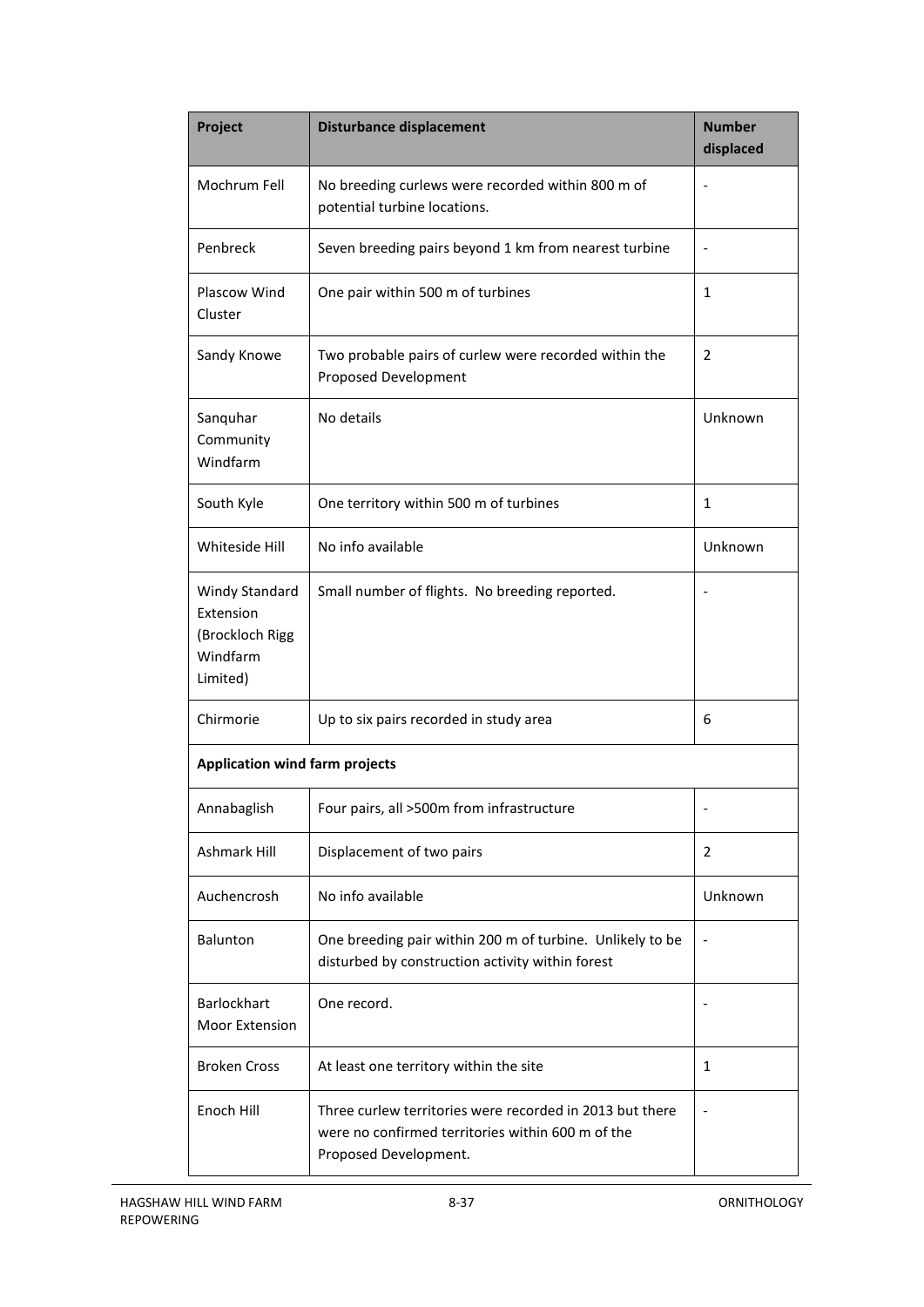| Project                        | <b>Disturbance displacement</b>                                                                                                                                                                                                                                              | <b>Number</b><br>displaced |
|--------------------------------|------------------------------------------------------------------------------------------------------------------------------------------------------------------------------------------------------------------------------------------------------------------------------|----------------------------|
| Garleffan                      | Up to seven pairs displaced                                                                                                                                                                                                                                                  | 7                          |
| Glentaggart                    | Not assessed                                                                                                                                                                                                                                                                 | Unknown                    |
| Hare Hill Phase<br>2           | One pair bred within site                                                                                                                                                                                                                                                    | 1                          |
| <b>Harestanes</b><br>Extension | Two territories within 620 m                                                                                                                                                                                                                                                 | 2                          |
| Knockendurrick                 | Four territories are present with the turbine array area<br>and 800 m buffer zone                                                                                                                                                                                            | 4                          |
| Kype Muir<br>Extension         | No info available                                                                                                                                                                                                                                                            | Unknown                    |
| Lethans                        | Pair within potential disturbance distances                                                                                                                                                                                                                                  | 1                          |
| Lorg                           | Not assessed                                                                                                                                                                                                                                                                 | Unknown                    |
| Magheuchan<br>Rig              | One breeding pair within the main survey area (beyond<br>disturbance distance) and three to four breeding pairs on<br>the access track.                                                                                                                                      |                            |
| Margree                        | Low numbers of breeding curlew were recorded near<br>proposed access routes in 2014, and potential impacts to<br>these can be avoided via suitable timing of construction<br>and decommissioning activities.                                                                 |                            |
| Over Hill                      | Single territory                                                                                                                                                                                                                                                             | 1                          |
| Penbreck                       | Seven breeding pairs beyond 1 km from nearest turbine                                                                                                                                                                                                                        |                            |
| Pencloe                        | Two territories close to access track only                                                                                                                                                                                                                                   |                            |
| Polquhairn                     | No breeding territories                                                                                                                                                                                                                                                      |                            |
| Red Moss Hotel<br>& Truck Stop | No info available                                                                                                                                                                                                                                                            | Unknown                    |
| Stranoch                       | Assuming eight (average of four and 12) pairs of curlew<br>nesting within 800 m of the turbines, displacement of<br>40 % of the number of pairs by construction activities<br>would result in the loss of about three pairs of curlews<br>from the area during construction. | 8                          |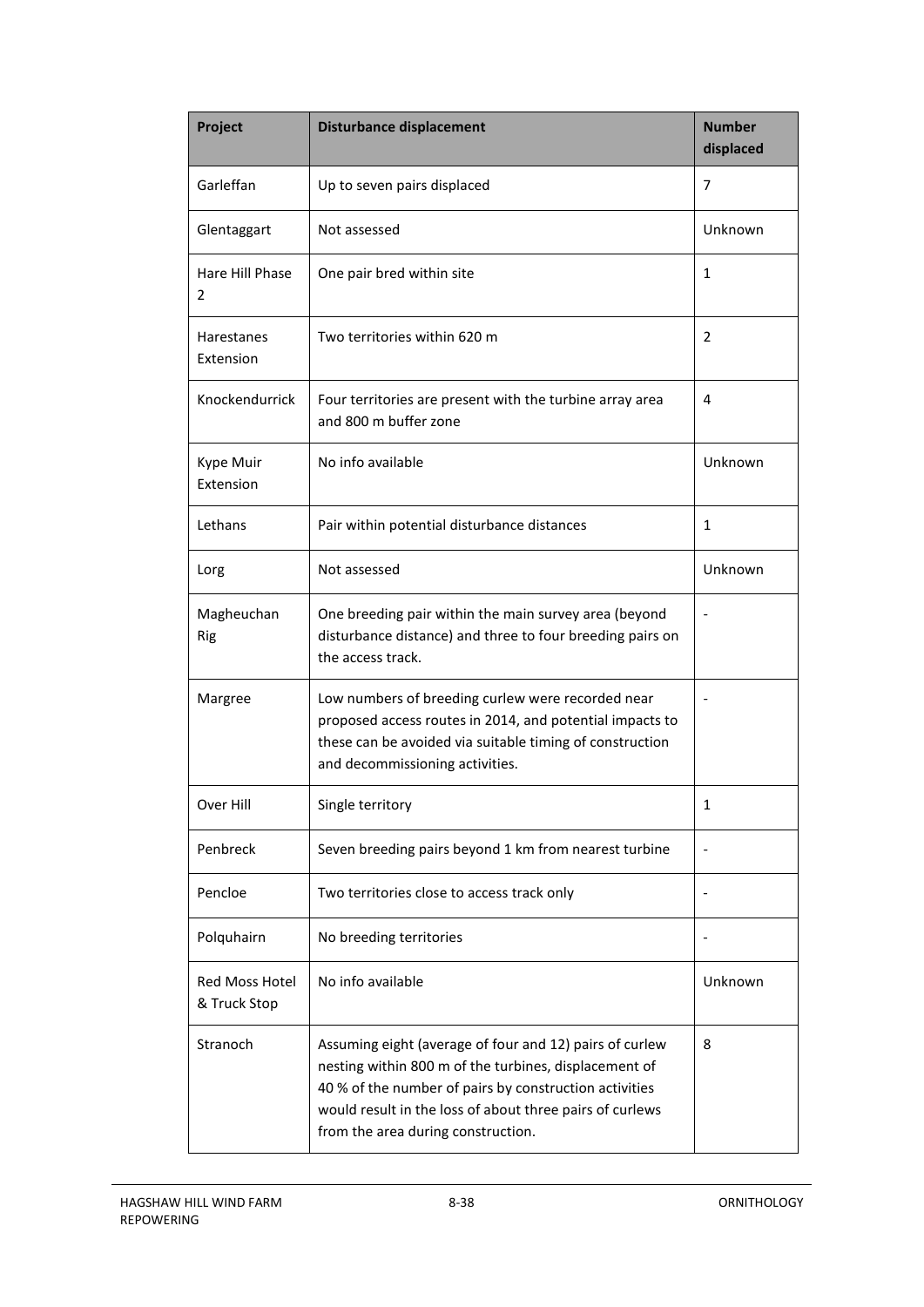| Project                                                                                                              | <b>Disturbance displacement</b>                                                                                                                                                                                                           | <b>Number</b><br>displaced |
|----------------------------------------------------------------------------------------------------------------------|-------------------------------------------------------------------------------------------------------------------------------------------------------------------------------------------------------------------------------------------|----------------------------|
| Tormywheel<br>Extension                                                                                              | Two pairs within 500 m buffer, one pair to be lost                                                                                                                                                                                        | $\mathbf{1}$               |
| Twentyshilling<br>Hill                                                                                               | Six to ten curlew pairs, three of which at risk.                                                                                                                                                                                          | 3                          |
| Ulzieside                                                                                                            | No info available                                                                                                                                                                                                                         | Unknown                    |
| <b>Wether Hill</b><br>Extension                                                                                      | Two territories within 800 m of turbines unlikely to be<br>affected                                                                                                                                                                       | $\overline{2}$             |
| Windy Rig                                                                                                            | No records                                                                                                                                                                                                                                |                            |
| <b>Scoping wind farm projects</b>                                                                                    |                                                                                                                                                                                                                                           |                            |
| Douglas West<br>Extension                                                                                            | No records within 500 m of site                                                                                                                                                                                                           |                            |
| Cumberhead<br>(consented but<br>a scoping report<br>recently<br>submitted for a<br>re-design and<br>larger turbines) | Curlew confirmed as breeding in relatively high numbers<br>in suitable upland habitat particularly towards the west of<br>the survey area (away from turbines) with nine confirmed<br>territories and a further four probable territories |                            |

# *Curlew: Disturbance and Displacement*

- 8.10.4 Curlew was observed at the majority of projects within the NHZ 19, with breeding common, although the species was not always taken forward for assessment and so information provided is often limited.
- 8.10.5 One pair of curlews were identified as having the potential to be affected by disturbancedisplacement due to the Proposed Development.
- 8.10.6 Of the installed or consented projects where curlew was recorded, plus, the Proposed Development, potential disturbance-displacement may occur to around 106 pairs, or 2.5 % of the NHZ population (4,284 pairs). Clyde Wind Farm has been excluded from the cumulative assessment as curlew was not taken forward for assessment in the project's ES. The number of pairs within potential disturbance distance from turbines is therefore unknown, although it is highly unlikely that a value near the 106 pairs recorded within the whole survey area (Clyde Wind Farm area plus a 2 km buffer) will have been affected.
- 8.10.7 When including the projects at Application stage, including the Proposed Development, the total amount of pairs affected may be up to 137 (3.2 % of the NHZ population). No further birds are predicted to be displaced by the proposed Douglas West Extension and revised Cumberhead projects which are at scoping stage.
- 8.10.8 The BBPP will ensure that direct destruction of curlew nest sites during the construction phase of the Proposed Development is avoided. It is likely that a similar consent condition will exist for a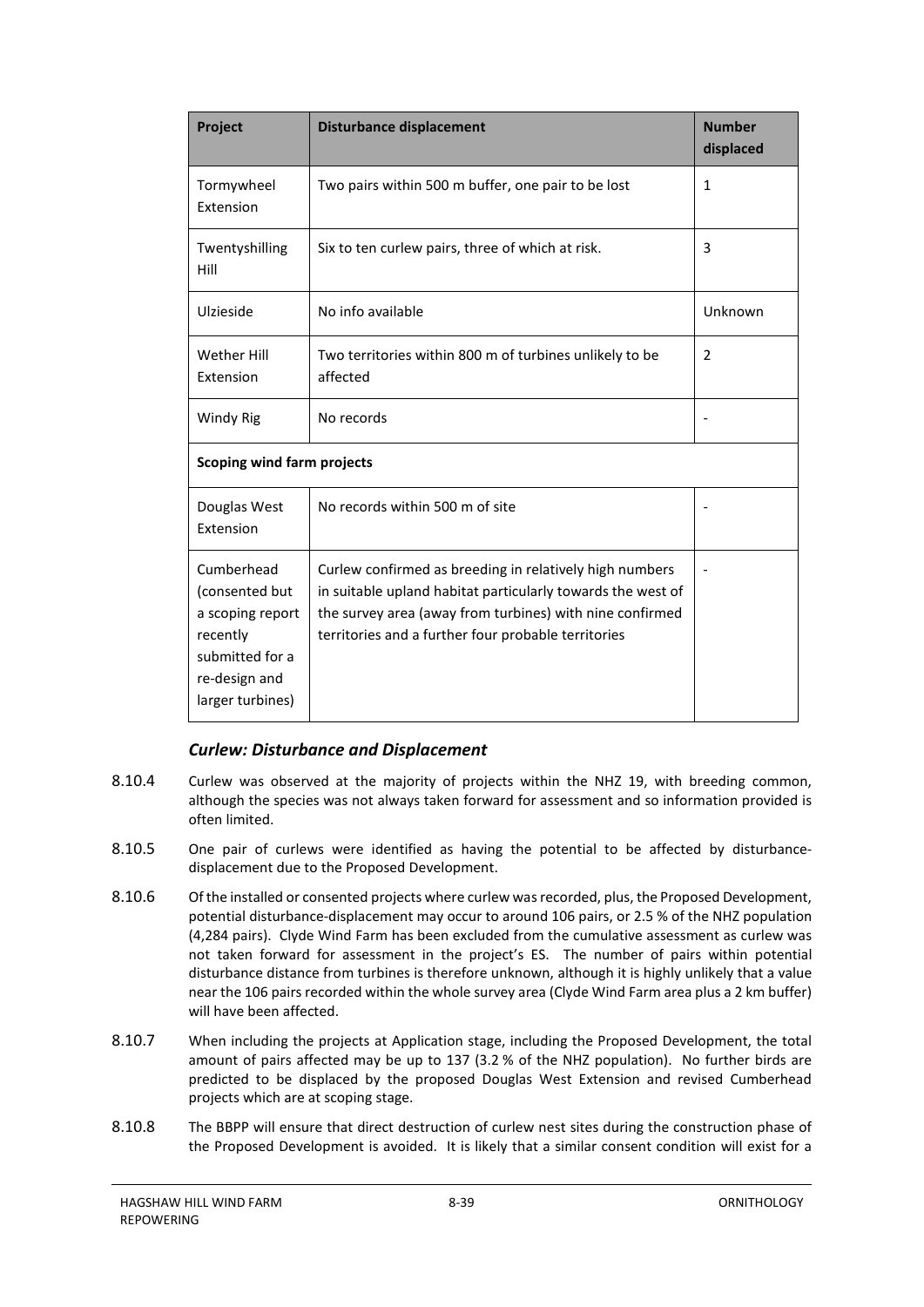number of other consented projects for nest site destruction to be avoided, and to ensure legal compliance.

- 8.10.9 It is acknowledged that some potential nesting or foraging habitat within the NHZ will be lost due to operational projects. However, habitat management measures identified at around one third of other projects, will likely benefit curlew due to enhanced breeding and foraging conditions (e.g. bog and heath management), and at least partly offset such losses of habitat.
- 8.10.10 The curlew population has suffered a long-term decline across Scotland, and this trend is likely to have been replicated at an NHZ 19 level. There is some evidence to suggest that curlew is sensitive to wind farm development, and that when numbers are suppressed during wind farm construction, they do not fully recover during the operational phase (Pearce-Higgins *et al.* 2012). However, it is unlikely that long-term displacement of pairs close to wind farms would be 100 %, and so the predicted losses across the NHZ is likely to be a worst-case estimate.
- 8.10.11 Overall, because of the planned BBPPs, habitat management plans, and other mitigation measures across NHZ 19 and the unlikely scenario that all application projects considered in this cumulative assessment will become operational, a low spatial and long-term temporal effect on the NHZ 19 population is predicted.
- 8.10.12 The predicted cumulative effect is classified as **minor adverse** and is therefore **not significant** in the context of the EIA Regulations. The Proposed Development's contribution to this effect is considered to be negligible.

# <span id="page-41-0"></span>8.11 Summary

- 8.11.1 This chapter has assessed the potential effects associated with the construction, operation and decommissioning of the Proposed Development on birds. The Proposed Development involves a repowering of the Existing Development, by replacing the existing 26 turbine wind farm with 14 modern, larger turbines.
- 8.11.2 The compilation of baseline information for the ornithological assessment consisted of a desk-based assessment and one season of field surveys in accordance with SNH guidance (2014b & 2018b) for repowering wind farm schemes. The desk-based assessment included bird monitoring data recorded for seven proposed wind farm developments surrounding the site (providing data from 2003 to 2015). Baseline surveys in 2018 collected breeding bird data for the site, plus flight activity data for the area that extends outside the footprint of the Existing Development.
- 8.11.3 IOFs identified from the baseline assessment were curlew and golden plover.
- 8.11.4 Unmitigated construction and decommissioning activities were assessed as **not significant** in the context of the EIA Regulations. A BBPP and pre-construction surveys would be set up as standard to avoid the destruction or disturbance of any nest site, with species-specific temporal and spatial restrictions around construction works.
- 8.11.5 During the operational period, effects were also assessed as **not significant** in the context of the EIA Regulations.
- 8.11.6 A cumulative assessment was undertaken for curlew, and it was concluded that no further mitigation is required for the Proposed Development, and all cumulative construction and operational effects are **not significant,** particularly when taking into account proposed mitigation and enhancement for other wind farm projects within NHZ 19.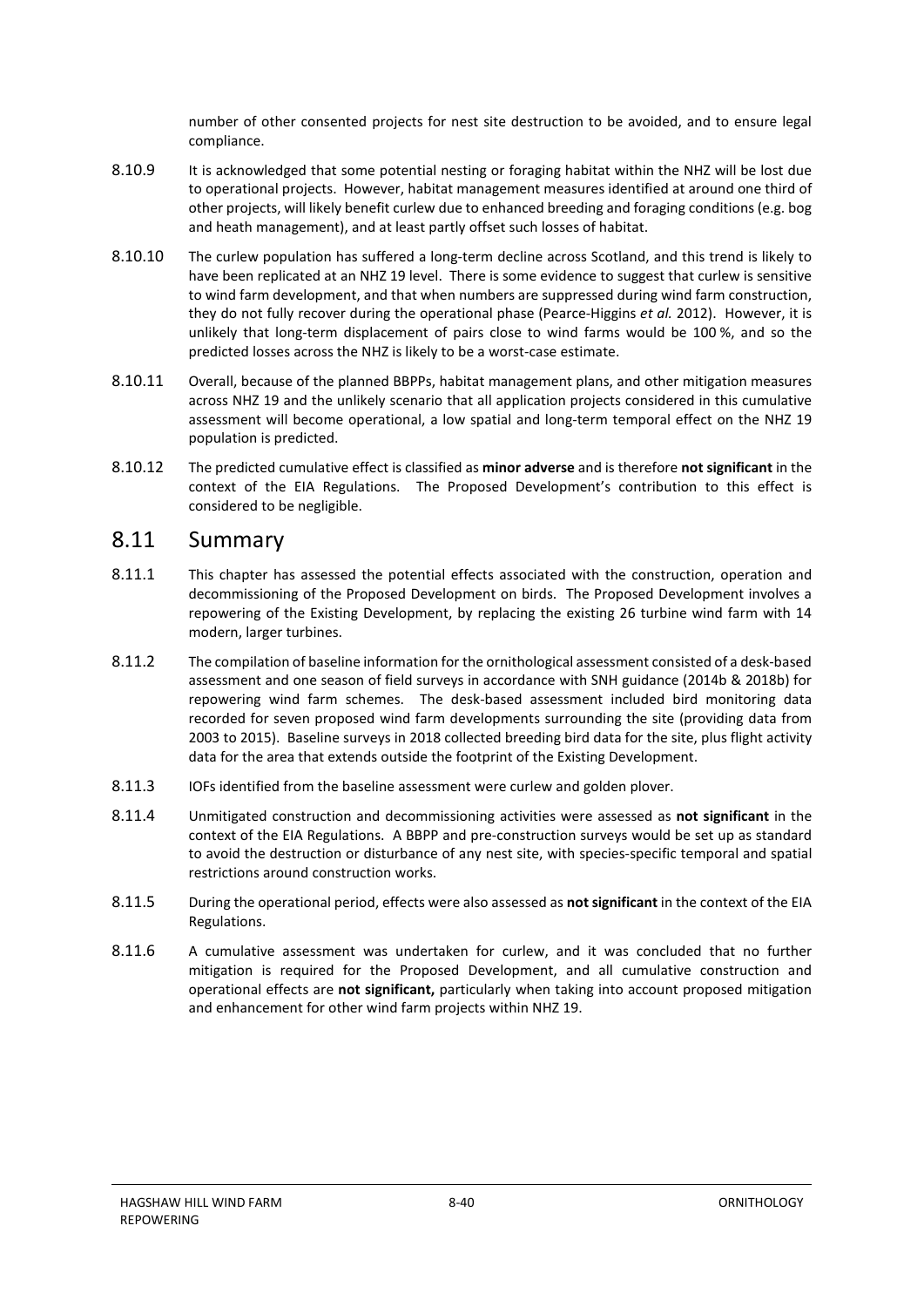#### **Table 8.15 – Summary Table**

| <b>Description of</b>                             |                            | <b>Significance of Potential Effect</b> | <b>Mitigation Measure</b>                                                                                        | <b>Significance of Residual Effect</b> |                                      | <b>Comparison with the Existing Development</b>                                                                                                                                                                                      |  |              |  |  |
|---------------------------------------------------|----------------------------|-----------------------------------------|------------------------------------------------------------------------------------------------------------------|----------------------------------------|--------------------------------------|--------------------------------------------------------------------------------------------------------------------------------------------------------------------------------------------------------------------------------------|--|--------------|--|--|
| <b>Effect</b>                                     | <b>Significance</b>        | <b>Beneficial/</b><br><b>Adverse</b>    |                                                                                                                  | Significance                           | <b>Beneficial/</b><br><b>Adverse</b> |                                                                                                                                                                                                                                      |  |              |  |  |
| During Construction / Decommissioning             |                            |                                         |                                                                                                                  |                                        |                                      |                                                                                                                                                                                                                                      |  |              |  |  |
| Curlew:<br>Disturbance and<br>displacement        | Minor (Not<br>significant) | Adverse                                 | BBPP and pre-construction surveys.<br>Spatial and temporal restrictions of<br>construction activity if required. | Not Significant                        |                                      | No greater significance of effects are<br>anticipated beyond those arising from<br>decommissioning of the Existing                                                                                                                   |  |              |  |  |
| Golden plover:<br>Disturbance and<br>displacement | Minor (Not<br>significant) | Adverse                                 | BBPP and pre-construction surveys.<br>Spatial and temporal restrictions of<br>construction activity if required. | Not Significant                        |                                      |                                                                                                                                                                                                                                      |  | Development. |  |  |
| <b>During Operation</b>                           |                            |                                         |                                                                                                                  |                                        |                                      |                                                                                                                                                                                                                                      |  |              |  |  |
| Curlew:<br>Displacement                           | Minor (Not<br>significant) | Adverse                                 | None required                                                                                                    | Not Significant                        |                                      | No greater significance of effects are<br>anticipated beyond those arising from                                                                                                                                                      |  |              |  |  |
| Golden plover:<br>Displacement                    | Minor (Not<br>significant) | Adverse                                 | None required                                                                                                    | Not Significant                        |                                      | operation of the Existing Development.                                                                                                                                                                                               |  |              |  |  |
| Curlew:<br>Collision risk                         | Minor (Not<br>significant) | Adverse                                 | None required                                                                                                    | Not Significant                        |                                      |                                                                                                                                                                                                                                      |  |              |  |  |
| Golden plover:<br>Collision risk                  | Minor (Not<br>significant) | Adverse                                 | None required                                                                                                    | Not Significant                        |                                      |                                                                                                                                                                                                                                      |  |              |  |  |
| <b>Cumulative Effects</b>                         |                            |                                         |                                                                                                                  |                                        |                                      |                                                                                                                                                                                                                                      |  |              |  |  |
| Curlew:<br>Disturbance and<br>displacement        | Minor (Not<br>significant) | Adverse                                 | No further mitigation required                                                                                   | Not Significant                        |                                      | No greater significance of effects are<br>anticipated beyond those arising from<br>operation of the Existing Development<br>cumulatively with the operational,<br>consented and proposed wind farms<br>considered in the assessment. |  |              |  |  |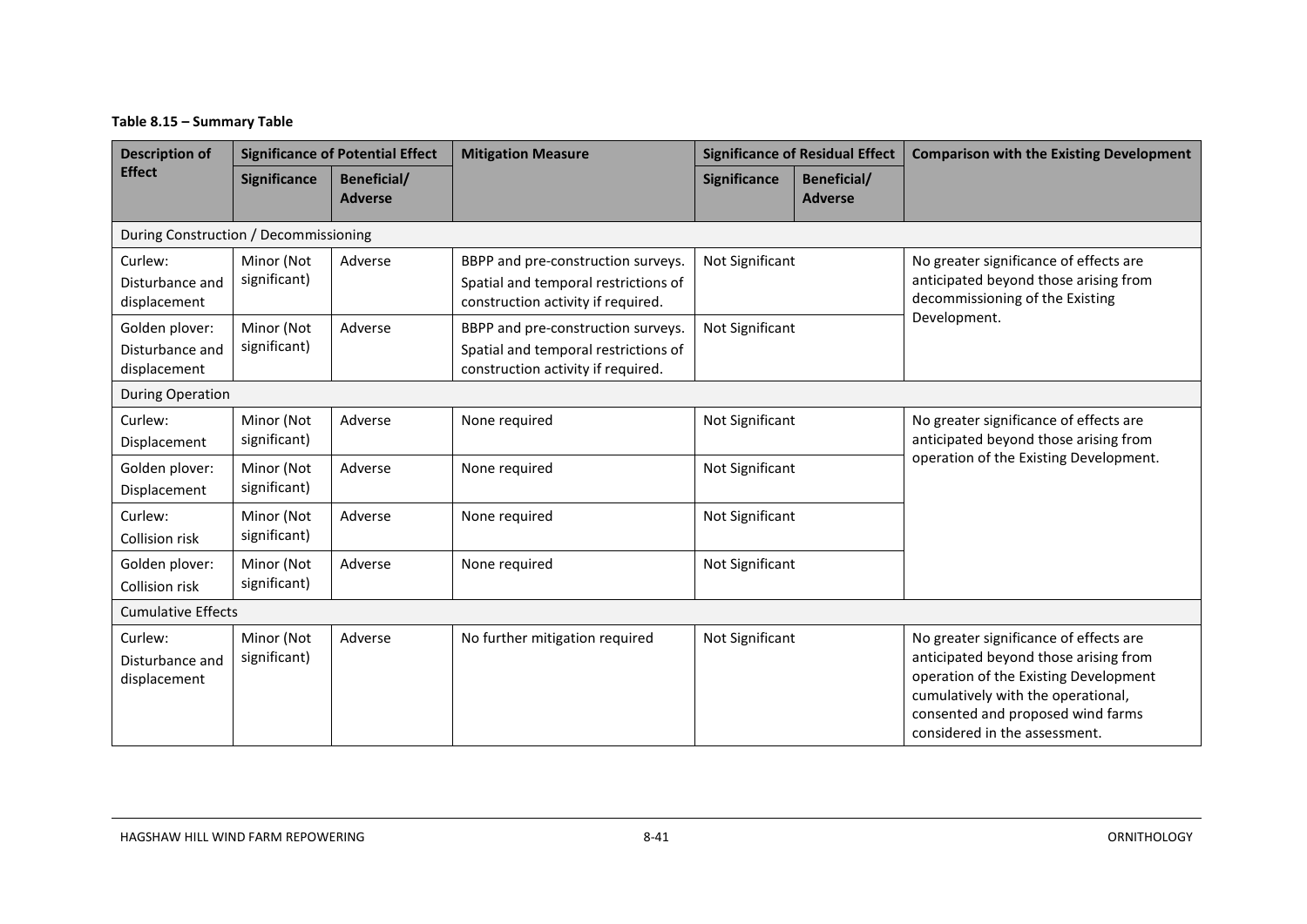# <span id="page-43-0"></span>8.12 References

Band, W., Madders, M. and Whitfield, D.P. (2007). Developing field and analytical methods to assess avian collision risk at Windfarms. In: de Lucas, M., Janss, G.F.E. and Ferrer, M. (eds.) Birds and Windfarms: Risk Assessment and Mitigation. Pp. 259-275. Quercus, Madrid.

Bright, J. A., Langston, R. H. W., Bullman, R., Evans, R. J., Gardner, S., Pearce-Higgins, J. & Wilson, E. (2006). Bird Sensitivity Map to provide locational guidance for onshore Windfarms in Scotland. Royal Society for the Protection of Birds.

Brown, A. F. and Shepherd, K. B. (1993) A method for censusing upland breeding waders. Bird Study, 40: 189-195.

CAA (Civil Aviation Authority) 2016. The Air Navigation Order 2016 and Regulations. Available at: [https://publicapps.caa.co.uk/docs/33/CAP393\\_E5A3\\_MAR2018\(p\).pdf.](https://publicapps.caa.co.uk/docs/33/CAP393_E5A3_MAR2018(p).pdf)

Day, R.H., Prichard, A.K., Rose, J.R., Streever, B. and Swem, T. 2017. Effects of a hazing-light system on migration and collision avoidance of eiders at an artificial oil-production island, Arctic Alaska. Arctic, 70, 13-24.

DES (Dunnock Environmental Services) 2015. Final Breeding Raptor Survey Report 2015 of the Proposed Douglas West & Dalquhandy DP Renewable Energy Project.

Drewitt, A.L. & Langston, R.H.W. 2006. Assessing the impacts of Windfarms on birds. In Wind, Fire and Water: Renewable Energy and Birds. Proceedings of the BOU Conference, University of Leicester, 1–3 April 2005. Ibis 148 (suppl. 1): 29–42.

Eaton MA, Aebischer NJ, Brown AF, Hearn RD, Lock L, Musgrove AJ, Noble DG, Stroud DA and Gregory RD (2015). Birds of Conservation Concern 4: the population status of birds in the United Kingdom, Channel Islands and Isle of Man. British Birds 108, 708–746

European Commission (2010). Natura 2000 Guidance Document 'Wind Energy Developments and Natura 2000. European Commission, Brussels. Available at: [http://ec.europa.eu/environment/nature/natura2000/management/docs/Wind\\_farms.pdf](http://ec.europa.eu/environment/nature/natura2000/management/docs/Wind_farms.pdf)

European Commission (2016a). Directive 2009/147/EC on the Conservation of Wild Birds. Available at[: http://ec.europa.eu/environment/nature/legislation/birdsdirective/index\\_en.htm.](http://ec.europa.eu/environment/nature/legislation/birdsdirective/index_en.htm)

European Commission (2016b). Directive 92/43/EEC on Conservation of Natural Habitats and of Wild Fauna and Flora. Available at:

[http://ec.europa.eu/environment/nature/legislation/habitatsdirective/index\\_en.htm](http://ec.europa.eu/environment/nature/legislation/habitatsdirective/index_en.htm)

European Commission (2016c). Environmental Impact Assessment Directive 2014/52/EU. Available at:<http://ec.europa.eu/environment/eia/eia-legalcontext.htm>

Eaton MA, Aebischer NJ, Brown AF, Hearn RD, Lock L, Musgrove AJ, Noble DG, Stroud DA and Gregory RD (2015). Birds of Conservation Concern 4: the population status of birds in the United Kingdom, Channel Islands and Isle of Man. British Birds 108, 708–746

Forrester, R.W., Andrews, I.J., McInerny, C.J. *et al*. (eds). 2007. The Birds of Scotland. The Scottish Ornithologists Club, Aberlady

Gilbert, G., Gibbons, D.W. & Evans, J. (1998) Bird Monitoring Methods. RSPB, Sandy.

Gill, J.P., Townsley, M. and Mudge, G.P. (1996). Review of the impacts of Windfarms and other aerial structures upon birds. SNH Review 21: 68pp.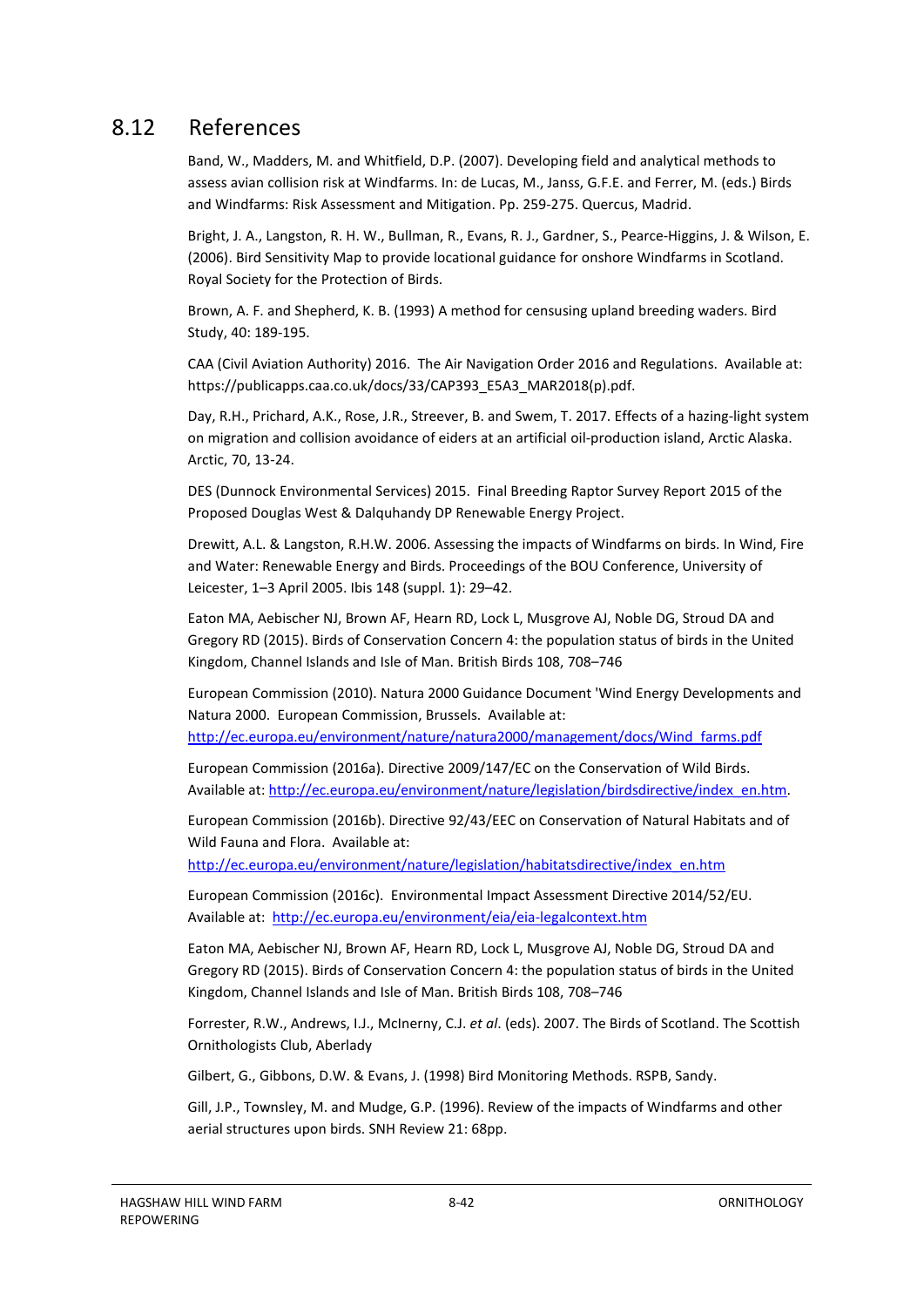Hardey, J., Crick, H., Wernham, C., Riley, H., Etheridge, B. & Thompson, D. (2009; updated 2013) Raptors: a field guide for surveys and monitoring (2nd and 3rd editions). The Stationery Office, Edinburgh.

Hill, D.A., D. Hockin, D. Price, G. Tucker, R. Morris, and J. Treweek. (1997). Bird disturbance: improving the quality of disturbance research. Journal of Applied Ecology 34:275-288.

JNCC (Joint Nature Conservation Committee) 2012. The UK Biodiversity Action Plan (BAP) and UK Post-2010 Biodiversity Framework. Available at: [http://jncc.defra.gov.uk/pdf/UK\\_Post2010\\_Bio-](http://jncc.defra.gov.uk/pdf/UK_Post2010_Bio-Fwork.pdf)[Fwork.pdf](http://jncc.defra.gov.uk/pdf/UK_Post2010_Bio-Fwork.pdf)

Masden, E. A., Haydon, D. T., Fox., A.D. and Furness, R.W. (2010) Barriers to movement: Modelling energetic costs of avoiding marine wind farms amongst breeding seabirds. Marine Pollution Bulletin, Vol. 60, issue 7: 1085-1091.

Massimino, D., Woodward, I.D., Hammond, M.J., Harris, S.J., Leech, D.I., Noble, D.G., Walker, R.H., Barimore, C., Dadam, D., Eglington, S.M., Marchant, J.H., Sullivan, M.J.P., Baillie, S.R. & Robinson, R.A. (2017). BirdTrends 2017: trends in numbers, breeding success and survival for UK breeding birds. Research Report 704. BTO, Thetford. Available at: [www.bto.org/birdtrends](http://www.bto.org/birdtrends)

Musgrove, A., Aebischer, N., Eaton, M., Hearn, H., Newson, S., Noble, D., Parsons, M., Risely, K. and Stroud, D. (2013). Population estimates of birds in Great Britain and the United Kingdom. British Birds 106, pp. 64 –10

Pearce-Higgins, J.W., Stephen, L., Douse, A. and Langston, R.H.W. (2012). Greater impacts of Windfarms on bird populations during construction than subsequent operation: results of a multisite and multi-species analysis. Journal of Applied Ecology 49: 386-394.

Pearce-Higgins, J.W., Stephen, L., Douse, A. and Langston, R.H.W. (2012). Greater impacts of Windfarms on bird populations during construction than subsequent operation: results of a multisite and multi-species analysis. Journal of Applied Ecology 49: 386-394.

Pendlebury, C., Zisman, S., Walls, R., Sweeney, J., McLoughlin, E., Robinson, C., Turner, L. & Loughrey, J. (2011). Literature review to assess bird species connectivity to Special Protection Areas. Scottish Natural Heritage Commissioned Report No. 390.

Ruddock, M. & Whitfield, D. P. (2007). A Review of Disturbance Distances in Selected Bird Species, A report from Natural Research (Projects) Ltd to Scottish Natural Heritage.

SERAD (Scottish Executive Rural Affairs Department) (2000). Habitats and Birds Directives, Nature Conservation; Implementation in Scotland of EC Directives on the Conservation of Natural Habitats and of Wild Flora and Fauna and the Conservation of Wild Birds *("the Habitats and Birds Directives").* Revised Guidance Updating Scottish Office Circular No 6/1995. Available at: [http://jncc.defra.gov.uk/pdf/HDir\\_Rpt.pdf.](http://jncc.defra.gov.uk/pdf/HDir_Rpt.pdf)

Scottish Government (2004). The Nature Conservation (Scotland) Act 2004 (as amended). Available at[: https://www.legislation.gov.uk/asp/2004/6/contents.](https://www.legislation.gov.uk/asp/2004/6/contents)

Scottish Government (2012). The Conservation (Natural Habitats &c.) Regulations 1994 (as amended) (The Habitats Regulations). Available at: [https://www.legislation.gov.uk/ssi/2012/228/contents/made.](https://www.legislation.gov.uk/ssi/2012/228/contents/made)

Scottish Government (2014). The Wildlife and Countryside Act 1981 (as amended). Available at: [https://www.gov.scot/Topics/Environment/Wildlife-Habitats/InvasiveSpecies/legislation.](https://www.gov.scot/Topics/Environment/Wildlife-Habitats/InvasiveSpecies/legislation)

Scottish Government (2017). The Electricity Works (Environmental Impact Assessment) (Scotland) Regulations 2017. Available at[: http://www.legislation.gov.uk/ssi/2017/101/contents/made.](http://www.legislation.gov.uk/ssi/2017/101/contents/made)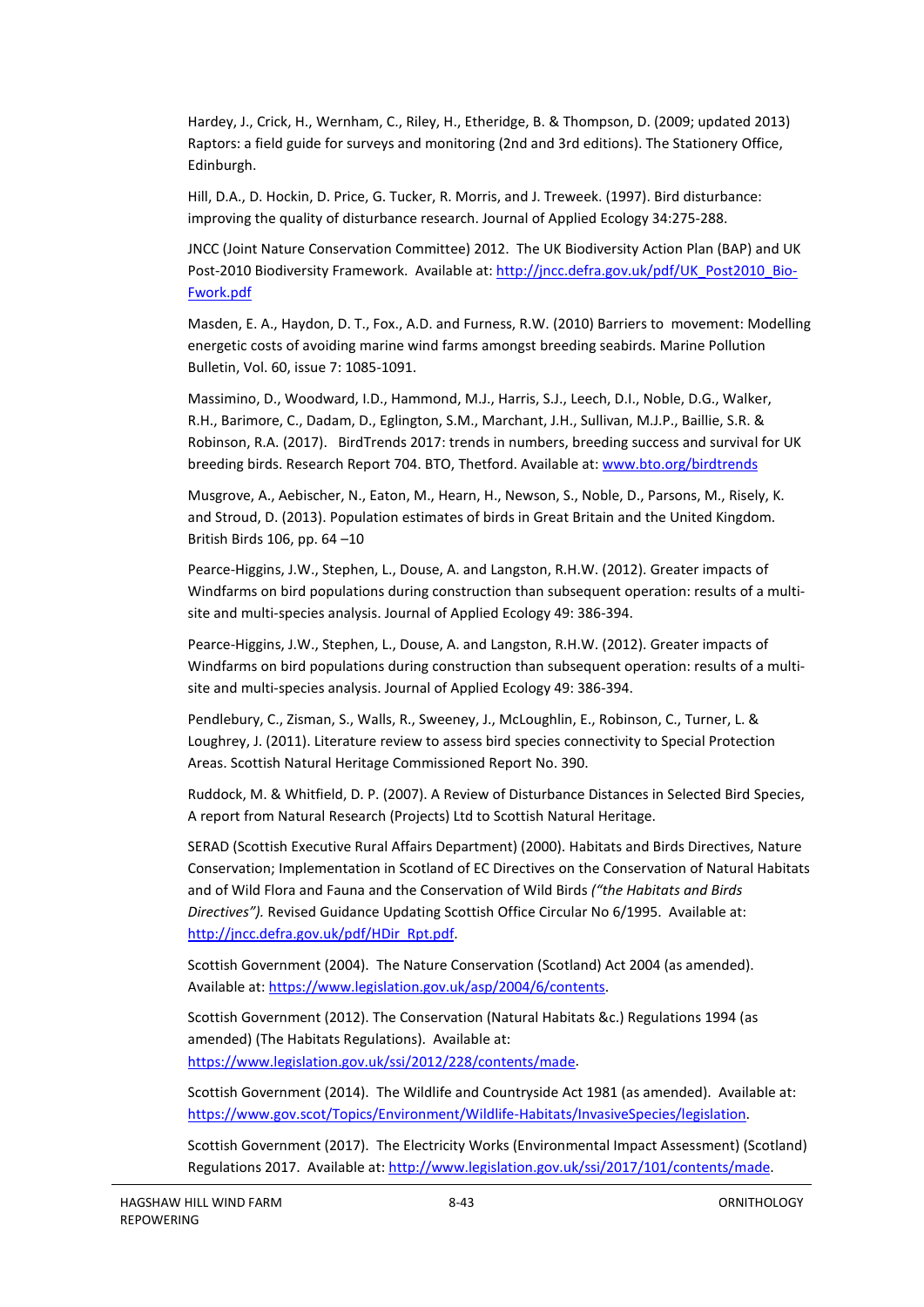Scottish Natural Heritage (2000). Windfarms and birds: calculating a theoretical collision risk assuming no avoidance action. SNH Guidance Note. Available at: [https://www.nature.scot/windfarms-and-birds-calculating-theoretical-collision-risk-assuming-no](https://www.nature.scot/windfarms-and-birds-calculating-theoretical-collision-risk-assuming-no-avoiding-action)[avoiding-action.](https://www.nature.scot/windfarms-and-birds-calculating-theoretical-collision-risk-assuming-no-avoiding-action)

Scottish Natural Heritage (2012). Assessing the Cumulative Impact of Onshore Wind Energy Developments. Available at[: https://www.nature.scot/sites/default/files/2017-09/A675503%20-](https://www.nature.scot/sites/default/files/2017-09/A675503%20-%20Assessing%20the%20cumulative%20impact%20of%20onshore%20wind%20energy%20developments.pdf) [%20Assessing%20the%20cumulative%20impact%20of%20onshore%20wind%20energy%20develo](https://www.nature.scot/sites/default/files/2017-09/A675503%20-%20Assessing%20the%20cumulative%20impact%20of%20onshore%20wind%20energy%20developments.pdf) [pments.pdf.](https://www.nature.scot/sites/default/files/2017-09/A675503%20-%20Assessing%20the%20cumulative%20impact%20of%20onshore%20wind%20energy%20developments.pdf)

Scottish Natural Heritage (2014a). Recommended bird survey methods to inform impact assessment of onshore wind farms. Available at[: https://www.nature.scot/recommended-bird](https://www.nature.scot/recommended-bird-survey-methods-inform-impact-assessment-onshore-windfarms)[survey-methods-inform-impact-assessment-onshore-windfarms.](https://www.nature.scot/recommended-bird-survey-methods-inform-impact-assessment-onshore-windfarms)

Scottish Natural Heritage (2014b). Repowering onshore wind farms: bird survey requirements. Available at[: https://www.nature.scot/sites/default/files/2017-09/Guidance%20note%20-](https://www.nature.scot/sites/default/files/2017-09/Guidance%20note%20-%20Repowering%20onshore%20wind%20farms%20-%20bird%20survey%20requirments.pdf) [%20Repowering%20onshore%20wind%20farms%20-%20bird%20survey%20requirments.pdf.](https://www.nature.scot/sites/default/files/2017-09/Guidance%20note%20-%20Repowering%20onshore%20wind%20farms%20-%20bird%20survey%20requirments.pdf)

Scottish Natural Heritage (2016a). Assessing connectivity with Special Protection Areas (SPAs). Version 3. Available at[: https://www.nature.scot/sites/default/files/2017-06/A2015314%20-](https://www.nature.scot/sites/default/files/2017-06/A2015314%20-%20Assessing%20connectivity%20with%20special%20protection%20areas%20-June%202016.pdf) [%20Assessing%20connectivity%20with%20special%20protection%20areas%20-June%202016.pdf.](https://www.nature.scot/sites/default/files/2017-06/A2015314%20-%20Assessing%20connectivity%20with%20special%20protection%20areas%20-June%202016.pdf)

Scottish Natural Heritage (2016b). Environmental Statements and Annexes of Environmentally Sensitive Bird Information; Guidance for Developers, Consultants and Consultees Version 2. Available at[: https://www.nature.scot/sites/default/files/2017-10/A2097001%20-](https://www.nature.scot/sites/default/files/2017-10/A2097001%20-%20Environmental%20Statements%20and%20Annexes%20of%20Environmentally%20Sensitive%20Bird%20Information%20-%20September%202016.pdf) [%20Environmental%20Statements%20and%20Annexes%20of%20Environmentally%20Sensitive%2](https://www.nature.scot/sites/default/files/2017-10/A2097001%20-%20Environmental%20Statements%20and%20Annexes%20of%20Environmentally%20Sensitive%20Bird%20Information%20-%20September%202016.pdf) [0Bird%20Information%20-%20September%202016.pdf](https://www.nature.scot/sites/default/files/2017-10/A2097001%20-%20Environmental%20Statements%20and%20Annexes%20of%20Environmentally%20Sensitive%20Bird%20Information%20-%20September%202016.pdf)

Scottish Natural Heritage (2018a). Assessing the cumulative impacts of onshore wind farms on birds. SNH Guidance Note. Available at: [https://www.nature.scot/guidance-assessing-cumulative](https://www.nature.scot/guidance-assessing-cumulative-impacts-onshore-wind-farms-birds)[impacts-onshore-wind-farms-birds](https://www.nature.scot/guidance-assessing-cumulative-impacts-onshore-wind-farms-birds)

Scottish Natural Heritage (2018b). Assessing the impact of repowered wind farms on nature, consultation draft. Available at: [https://www.nature.scot/sites/default/files/2018-](https://www.nature.scot/sites/default/files/2018-06/Guidance%20-%20Assessing%20the%20impact%20of%20repowered%20wind%20farms%20on%20nature%20-%20consultation%20draft%20-%20June%202018.pdf) [06/Guidance%20-](https://www.nature.scot/sites/default/files/2018-06/Guidance%20-%20Assessing%20the%20impact%20of%20repowered%20wind%20farms%20on%20nature%20-%20consultation%20draft%20-%20June%202018.pdf)

[%20Assessing%20the%20impact%20of%20repowered%20wind%20farms%20on%20nature%20-](https://www.nature.scot/sites/default/files/2018-06/Guidance%20-%20Assessing%20the%20impact%20of%20repowered%20wind%20farms%20on%20nature%20-%20consultation%20draft%20-%20June%202018.pdf) [%20consultation%20draft%20-%20June%202018.pdf](https://www.nature.scot/sites/default/files/2018-06/Guidance%20-%20Assessing%20the%20impact%20of%20repowered%20wind%20farms%20on%20nature%20-%20consultation%20draft%20-%20June%202018.pdf)

Scottish Natural Heritage (2018c). Assessing significance of impacts from onshore windfarms on birds outwith designated areas. Version 2. Available at:

[https://www.nature.scot/sites/default/files/2018-02/Guidance%20-](https://www.nature.scot/sites/default/files/2018-02/Guidance%20-%20Assessing%20the%20significance%20of%20impacts%20on%20bird%20populations%20from%20onshore%20wind%20farms%20that%20do%20not%20affect%20protected%20areas.pdf)

[%20Assessing%20the%20significance%20of%20impacts%20on%20bird%20populations%20from%](https://www.nature.scot/sites/default/files/2018-02/Guidance%20-%20Assessing%20the%20significance%20of%20impacts%20on%20bird%20populations%20from%20onshore%20wind%20farms%20that%20do%20not%20affect%20protected%20areas.pdf) [20onshore%20wind%20farms%20that%20do%20not%20affect%20protected%20areas.pdf.](https://www.nature.scot/sites/default/files/2018-02/Guidance%20-%20Assessing%20the%20significance%20of%20impacts%20on%20bird%20populations%20from%20onshore%20wind%20farms%20that%20do%20not%20affect%20protected%20areas.pdf)

Scottish Natural Heritage (2018d). Environmental Impact Assessment Handbook – Version 5: Guidance for competent authorities, consultation bodies, and others involved in the Environmental Impact Assessment process in Scotland. Available at: [https://www.nature.scot/sites/default/files/2018-05/Publication%202018%20-](https://www.nature.scot/sites/default/files/2018-05/Publication%202018%20-%20Environmental%20Impact%20Assessment%20Handbook%20V5.pdf) [%20Environmental%20Impact%20Assessment%20Handbook%20V5.pdf.](https://www.nature.scot/sites/default/files/2018-05/Publication%202018%20-%20Environmental%20Impact%20Assessment%20Handbook%20V5.pdf)

Watson, M.J., Wilson, D.R. and Mennill, D.J. 2016. Anthropogenic light is associated with increased vocal activity by nocturnally migrating birds. Condor, 118, 338-344.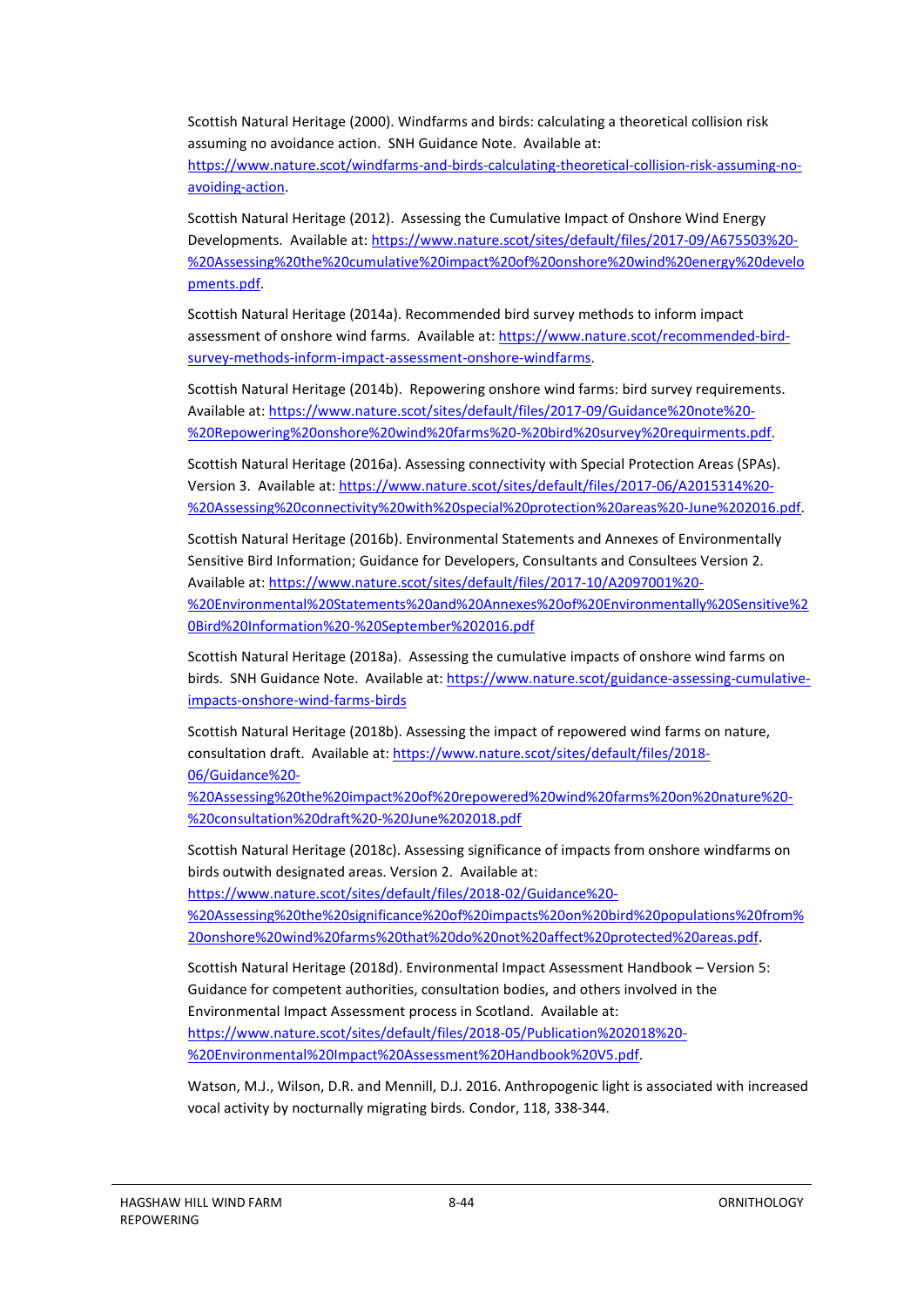Wilson, M., Fernández-Bellon, D., Irwin, S. and O'Halloran, J. (2015). The interactions between Hen Harriers and wind turbines. Windharrier Final Project Report. School of Biological, Earth & Environmental Sciences, University College Cork, Ireland.